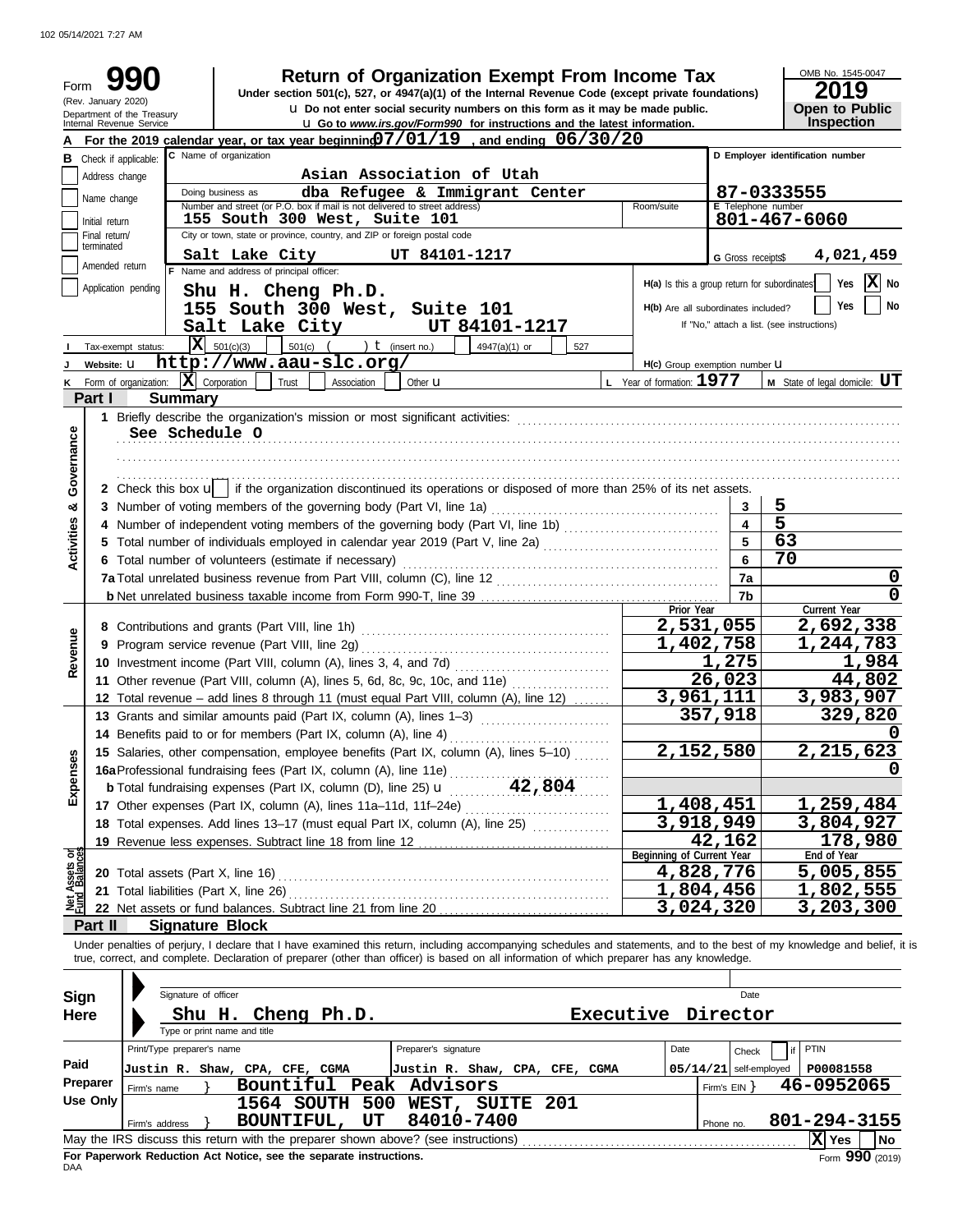|              | Form 990 (2019) Asian Association of Utah                                   |                       |                                                                                                                                | 87-0333555            |    | Page 2                             |
|--------------|-----------------------------------------------------------------------------|-----------------------|--------------------------------------------------------------------------------------------------------------------------------|-----------------------|----|------------------------------------|
| Part III     | <b>Statement of Program Service Accomplishments</b>                         |                       |                                                                                                                                |                       |    |                                    |
|              |                                                                             |                       |                                                                                                                                |                       |    | $\mathbf{x}$                       |
| 1.           | Briefly describe the organization's mission:                                |                       |                                                                                                                                |                       |    |                                    |
|              | See Schedule O                                                              |                       |                                                                                                                                |                       |    |                                    |
|              |                                                                             |                       |                                                                                                                                |                       |    |                                    |
|              |                                                                             |                       |                                                                                                                                |                       |    |                                    |
|              |                                                                             |                       |                                                                                                                                |                       |    |                                    |
| $\mathbf{2}$ |                                                                             |                       | Did the organization undertake any significant program services during the year which were not listed on the                   |                       |    |                                    |
|              | prior Form 990 or 990-EZ?                                                   |                       |                                                                                                                                |                       |    | Yes $\boxed{\mathbf{X}}$ No        |
|              | If "Yes," describe these new services on Schedule O.                        |                       |                                                                                                                                |                       |    |                                    |
| 3            |                                                                             |                       | Did the organization cease conducting, or make significant changes in how it conducts, any program                             |                       |    |                                    |
| services?    |                                                                             |                       |                                                                                                                                |                       |    | $\Box$ Yes $\boxed{\textbf{X}}$ No |
|              | If "Yes," describe these changes on Schedule O.                             |                       |                                                                                                                                |                       |    |                                    |
|              |                                                                             |                       | Describe the organization's program service accomplishments for each of its three largest program services, as measured by     |                       |    |                                    |
|              |                                                                             |                       | expenses. Section 501(c)(3) and 501(c)(4) organizations are required to report the amount of grants and allocations to others, |                       |    |                                    |
|              | the total expenses, and revenue, if any, for each program service reported. |                       |                                                                                                                                |                       |    |                                    |
|              |                                                                             |                       |                                                                                                                                |                       |    |                                    |
| 4a (Code:    |                                                                             |                       | $\ldots$ ) (Expenses \$ 1,777,069 including grants of $\ldots$ 256,036 ) (Revenue \$                                           |                       |    | 46,025                             |
|              | See Schedule O                                                              |                       |                                                                                                                                |                       |    |                                    |
|              |                                                                             |                       |                                                                                                                                |                       |    |                                    |
|              |                                                                             |                       |                                                                                                                                |                       |    |                                    |
|              |                                                                             |                       |                                                                                                                                |                       |    |                                    |
|              |                                                                             |                       |                                                                                                                                |                       |    |                                    |
|              |                                                                             |                       |                                                                                                                                |                       |    |                                    |
|              |                                                                             |                       |                                                                                                                                |                       |    |                                    |
|              |                                                                             |                       |                                                                                                                                |                       |    |                                    |
|              |                                                                             |                       |                                                                                                                                |                       |    |                                    |
|              |                                                                             |                       |                                                                                                                                |                       |    |                                    |
|              |                                                                             |                       |                                                                                                                                |                       |    |                                    |
|              |                                                                             |                       |                                                                                                                                |                       |    |                                    |
|              |                                                                             |                       |                                                                                                                                |                       |    |                                    |
| 4b (Code:    |                                                                             |                       | (Expenses \$ 3.13, including grants of \$ 2,612 ) (Revenue \$ 1,198,728 )                                                      |                       |    |                                    |
|              | See Schedule O                                                              |                       |                                                                                                                                |                       |    |                                    |
|              |                                                                             |                       |                                                                                                                                |                       |    |                                    |
|              |                                                                             |                       |                                                                                                                                |                       |    |                                    |
|              |                                                                             |                       |                                                                                                                                |                       |    |                                    |
|              |                                                                             |                       |                                                                                                                                |                       |    |                                    |
|              |                                                                             |                       |                                                                                                                                |                       |    |                                    |
|              |                                                                             |                       |                                                                                                                                |                       |    |                                    |
|              |                                                                             |                       |                                                                                                                                |                       |    |                                    |
|              |                                                                             |                       |                                                                                                                                |                       |    |                                    |
|              |                                                                             |                       |                                                                                                                                |                       |    |                                    |
|              |                                                                             |                       |                                                                                                                                |                       |    |                                    |
|              |                                                                             |                       |                                                                                                                                |                       |    |                                    |
| 4c (Code:    | )(Expenses \$ <sub>.</sub>                                                  |                       | 583, 653 including grants of \$                                                                                                | 71, 172 ) (Revenue \$ |    |                                    |
|              | See Schedule O                                                              |                       |                                                                                                                                |                       |    |                                    |
|              |                                                                             |                       |                                                                                                                                |                       |    |                                    |
|              |                                                                             |                       |                                                                                                                                |                       |    |                                    |
|              |                                                                             |                       |                                                                                                                                |                       |    |                                    |
|              |                                                                             |                       |                                                                                                                                |                       |    |                                    |
|              |                                                                             |                       |                                                                                                                                |                       |    |                                    |
|              |                                                                             |                       |                                                                                                                                |                       |    |                                    |
|              |                                                                             |                       |                                                                                                                                |                       |    |                                    |
|              |                                                                             |                       |                                                                                                                                |                       |    |                                    |
|              |                                                                             |                       |                                                                                                                                |                       |    |                                    |
|              |                                                                             |                       |                                                                                                                                |                       |    |                                    |
|              |                                                                             |                       |                                                                                                                                |                       |    |                                    |
|              | 4d Other program services (Describe on Schedule O.)                         |                       |                                                                                                                                |                       |    |                                    |
| (Expenses \$ | 86,487                                                                      | including grants of\$ |                                                                                                                                | (Revenue \$           | 30 |                                    |
|              | 4e Total program service expenses u                                         | 2,999,722             |                                                                                                                                |                       |    |                                    |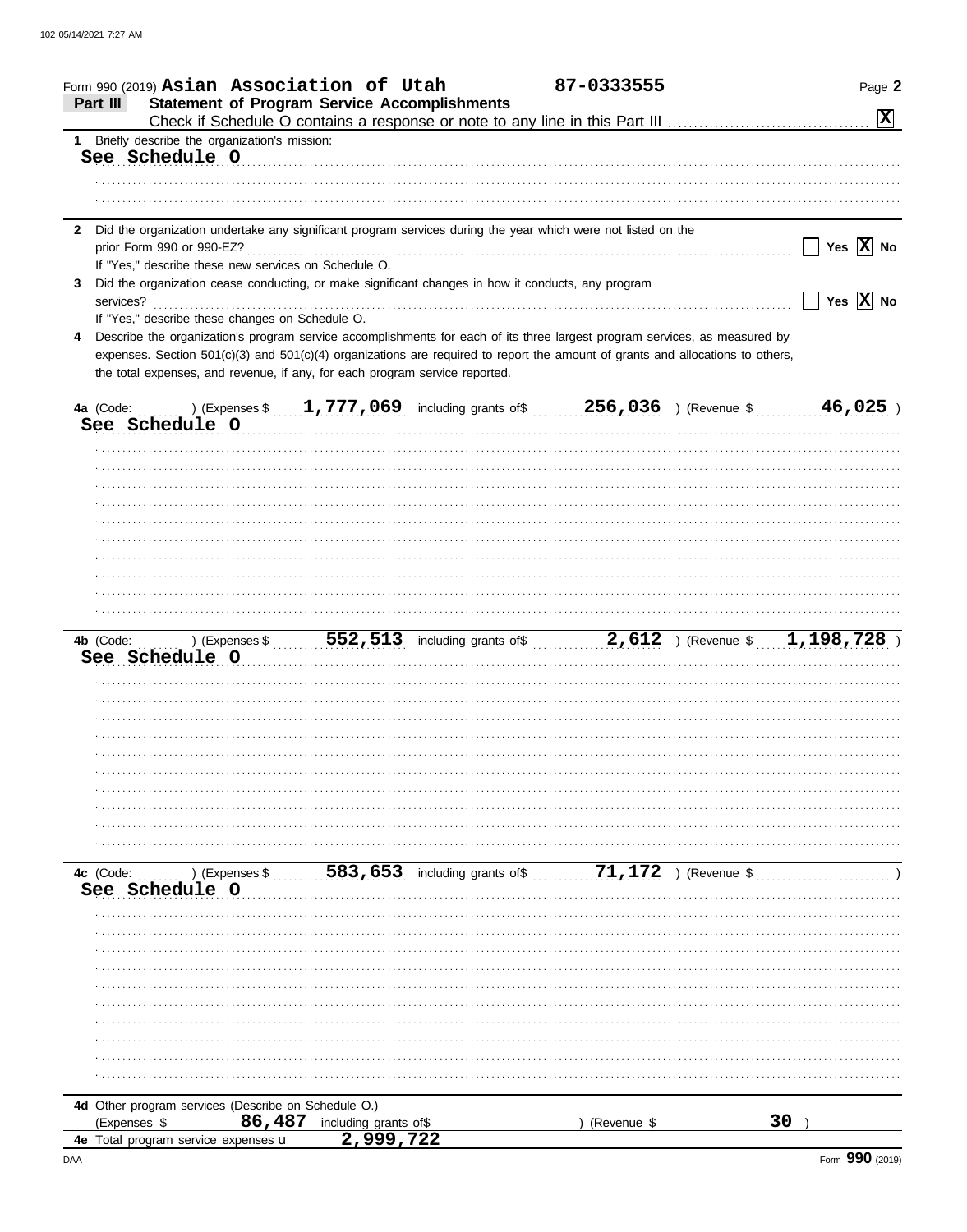|     | 87-0333555<br>Form 990 (2019) Asian Association of Utah                                                                                                                                                                         |                 |             | Page 3                  |
|-----|---------------------------------------------------------------------------------------------------------------------------------------------------------------------------------------------------------------------------------|-----------------|-------------|-------------------------|
|     | <b>Checklist of Required Schedules</b><br>Part IV                                                                                                                                                                               |                 |             |                         |
|     |                                                                                                                                                                                                                                 |                 |             | Yes   No                |
| 1   | Is the organization described in section 501(c)(3) or 4947(a)(1) (other than a private foundation)? If "Yes,"                                                                                                                   |                 |             |                         |
|     | complete Schedule A                                                                                                                                                                                                             | 1               | X           |                         |
| 2   | Is the organization required to complete Schedule B, Schedule of Contributors (see instructions)?                                                                                                                               | $\overline{2}$  | $\mathbf x$ |                         |
| 3   | Did the organization engage in direct or indirect political campaign activities on behalf of or in opposition to                                                                                                                |                 |             |                         |
|     | candidates for public office? If "Yes," complete Schedule C, Part I                                                                                                                                                             | 3               |             | X                       |
| 4   | Section 501(c)(3) organizations. Did the organization engage in lobbying activities, or have a section 501(h)                                                                                                                   |                 |             |                         |
|     | election in effect during the tax year? If "Yes," complete Schedule C, Part II                                                                                                                                                  | 4               |             | X                       |
| 5   | Is the organization a section $501(c)(4)$ , $501(c)(5)$ , or $501(c)(6)$ organization that receives membership dues,                                                                                                            |                 |             |                         |
|     | assessments, or similar amounts as defined in Revenue Procedure 98-19? If "Yes," complete Schedule C, Part III                                                                                                                  | 5               |             | X                       |
| 6   | Did the organization maintain any donor advised funds or any similar funds or accounts for which donors                                                                                                                         |                 |             |                         |
|     | have the right to provide advice on the distribution or investment of amounts in such funds or accounts? If                                                                                                                     |                 |             |                         |
|     | "Yes," complete Schedule D, Part I                                                                                                                                                                                              | 6               |             | X                       |
| 7   | Did the organization receive or hold a conservation easement, including easements to preserve open space,                                                                                                                       |                 |             |                         |
|     | the environment, historic land areas, or historic structures? If "Yes," complete Schedule D, Part II<br>Did the organization maintain collections of works of art, historical treasures, or other similar assets? If "Yes,"     | 7               |             | X                       |
| 8   |                                                                                                                                                                                                                                 | 8               |             | X                       |
|     | complete Schedule D, Part III                                                                                                                                                                                                   |                 |             |                         |
| 9   | Did the organization report an amount in Part X, line 21, for escrow or custodial account liability, serve as a<br>custodian for amounts not listed in Part X; or provide credit counseling, debt management, credit repair, or |                 |             |                         |
|     | debt negotiation services? If "Yes," complete Schedule D, Part IV                                                                                                                                                               | 9               |             | X                       |
| 10  | Did the organization, directly or through a related organization, hold assets in donor-restricted endowments                                                                                                                    |                 |             |                         |
|     | or in quasi endowments? If "Yes," complete Schedule D, Part V                                                                                                                                                                   | 10              |             | X                       |
| 11  | If the organization's answer to any of the following questions is "Yes," then complete Schedule D, Parts VI,                                                                                                                    |                 |             |                         |
|     | VII, VIII, IX, or X as applicable.                                                                                                                                                                                              |                 |             |                         |
| a   | Did the organization report an amount for land, buildings, and equipment in Part X, line 10? If "Yes,"                                                                                                                          |                 |             |                         |
|     | complete Schedule D, Part VI                                                                                                                                                                                                    | 11a             | X           |                         |
|     | Did the organization report an amount for investments—other securities in Part X, line 12, that is 5% or more                                                                                                                   |                 |             |                         |
|     | of its total assets reported in Part X, line 16? If "Yes," complete Schedule D, Part VII                                                                                                                                        | 11 <sub>b</sub> |             | X                       |
| c   | Did the organization report an amount for investments—program related in Part X, line 13, that is 5% or more                                                                                                                    |                 |             |                         |
|     | of its total assets reported in Part X, line 16? If "Yes," complete Schedule D, Part VIII                                                                                                                                       | 11c             |             | $\mathbf x$             |
| d   | Did the organization report an amount for other assets in Part X, line 15, that is 5% or more of its total assets                                                                                                               |                 |             |                         |
|     | reported in Part X, line 16? If "Yes," complete Schedule D, Part IX                                                                                                                                                             | 11d             |             | <u>x</u>                |
|     | Did the organization report an amount for other liabilities in Part X, line 25? If "Yes," complete Schedule D, Part X                                                                                                           | <b>11e</b>      |             | $\mathbf x$             |
| f   | Did the organization's separate or consolidated financial statements for the tax year include a footnote that addresses                                                                                                         |                 |             |                         |
|     | the organization's liability for uncertain tax positions under FIN 48 (ASC 740)? If "Yes," complete Schedule D, Part X                                                                                                          | 11f             |             | X                       |
|     | 12a Did the organization obtain separate, independent audited financial statements for the tax year? If "Yes," complete                                                                                                         |                 |             |                         |
|     |                                                                                                                                                                                                                                 | 12a             | X           |                         |
| b   | Was the organization included in consolidated, independent audited financial statements for the tax year? If                                                                                                                    |                 |             |                         |
|     | "Yes," and if the organization answered "No" to line 12a, then completing Schedule D, Parts XI and XII is optional                                                                                                              | 12 <sub>b</sub> |             | <u>х</u>                |
| 13  |                                                                                                                                                                                                                                 | 13              |             | X                       |
| 14a | Did the organization maintain an office, employees, or agents outside of the United States?                                                                                                                                     | 14a             |             | X                       |
| b   | Did the organization have aggregate revenues or expenses of more than \$10,000 from grantmaking,                                                                                                                                |                 |             |                         |
|     | fundraising, business, investment, and program service activities outside the United States, or aggregate                                                                                                                       |                 |             |                         |
|     | foreign investments valued at \$100,000 or more? If "Yes," complete Schedule F, Parts I and IV                                                                                                                                  | 14b             |             | X                       |
| 15  | Did the organization report on Part IX, column (A), line 3, more than \$5,000 of grants or other assistance to or                                                                                                               |                 |             |                         |
|     | for any foreign organization? If "Yes," complete Schedule F, Parts II and IV                                                                                                                                                    | 15              |             | X                       |
| 16  | Did the organization report on Part IX, column (A), line 3, more than \$5,000 of aggregate grants or other                                                                                                                      |                 |             |                         |
|     |                                                                                                                                                                                                                                 | 16              |             | X                       |
| 17  | Did the organization report a total of more than \$15,000 of expenses for professional fundraising services on                                                                                                                  |                 |             |                         |
|     |                                                                                                                                                                                                                                 | 17              |             | X                       |
| 18  | Did the organization report more than \$15,000 total of fundraising event gross income and contributions on                                                                                                                     |                 |             |                         |
|     | Part VIII, lines 1c and 8a? If "Yes," complete Schedule G, Part II                                                                                                                                                              | 18              |             | <u>x</u>                |
| 19  | Did the organization report more than \$15,000 of gross income from gaming activities on Part VIII, line 9a?                                                                                                                    |                 |             |                         |
|     |                                                                                                                                                                                                                                 | 19              |             | <u>x</u><br>$\mathbf x$ |
| 20a | Did the organization operate one or more hospital facilities? If "Yes," complete Schedule H                                                                                                                                     | 20a             |             |                         |
| b   |                                                                                                                                                                                                                                 | 20 <sub>b</sub> |             |                         |
| 21  | Did the organization report more than \$5,000 of grants or other assistance to any domestic organization or                                                                                                                     | 21              |             | X                       |
|     |                                                                                                                                                                                                                                 |                 |             |                         |

DAA Form **990** (2019)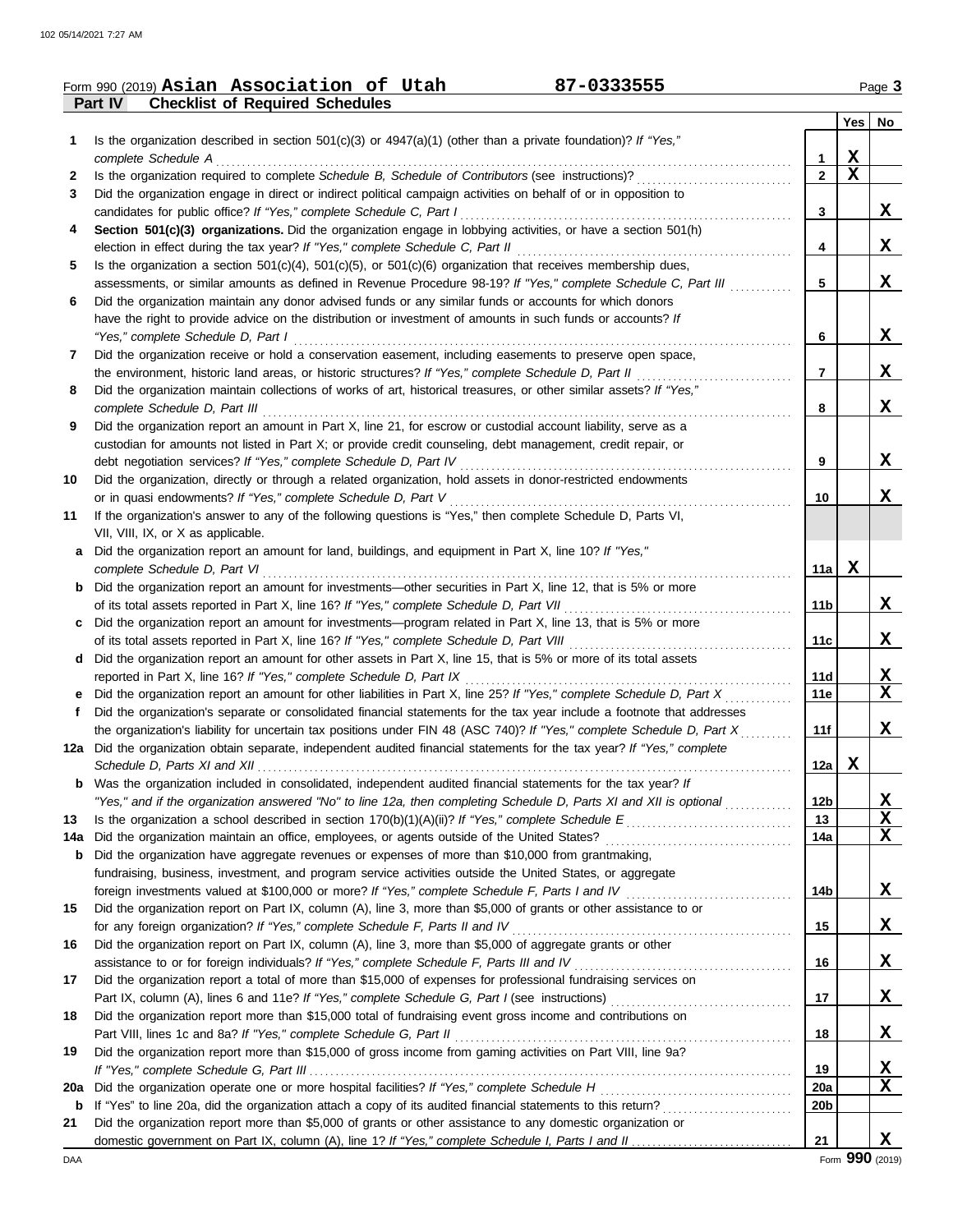|          | 87-0333555<br>Form 990 (2019) Asian Association of Utah                                                                                                                                      |                 |             | Page 4      |
|----------|----------------------------------------------------------------------------------------------------------------------------------------------------------------------------------------------|-----------------|-------------|-------------|
|          | Part IV<br><b>Checklist of Required Schedules (continued)</b>                                                                                                                                |                 |             |             |
|          |                                                                                                                                                                                              |                 | Yes         | No          |
| 22       | Did the organization report more than \$5,000 of grants or other assistance to or for domestic individuals on<br>Part IX, column (A), line 2? If "Yes," complete Schedule I, Parts I and III | 22              | X           |             |
| 23       | Did the organization answer "Yes" to Part VII, Section A, line 3, 4, or 5 about compensation of the                                                                                          |                 |             |             |
|          | organization's current and former officers, directors, trustees, key employees, and highest compensated                                                                                      |                 |             |             |
|          | employees? If "Yes," complete Schedule J                                                                                                                                                     | 23              | X           |             |
|          | 24a Did the organization have a tax-exempt bond issue with an outstanding principal amount of more than                                                                                      |                 |             |             |
|          | \$100,000 as of the last day of the year, that was issued after December 31, 2002? If "Yes," answer lines 24b                                                                                |                 |             |             |
|          | through 24d and complete Schedule K. If "No," go to line 25a                                                                                                                                 | 24a             |             | X           |
| b        | Did the organization invest any proceeds of tax-exempt bonds beyond a temporary period exception?                                                                                            | 24b             |             |             |
|          | c Did the organization maintain an escrow account other than a refunding escrow at any time during the year                                                                                  |                 |             |             |
|          | to defease any tax-exempt bonds?                                                                                                                                                             | 24c             |             |             |
|          | d Did the organization act as an "on behalf of" issuer for bonds outstanding at any time during the year?                                                                                    | 24d             |             |             |
|          | 25a Section 501(c)(3), 501(c)(4), and 501(c)(29) organizations. Did the organization engage in an excess benefit                                                                             |                 |             |             |
|          | transaction with a disqualified person during the year? If "Yes," complete Schedule L, Part I                                                                                                | 25a             |             | X           |
| b        | Is the organization aware that it engaged in an excess benefit transaction with a disqualified person in a prior                                                                             |                 |             |             |
|          | year, and that the transaction has not been reported on any of the organization's prior Forms 990 or 990-EZ?                                                                                 |                 |             | X           |
|          | If "Yes," complete Schedule L, Part I<br>Did the organization report any amount on Part X, line 5 or 22, for receivables from or payables to any current                                     | 25 <sub>b</sub> |             |             |
| 26       | or former officer, director, trustee, key employee, creator or founder, substantial contributor, or 35%                                                                                      |                 |             |             |
|          | controlled entity or family member of any of these persons? If "Yes," complete Schedule L, Part II                                                                                           | 26              |             | X           |
| 27       | Did the organization provide a grant or other assistance to any current or former officer, director, trustee, key                                                                            |                 |             |             |
|          | employee, creator or founder, substantial contributor or employee thereof, a grant selection committee                                                                                       |                 |             |             |
|          | member, or to a 35% controlled entity (including an employee thereof) or family member of any of these                                                                                       |                 |             |             |
|          | persons? If "Yes," complete Schedule L, Part III                                                                                                                                             | 27              |             | X           |
| 28       | Was the organization a party to a business transaction with one of the following parties (see Schedule L, Part                                                                               |                 |             |             |
|          | IV instructions, for applicable filing thresholds, conditions, and exceptions):                                                                                                              |                 |             |             |
| a        | A current or former officer, director, trustee, key employee, creator or founder, or substantial contributor? If                                                                             |                 |             |             |
|          | "Yes," complete Schedule L, Part IV                                                                                                                                                          | 28a             |             | X           |
| b        | A family member of any individual described in line 28a? If "Yes," complete Schedule L, Part IV [[[[[[[[[[[[[                                                                                | 28b             |             | X           |
| c        | A 35% controlled entity of one or more individuals and/or organizations described in lines 28a or 28b? If                                                                                    |                 |             |             |
|          | "Yes," complete Schedule L, Part IV                                                                                                                                                          | 28c             |             | $\mathbf x$ |
| 29       | Did the organization receive more than \$25,000 in non-cash contributions? If "Yes," complete Schedule M                                                                                     | 29              | X           |             |
| 30       | Did the organization receive contributions of art, historical treasures, or other similar assets, or qualified                                                                               |                 |             |             |
|          | conservation contributions? If "Yes," complete Schedule M                                                                                                                                    | 30              |             | X           |
| 31       | Did the organization liquidate, terminate, or dissolve and cease operations? If "Yes," complete Schedule N, Part I                                                                           | 31              |             | X           |
| 32       | Did the organization sell, exchange, dispose of, or transfer more than 25% of its net assets? If "Yes,"                                                                                      |                 |             |             |
|          | complete Schedule N, Part II                                                                                                                                                                 | 32              |             | X           |
| 33       | Did the organization own 100% of an entity disregarded as separate from the organization under Regulations                                                                                   |                 |             |             |
|          | sections 301.7701-2 and 301.7701-3? If "Yes," complete Schedule R, Part I                                                                                                                    | 33              |             | X           |
| 34       | Was the organization related to any tax-exempt or taxable entity? If "Yes," complete Schedule R, Part II, III,                                                                               |                 |             |             |
|          | or IV, and Part V, line 1<br>Did the organization have a controlled entity within the meaning of section 512(b)(13)?                                                                         | 34<br>35a       |             | X<br>X      |
| 35а<br>b | If "Yes" to line 35a, did the organization receive any payment from or engage in any transaction with a                                                                                      |                 |             |             |
|          | controlled entity within the meaning of section 512(b)(13)? If "Yes," complete Schedule R, Part V, line 2                                                                                    | 35 <sub>b</sub> |             |             |
| 36       | Section 501(c)(3) organizations. Did the organization make any transfers to an exempt non-charitable                                                                                         |                 |             |             |
|          | related organization? If "Yes," complete Schedule R, Part V, line 2                                                                                                                          | 36              |             | X           |
| 37       | Did the organization conduct more than 5% of its activities through an entity that is not a related organization                                                                             |                 |             |             |
|          | and that is treated as a partnership for federal income tax purposes? If "Yes," complete Schedule R, Part VI                                                                                 | 37              |             | X           |
| 38       | Did the organization complete Schedule O and provide explanations in Schedule O for Part VI, lines 11b and                                                                                   |                 |             |             |
|          | 19? Note: All Form 990 filers are required to complete Schedule O.                                                                                                                           | 38              | $\mathbf x$ |             |
|          | <b>Statements Regarding Other IRS Filings and Tax Compliance</b><br>Part V                                                                                                                   |                 |             |             |
|          |                                                                                                                                                                                              |                 |             |             |
|          |                                                                                                                                                                                              |                 | Yes         | No          |
| 1a       | 131<br>Enter the number reported in Box 3 of Form 1096. Enter -0- if not applicable<br>1a                                                                                                    |                 |             |             |
| b        | $\mathbf 0$<br>1 <sub>b</sub><br>Enter the number of Forms W-2G included in line 1a. Enter -0- if not applicable <i>minimum</i>                                                              |                 |             |             |
| c        | Did the organization comply with backup withholding rules for reportable payments to vendors and                                                                                             |                 |             |             |
|          |                                                                                                                                                                                              | 1c              |             |             |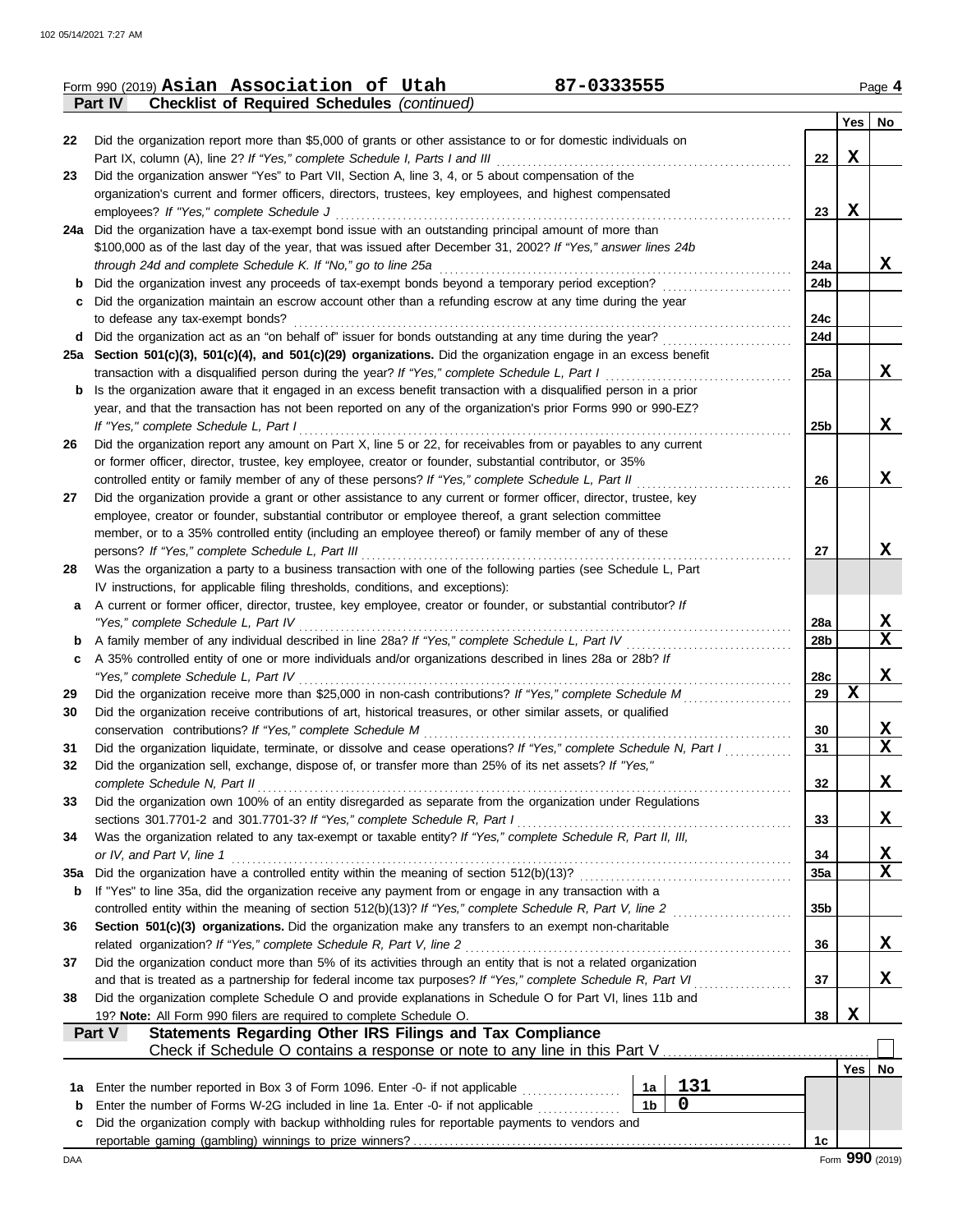|     | 87-0333555<br>Form 990 (2019) Asian Association of Utah                                                                            |                 |                 |     | Page 5      |
|-----|------------------------------------------------------------------------------------------------------------------------------------|-----------------|-----------------|-----|-------------|
|     | Statements Regarding Other IRS Filings and Tax Compliance (continued)<br>Part V                                                    |                 |                 |     |             |
|     |                                                                                                                                    |                 |                 | Yes | No          |
|     | 2a Enter the number of employees reported on Form W-3, Transmittal of Wage and Tax                                                 |                 |                 |     |             |
|     | Statements, filed for the calendar year ending with or within the year covered by this return                                      | 63<br>2a        |                 |     |             |
| b   | If at least one is reported on line 2a, did the organization file all required federal employment tax returns?                     |                 | 2 <sub>b</sub>  | X   |             |
|     | Note: If the sum of lines 1a and 2a is greater than 250, you may be required to e-file (see instructions)                          |                 |                 |     |             |
| За  | Did the organization have unrelated business gross income of \$1,000 or more during the year?                                      |                 | За              |     | X           |
| b   | If "Yes," has it filed a Form 990-T for this year? If "No" to line 3b, provide an explanation on Schedule O                        |                 | 3 <sub>b</sub>  |     |             |
| 4a  | At any time during the calendar year, did the organization have an interest in, or a signature or other authority over,            |                 |                 |     |             |
|     | a financial account in a foreign country (such as a bank account, securities account, or other financial account)?                 |                 | 4a              |     | X           |
| b   | If "Yes," enter the name of the foreign country <b>u</b>                                                                           |                 |                 |     |             |
|     | See instructions for filing requirements for FinCEN Form 114, Report of Foreign Bank and Financial Accounts (FBAR).                |                 |                 |     |             |
|     |                                                                                                                                    |                 |                 |     | $\mathbf x$ |
| 5а  | Was the organization a party to a prohibited tax shelter transaction at any time during the tax year?                              |                 | 5a<br><b>5b</b> |     | x           |
| b   | Did any taxable party notify the organization that it was or is a party to a prohibited tax shelter transaction?                   |                 |                 |     |             |
| c   | If "Yes" to line 5a or 5b, did the organization file Form 8886-T?                                                                  |                 | 5c              |     |             |
| 6a  | Does the organization have annual gross receipts that are normally greater than \$100,000, and did the                             |                 |                 |     |             |
|     | organization solicit any contributions that were not tax deductible as charitable contributions?                                   |                 | 6a              |     | X           |
| b   | If "Yes," did the organization include with every solicitation an express statement that such contributions or                     |                 |                 |     |             |
|     | gifts were not tax deductible?                                                                                                     |                 | 6b              |     |             |
| 7   | Organizations that may receive deductible contributions under section 170(c).                                                      |                 |                 |     |             |
| a   | Did the organization receive a payment in excess of \$75 made partly as a contribution and partly for goods                        |                 |                 |     |             |
|     | and services provided to the payor?                                                                                                |                 | 7a              |     | X           |
| b   |                                                                                                                                    |                 | 7b              |     |             |
| c   | Did the organization sell, exchange, or otherwise dispose of tangible personal property for which it was                           |                 |                 |     |             |
|     | required to file Form 8282?                                                                                                        |                 | 7c              |     | X           |
| d   | If "Yes," indicate the number of Forms 8282 filed during the year                                                                  | 7d              |                 |     |             |
| е   | Did the organization receive any funds, directly or indirectly, to pay premiums on a personal benefit contract?                    |                 | 7е              |     | X           |
| t   | Did the organization, during the year, pay premiums, directly or indirectly, on a personal benefit contract?                       |                 | 7f              |     | $\mathbf x$ |
| g   | If the organization received a contribution of qualified intellectual property, did the organization file Form 8899 as required?   |                 | 7g              |     |             |
| h   | If the organization received a contribution of cars, boats, airplanes, or other vehicles, did the organization file a Form 1098-C? |                 | 7h              |     |             |
| 8   | Sponsoring organizations maintaining donor advised funds. Did a donor advised fund maintained by the                               |                 |                 |     |             |
|     |                                                                                                                                    |                 | 8               |     |             |
| 9   |                                                                                                                                    |                 |                 |     |             |
|     | Sponsoring organizations maintaining donor advised funds.                                                                          |                 |                 |     |             |
| a   | Did the sponsoring organization make any taxable distributions under section 4966?                                                 |                 | 9a              |     |             |
| b   | Did the sponsoring organization make a distribution to a donor, donor advisor, or related person?                                  |                 | 9b              |     |             |
| 10  | Section 501(c)(7) organizations. Enter:                                                                                            |                 |                 |     |             |
|     | Initiation fees and capital contributions included on Part VIII, line 12                                                           | 10a             |                 |     |             |
| b   | Gross receipts, included on Form 990, Part VIII, line 12, for public use of club facilities                                        | 10b             |                 |     |             |
| 11  | Section 501(c)(12) organizations. Enter:                                                                                           |                 |                 |     |             |
| a   | Gross income from members or shareholders                                                                                          | 11a             |                 |     |             |
| b   | Gross income from other sources (Do not net amounts due or paid to other sources                                                   |                 |                 |     |             |
|     | against amounts due or received from them.)                                                                                        | 11 <sub>b</sub> |                 |     |             |
| 12a | Section 4947(a)(1) non-exempt charitable trusts. Is the organization filing Form 990 in lieu of Form 1041?                         |                 | 12a             |     |             |
| b   | If "Yes," enter the amount of tax-exempt interest received or accrued during the year                                              | 12 <sub>b</sub> |                 |     |             |
| 13  | Section 501(c)(29) qualified nonprofit health insurance issuers.                                                                   |                 |                 |     |             |
| a   | Is the organization licensed to issue qualified health plans in more than one state?                                               |                 | 13а             |     |             |
|     | Note: See the instructions for additional information the organization must report on Schedule O.                                  |                 |                 |     |             |
| b   | Enter the amount of reserves the organization is required to maintain by the states in which                                       |                 |                 |     |             |
|     |                                                                                                                                    | 13 <sub>b</sub> |                 |     |             |
| c   | Enter the amount of reserves on hand                                                                                               | 13 <sub>c</sub> |                 |     |             |
| 14a | Did the organization receive any payments for indoor tanning services during the tax year?                                         |                 | 14a             |     | X           |
| b   | If "Yes," has it filed a Form 720 to report these payments? If "No," provide an explanation on Schedule O                          |                 | 14b             |     |             |
| 15  | Is the organization subject to the section 4960 tax on payment(s) of more than \$1,000,000 in remuneration or                      |                 |                 |     |             |
|     | excess parachute payment(s) during the year?                                                                                       |                 | 15              |     | <u>x</u>    |
|     |                                                                                                                                    |                 |                 |     |             |
|     | If "Yes," see instructions and file Form 4720, Schedule N.                                                                         |                 |                 |     | X           |
| 16  | Is the organization an educational institution subject to the section 4968 excise tax on net investment income?                    |                 | 16              |     |             |
|     | If "Yes," complete Form 4720, Schedule O.                                                                                          |                 |                 |     |             |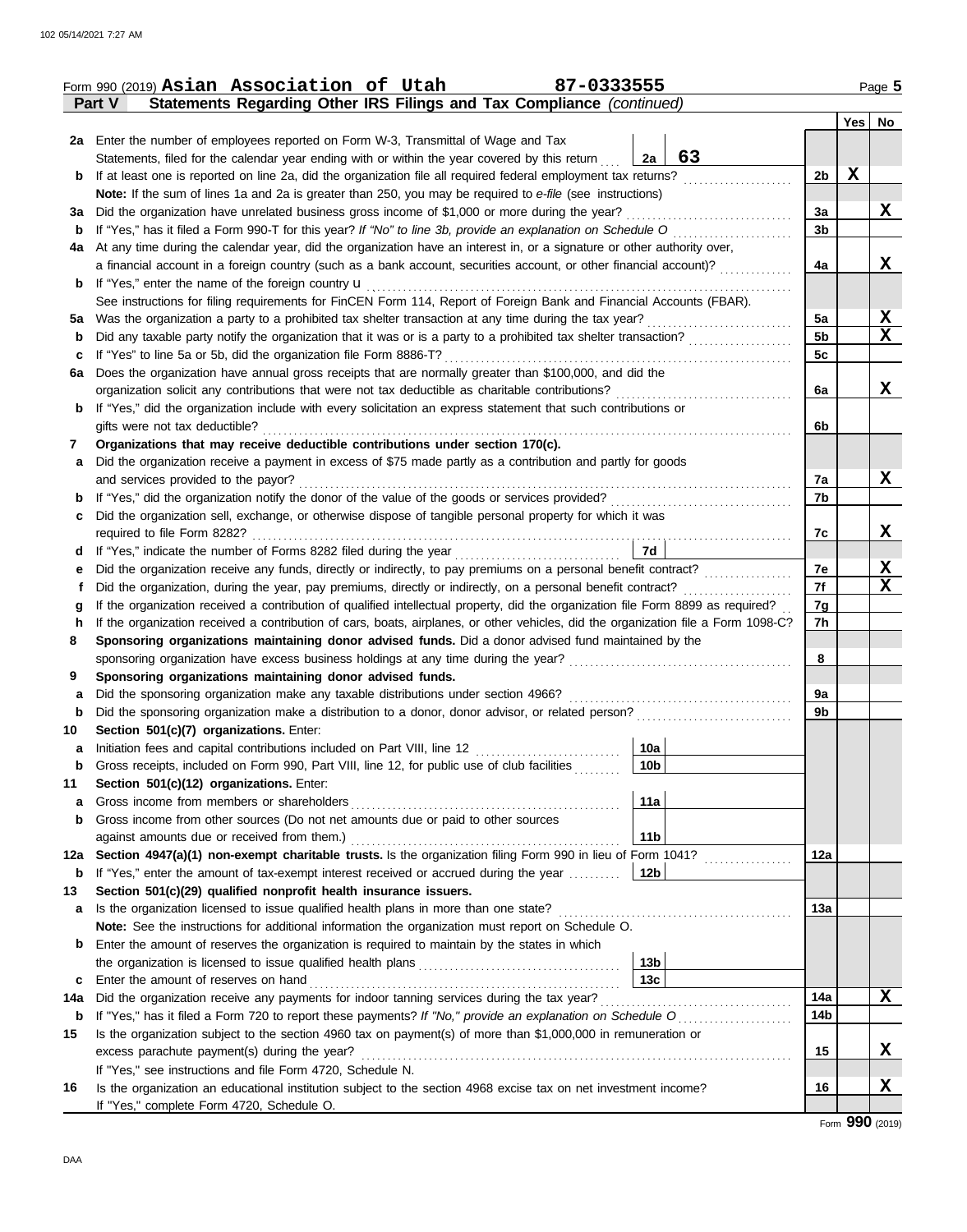|        | Part VI<br>Governance, Management, and Disclosure For each "Yes" response to lines 2 through 7b below, and for a "No"                                                                                                          |                 |                  |                                                     |
|--------|--------------------------------------------------------------------------------------------------------------------------------------------------------------------------------------------------------------------------------|-----------------|------------------|-----------------------------------------------------|
|        | response to line 8a, 8b, or 10b below, describe the circumstances, processes, or changes on Schedule O. See instructions.                                                                                                      |                 |                  | ΙXΙ                                                 |
|        | Section A. Governing Body and Management                                                                                                                                                                                       |                 |                  |                                                     |
|        |                                                                                                                                                                                                                                |                 | Yes              | No.                                                 |
| 1a     | 5<br>Enter the number of voting members of the governing body at the end of the tax year<br>1a                                                                                                                                 |                 |                  |                                                     |
|        | If there are material differences in voting rights among members of the governing body, or                                                                                                                                     |                 |                  |                                                     |
|        | if the governing body delegated broad authority to an executive committee or similar                                                                                                                                           |                 |                  |                                                     |
|        | committee, explain on Schedule O.                                                                                                                                                                                              |                 |                  |                                                     |
| b      | 5<br>Enter the number of voting members included on line 1a, above, who are independent<br>1b                                                                                                                                  |                 |                  |                                                     |
| 2      | Did any officer, director, trustee, or key employee have a family relationship or a business relationship with                                                                                                                 |                 |                  |                                                     |
|        | any other officer, director, trustee, or key employee?                                                                                                                                                                         | $\mathbf{2}$    |                  | $\mathbf x$                                         |
| 3      | Did the organization delegate control over management duties customarily performed by or under the direct                                                                                                                      |                 |                  |                                                     |
|        | supervision of officers, directors, trustees, or key employees to a management company or other person?                                                                                                                        | 3<br>4          |                  | $\underline{\mathbf{x}}$<br>$\overline{\mathbf{x}}$ |
| 4<br>5 | Did the organization make any significant changes to its governing documents since the prior Form 990 was filed?<br>Did the organization become aware during the year of a significant diversion of the organization's assets? | 5               |                  | $\overline{\mathbf{x}}$                             |
| 6      | Did the organization have members or stockholders?                                                                                                                                                                             | 6               |                  | $\overline{\mathbf{x}}$                             |
| 7a     | Did the organization have members, stockholders, or other persons who had the power to elect or appoint                                                                                                                        |                 |                  |                                                     |
|        | one or more members of the governing body?                                                                                                                                                                                     | 7a              |                  | X                                                   |
| b      | Are any governance decisions of the organization reserved to (or subject to approval by) members,                                                                                                                              |                 |                  |                                                     |
|        | stockholders, or persons other than the governing body?                                                                                                                                                                        | 7b              |                  | x                                                   |
| 8      | Did the organization contemporaneously document the meetings held or written actions undertaken during the year by the following:                                                                                              |                 |                  |                                                     |
| a      | The governing body?                                                                                                                                                                                                            | 8a              | x                |                                                     |
| b      | Each committee with authority to act on behalf of the governing body?                                                                                                                                                          | 8b              | х                |                                                     |
| 9      | Is there any officer, director, trustee, or key employee listed in Part VII, Section A, who cannot be reached at                                                                                                               |                 |                  |                                                     |
|        |                                                                                                                                                                                                                                | 9               |                  | X                                                   |
|        | <b>Section B. Policies</b> (This Section B requests information about policies not required by the Internal Revenue Code.                                                                                                      |                 |                  |                                                     |
|        |                                                                                                                                                                                                                                |                 | Yes              | No                                                  |
| 10a    | Did the organization have local chapters, branches, or affiliates?                                                                                                                                                             | 10a             |                  | X                                                   |
| b      | If "Yes," did the organization have written policies and procedures governing the activities of such chapters,                                                                                                                 |                 |                  |                                                     |
|        | affiliates, and branches to ensure their operations are consistent with the organization's exempt purposes?                                                                                                                    | 10 <sub>b</sub> |                  |                                                     |
| 11a    | Has the organization provided a complete copy of this Form 990 to all members of its governing body before filing the form?                                                                                                    | 11a             | X                |                                                     |
| b      | Describe in Schedule O the process, if any, used by the organization to review this Form 990.                                                                                                                                  |                 |                  |                                                     |
| 12a    | Did the organization have a written conflict of interest policy? If "No," go to line 13                                                                                                                                        | 12a             | X                |                                                     |
| b      | Were officers, directors, or trustees, and key employees required to disclose annually interests that could give rise to conflicts?                                                                                            | 12 <sub>b</sub> | Х                |                                                     |
| c      | Did the organization regularly and consistently monitor and enforce compliance with the policy? If "Yes,"                                                                                                                      |                 |                  |                                                     |
|        | describe in Schedule O how this was done                                                                                                                                                                                       | 12c             | X<br>$\mathbf x$ |                                                     |
|        | Did the organization have a written whistleblower policy?                                                                                                                                                                      | 13<br>14        | $\mathbf x$      |                                                     |
| 14     | Did the process for determining compensation of the following persons include a review and approval by                                                                                                                         |                 |                  |                                                     |
| 15     | independent persons, comparability data, and contemporaneous substantiation of the deliberation and decision?                                                                                                                  |                 |                  |                                                     |
| a      |                                                                                                                                                                                                                                | 15a             | X                |                                                     |
| b      | Other officers or key employees of the organization                                                                                                                                                                            | 15b             |                  | X                                                   |
|        | If "Yes" to line 15a or 15b, describe the process in Schedule O (see instructions).                                                                                                                                            |                 |                  |                                                     |
| 16a    | Did the organization invest in, contribute assets to, or participate in a joint venture or similar arrangement                                                                                                                 |                 |                  |                                                     |
|        | with a taxable entity during the year?                                                                                                                                                                                         | 16a             |                  | X                                                   |
| b      | If "Yes," did the organization follow a written policy or procedure requiring the organization to evaluate its                                                                                                                 |                 |                  |                                                     |
|        | participation in joint venture arrangements under applicable federal tax law, and take steps to safeguard the                                                                                                                  |                 |                  |                                                     |
|        |                                                                                                                                                                                                                                | 16b             |                  |                                                     |
|        | <b>Section C. Disclosure</b>                                                                                                                                                                                                   |                 |                  |                                                     |
| 17     | List the states with which a copy of this Form 990 is required to be filed $\mathbf{u}$ UT                                                                                                                                     |                 |                  |                                                     |
| 18     | Section 6104 requires an organization to make its Forms 1023 (1024 or 1024-A, if applicable), 990, and 990-T (Section 501(c)                                                                                                   |                 |                  |                                                     |
|        | (3)s only) available for public inspection. Indicate how you made these available. Check all that apply.                                                                                                                       |                 |                  |                                                     |
|        | Own website $ \mathbf{X} $ Another's website $ \mathbf{X} $ Upon request $ \mathbf{X} $ Other (explain on Schedule O)                                                                                                          |                 |                  |                                                     |
| 19     | Describe on Schedule O whether (and if so, how) the organization made its governing documents, conflict of interest policy, and                                                                                                |                 |                  |                                                     |
|        | financial statements available to the public during the tax year.                                                                                                                                                              |                 |                  |                                                     |
| 20     | State the name, address, and telephone number of the person who possesses the organization's books and records u                                                                                                               |                 |                  |                                                     |
|        | 155 South 300 West<br>Yen Pham                                                                                                                                                                                                 |                 |                  |                                                     |
|        | UT 84101-1217 801-467-6060<br>Salt Lake City                                                                                                                                                                                   |                 | Form 990 (2019)  |                                                     |
| DAA    |                                                                                                                                                                                                                                |                 |                  |                                                     |

**Asian Association of Utah 87-0333555**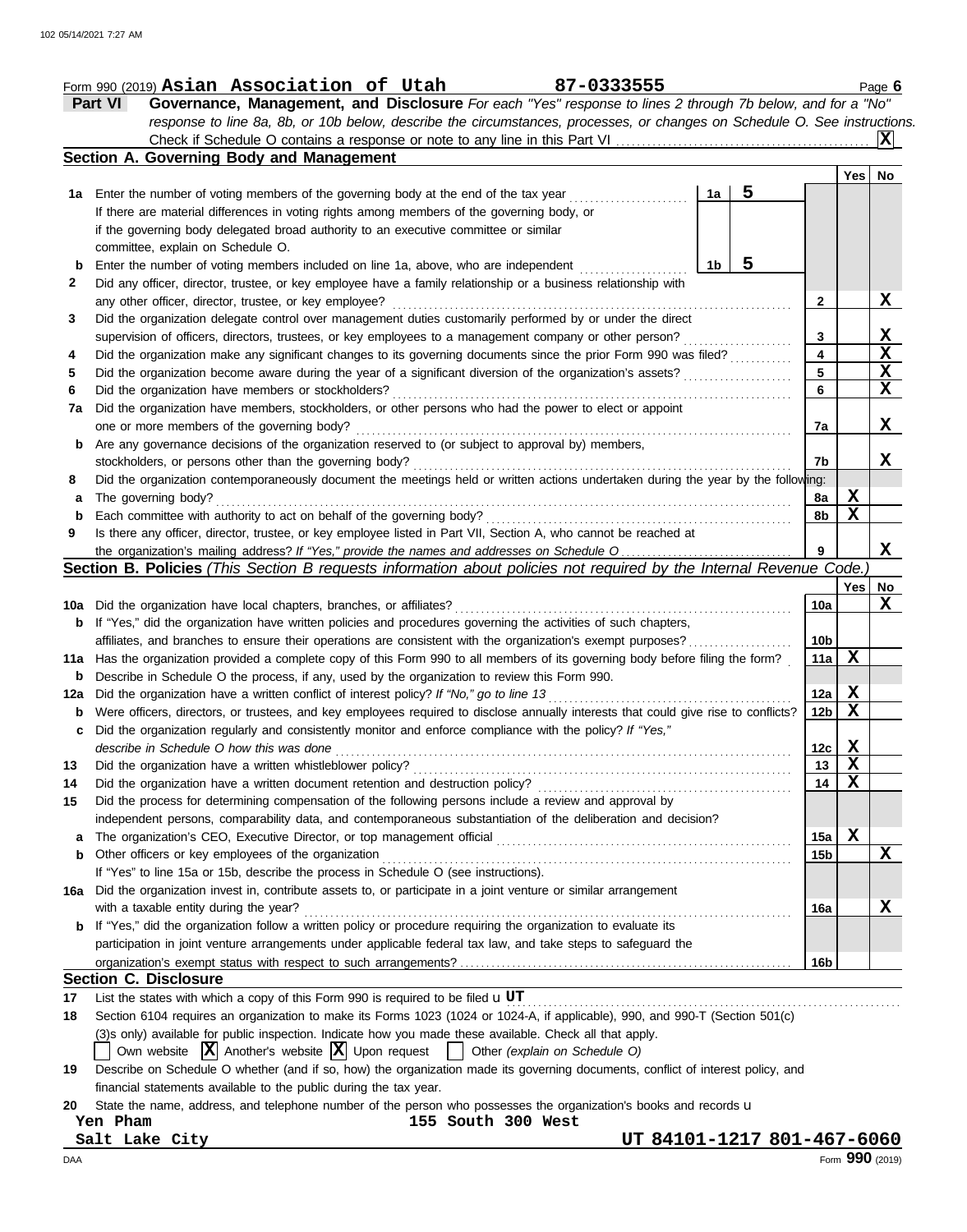**Section A.**

organization's tax year.

**Independent Contractors**

compensation. Enter -0- in columns (D), (E), and (F) if no compensation was paid.

#### ■ List the organization's five **current** highest compensated employees (other than an officer, director, trustee, or key employee)<br>
a received reportable compensation (Box 5 of Form W-2 and/or Box 7 of Form 1099-MISC) of who received reportable compensation (Box 5 of Form W-2 and/or Box 7 of Form 1099-MISC) of more than \$100,000 from the organization and any related organizations. ■ List all of the organization's **former** officers, key employees, and highest compensated employees who received more than<br>00,000 of reportable compensation from the organization and any related organizations \$100,000 of reportable compensation from the organization and any related organizations. ■ List all of the organization's **former directors or trustees** that received, in the capacity as a former director or trustee of the<br>enization, more than \$10,000 of reportable compensation from the organization and any r organization, more than \$10,000 of reportable compensation from the organization and any related organizations. See instructions for the order in which to list the persons above. Check this box if neither the organization nor any related organization compensated any current officer, director, or trustee. **(A) (B) (C) (D) (E) (F)** Reportable Name and title **Name and title Contract Contract Average** Position Average Reportable Estimated amount compensation (do not check more than one hours compensation<br>from the of other box, unless person is both an per week from the state of the from related and the compensation officer and a director/trustee) organization organizations from the (list any organization and (W-2/1099-MISC) (W-2/1099-MISC) hours for or director Key employee Former Individual trustee Institutional trustee related ndividual éy related organizations Istitutional Officer ighest compensatec<br>mployee organizations enployee below dotted line) trustee trustee **(1) Shu H. Cheng Ph.D. 40.00 Executive Director 10.00 0.00 X 118,927 0 31,166 (2) Marlene Gonzalez 2.00** . . . . . . . . . . . . . . . . . . . . . . . . . . . . . . . . . . . . . . . . . . . . . . . . . . . . . **Secretary 0.00 X 0 0 0 (3) Heru Hendarto 2.00** . . . . . . . . . . . . . . . . . . . . . . . . . . . . . . . . . . . . . . . . . . . . . . . . . . . . . **Treasurer 0.00 X 0 0 0 (4) Sulistaiani Kathol 2.00** . . . . . . . . . . . . . . . . . . . . . . . . . . . . . . . . . . . . . . . . . . . . . . . . . . . . . **0.00 X 0 0 0 2nd Vice Chair**

**(5) Michael Kwan** . . . . . . . . . . . . . . . . . . . . . . . . . . . . . . . . . . . . . . . . . . . . . . . . . . . . . **2.00**

**Officers, Directors, Trustees, Key Employees, and Highest Compensated Employees 1a** Complete this table for all persons required to be listed. Report compensation for the calendar year ending with or within the

Check if Schedule O contains a response or note to any line in this Part VII

● List all of the organization's **current** key employees, if any. See instructions for definition of "key employee."

■ List all of the organization's **current** officers, directors, trustees (whether individuals or organizations), regardless of amount of the organization Enter -0- in columns (D), (E), and (E) if no compensation was paid

**(6) Eunice Lane (7) (8) (9) (10) (11)** . . . . . . . . . . . . . . . . . . . . . . . . . . . . . . . . . . . . . . . . . . . . . . . . . . . . . . . . . . . . . . . . . . . . . . . . . . . . . . . . . . . . . . . . . . . . . . . . . . . . . . . . . . . . . . . . . . . . . . . . . . . . . . . . . . . . . . . . . . . . . . . . . . . . . . . . . . . . . . . . . . . . . . . . . . . . . . . . . . . . . . . . . . . . . . . . . . . . . . . . . . . . . . . . . . . . . . . . . . . . . . . . . . . . . . . . . . . . . . . . . . . . . . . . . . . . . . . . . . . . . . . . . . . . . . . . . . . . . . . . . . . . . . . . . . . . . . . . . . . . . . . . . . . . . . . . . . . . . . **Chair 0.00 X 0 0 0 1st Vice Chair 2.00 0.00 X 0 0 0**

## Form 990 (2019) Page **7 Asian Association of Utah 87-0333555**

**Part VII Compensation of Officers, Directors, Trustees, Key Employees, Highest Compensated Employees, and**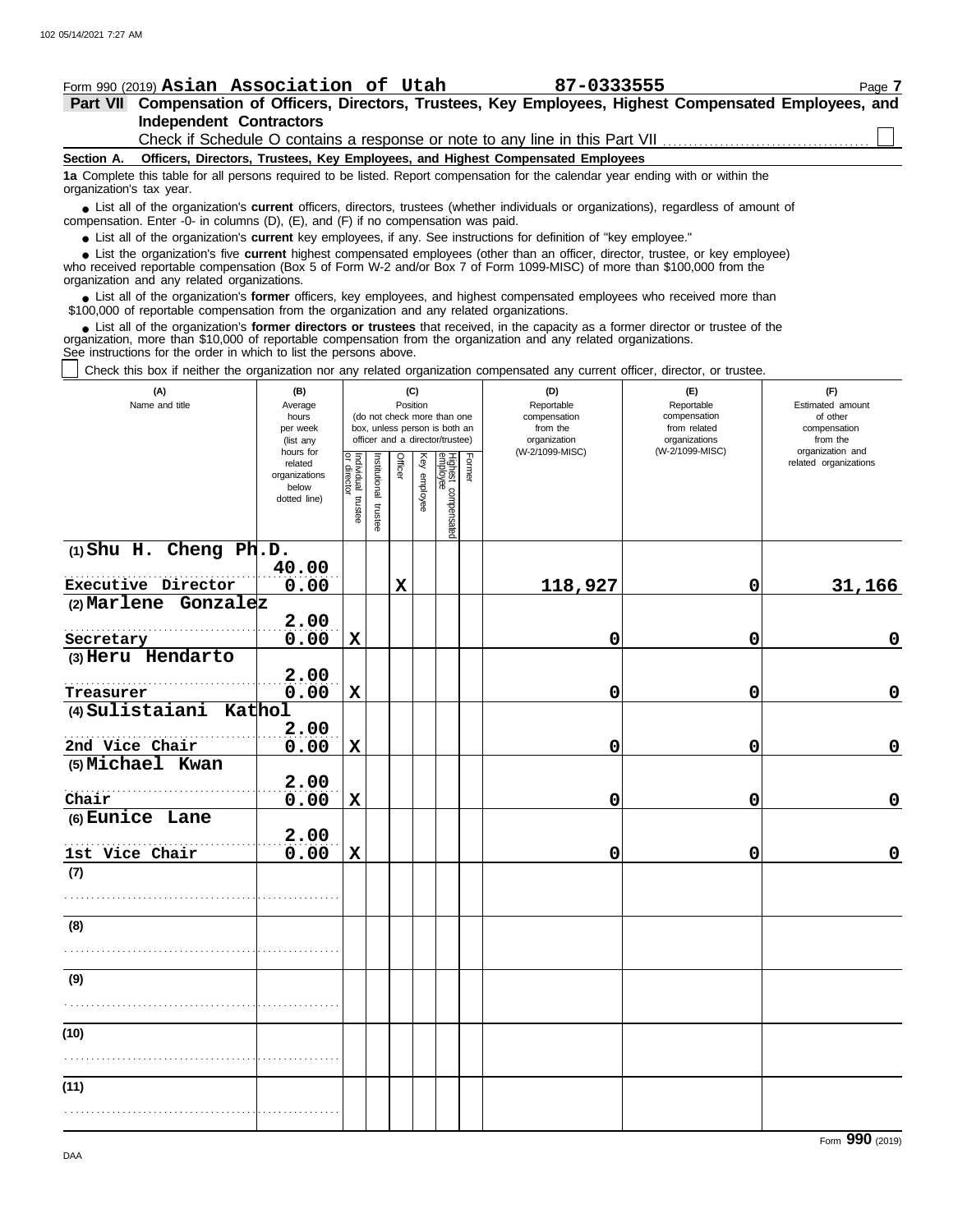|                                                                                                                                                                                                                                                             | Form 990 (2019) Asian Association of Utah                                                                                                                                                                            |                                                                |                                   |                          |          |              |                                                                                                 |                   | 87-0333555                                                    |                                                                                                        |                                                                 |                     | Page 8         |
|-------------------------------------------------------------------------------------------------------------------------------------------------------------------------------------------------------------------------------------------------------------|----------------------------------------------------------------------------------------------------------------------------------------------------------------------------------------------------------------------|----------------------------------------------------------------|-----------------------------------|--------------------------|----------|--------------|-------------------------------------------------------------------------------------------------|-------------------|---------------------------------------------------------------|--------------------------------------------------------------------------------------------------------|-----------------------------------------------------------------|---------------------|----------------|
|                                                                                                                                                                                                                                                             | <b>Part VII</b>                                                                                                                                                                                                      |                                                                |                                   |                          |          |              |                                                                                                 |                   |                                                               | Section A. Officers, Directors, Trustees, Key Employees, and Highest Compensated Employees (continued) |                                                                 |                     |                |
|                                                                                                                                                                                                                                                             | (A)<br>Name and title                                                                                                                                                                                                | (B)<br>Average<br>hours<br>per week<br>(list any               |                                   |                          | Position | (C)          | (do not check more than one<br>box, unless person is both an<br>officer and a director/trustee) |                   | (D)<br>Reportable<br>compensation<br>from the<br>organization | (F)<br>Reportable<br>compensation<br>from related<br>organizations                                     | (F)<br>Estimated amount<br>of other<br>compensation<br>from the |                     |                |
|                                                                                                                                                                                                                                                             |                                                                                                                                                                                                                      | hours for<br>related<br>organizations<br>below<br>dotted line) | Individual trustee<br>or director | Institutional<br>trustee | Officer  | Key employee | Highest compensated<br>employee                                                                 | Former            | (W-2/1099-MISC)                                               | (W-2/1099-MISC)                                                                                        | organization and<br>related organizations                       |                     |                |
|                                                                                                                                                                                                                                                             |                                                                                                                                                                                                                      |                                                                |                                   |                          |          |              |                                                                                                 |                   |                                                               |                                                                                                        |                                                                 |                     |                |
|                                                                                                                                                                                                                                                             |                                                                                                                                                                                                                      |                                                                |                                   |                          |          |              |                                                                                                 |                   |                                                               |                                                                                                        |                                                                 |                     |                |
|                                                                                                                                                                                                                                                             |                                                                                                                                                                                                                      |                                                                |                                   |                          |          |              |                                                                                                 |                   |                                                               |                                                                                                        |                                                                 |                     |                |
|                                                                                                                                                                                                                                                             |                                                                                                                                                                                                                      |                                                                |                                   |                          |          |              |                                                                                                 |                   |                                                               |                                                                                                        |                                                                 |                     |                |
|                                                                                                                                                                                                                                                             |                                                                                                                                                                                                                      |                                                                |                                   |                          |          |              |                                                                                                 |                   |                                                               |                                                                                                        |                                                                 |                     |                |
|                                                                                                                                                                                                                                                             |                                                                                                                                                                                                                      |                                                                |                                   |                          |          |              |                                                                                                 |                   |                                                               |                                                                                                        |                                                                 |                     |                |
|                                                                                                                                                                                                                                                             |                                                                                                                                                                                                                      |                                                                |                                   |                          |          |              |                                                                                                 |                   |                                                               |                                                                                                        |                                                                 |                     |                |
|                                                                                                                                                                                                                                                             |                                                                                                                                                                                                                      |                                                                |                                   |                          |          |              |                                                                                                 |                   |                                                               |                                                                                                        |                                                                 |                     |                |
|                                                                                                                                                                                                                                                             |                                                                                                                                                                                                                      |                                                                |                                   |                          |          |              |                                                                                                 | u                 | 118,927                                                       |                                                                                                        |                                                                 |                     | 31,166         |
| a                                                                                                                                                                                                                                                           | Total from continuation sheets to Part VII, Section A                                                                                                                                                                |                                                                |                                   |                          |          |              |                                                                                                 | u<br>$\mathbf{u}$ | 118,927                                                       |                                                                                                        |                                                                 | 31,166              |                |
| $\mathbf{2}$                                                                                                                                                                                                                                                | Total number of individuals (including but not limited to those listed above) who received more than \$100,000 of                                                                                                    |                                                                |                                   |                          |          |              |                                                                                                 |                   |                                                               |                                                                                                        |                                                                 |                     |                |
|                                                                                                                                                                                                                                                             | reportable compensation from the organization $ul$                                                                                                                                                                   |                                                                |                                   |                          |          |              |                                                                                                 |                   |                                                               |                                                                                                        |                                                                 |                     |                |
| 3                                                                                                                                                                                                                                                           | Did the organization list any former officer, director, trustee, key employee, or highest compensated                                                                                                                |                                                                |                                   |                          |          |              |                                                                                                 |                   |                                                               |                                                                                                        |                                                                 | Yes                 | $\overline{N}$ |
|                                                                                                                                                                                                                                                             | employee on line 1a? If "Yes," complete Schedule J for such individual                                                                                                                                               |                                                                |                                   |                          |          |              |                                                                                                 |                   |                                                               |                                                                                                        | 3                                                               |                     | $\mathbf{x}$   |
| 4                                                                                                                                                                                                                                                           | For any individual listed on line 1a, is the sum of reportable compensation and other compensation from the<br>organization and related organizations greater than \$150,000? If "Yes," complete Schedule J for such |                                                                |                                   |                          |          |              |                                                                                                 |                   |                                                               |                                                                                                        |                                                                 |                     |                |
|                                                                                                                                                                                                                                                             |                                                                                                                                                                                                                      |                                                                |                                   |                          |          |              |                                                                                                 |                   |                                                               |                                                                                                        | 4                                                               | X                   |                |
| 5                                                                                                                                                                                                                                                           | Did any person listed on line 1a receive or accrue compensation from any unrelated organization or individual                                                                                                        |                                                                |                                   |                          |          |              |                                                                                                 |                   |                                                               |                                                                                                        | 5                                                               |                     | X              |
|                                                                                                                                                                                                                                                             | Section B. Independent Contractors                                                                                                                                                                                   |                                                                |                                   |                          |          |              |                                                                                                 |                   |                                                               |                                                                                                        |                                                                 |                     |                |
| Complete this table for your five highest compensated independent contractors that received more than \$100,000 of<br>1<br>compensation from the organization. Report compensation for the calendar year ending with or within the organization's tax year. |                                                                                                                                                                                                                      |                                                                |                                   |                          |          |              |                                                                                                 |                   |                                                               |                                                                                                        |                                                                 |                     |                |
|                                                                                                                                                                                                                                                             |                                                                                                                                                                                                                      | (A)<br>Name and business address                               |                                   |                          |          |              |                                                                                                 |                   |                                                               | (B)<br>Description of services                                                                         |                                                                 | (C)<br>Compensation |                |
|                                                                                                                                                                                                                                                             |                                                                                                                                                                                                                      |                                                                |                                   |                          |          |              |                                                                                                 |                   |                                                               |                                                                                                        |                                                                 |                     |                |
|                                                                                                                                                                                                                                                             |                                                                                                                                                                                                                      |                                                                |                                   |                          |          |              |                                                                                                 |                   |                                                               |                                                                                                        |                                                                 |                     |                |
|                                                                                                                                                                                                                                                             |                                                                                                                                                                                                                      |                                                                |                                   |                          |          |              |                                                                                                 |                   |                                                               |                                                                                                        |                                                                 |                     |                |
|                                                                                                                                                                                                                                                             |                                                                                                                                                                                                                      |                                                                |                                   |                          |          |              |                                                                                                 |                   |                                                               |                                                                                                        |                                                                 |                     |                |
|                                                                                                                                                                                                                                                             |                                                                                                                                                                                                                      |                                                                |                                   |                          |          |              |                                                                                                 |                   |                                                               |                                                                                                        |                                                                 |                     |                |
|                                                                                                                                                                                                                                                             |                                                                                                                                                                                                                      |                                                                |                                   |                          |          |              |                                                                                                 |                   |                                                               |                                                                                                        |                                                                 |                     |                |

**2** Total number of independent contractors (including but not limited to those listed above) who received more than \$100,000 of compensation from the organization u

**0**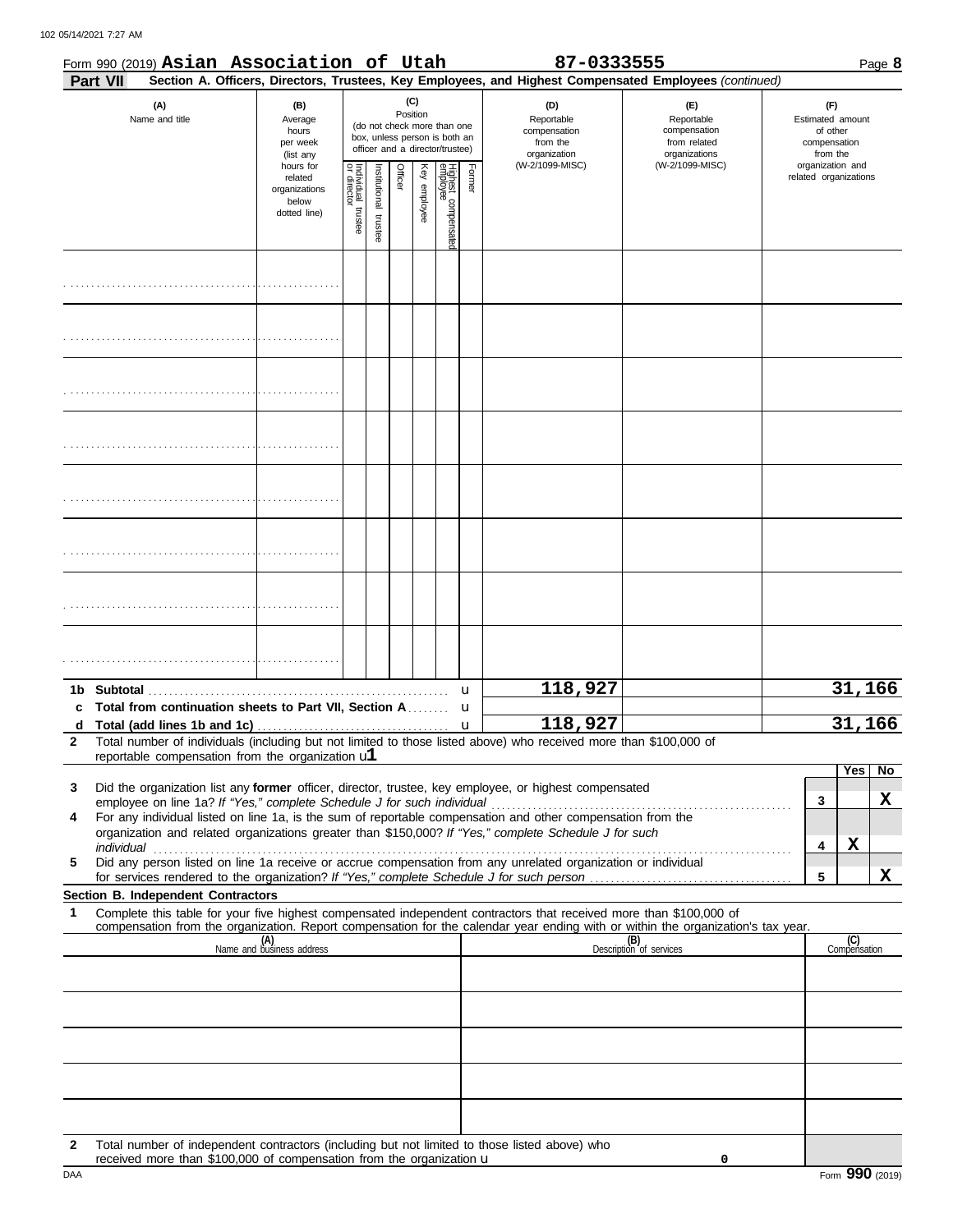|                                                           |                  | Form 990 (2019) Asian Association of Utah                           |                                                    |                             |                 |  |                      |                                                                                      | 87-0333555                                   |                               | Page 9                                                 |
|-----------------------------------------------------------|------------------|---------------------------------------------------------------------|----------------------------------------------------|-----------------------------|-----------------|--|----------------------|--------------------------------------------------------------------------------------|----------------------------------------------|-------------------------------|--------------------------------------------------------|
|                                                           | <b>Part VIII</b> |                                                                     |                                                    | <b>Statement of Revenue</b> |                 |  |                      |                                                                                      |                                              |                               |                                                        |
|                                                           |                  |                                                                     |                                                    |                             |                 |  |                      | Check if Schedule O contains a response or note to any line in this Part VIII<br>(A) |                                              | (C)                           | (D)                                                    |
|                                                           |                  |                                                                     |                                                    |                             |                 |  |                      | Total revenue                                                                        | (B)<br>Related or exempt<br>function revenue | Unrelated<br>business revenue | Revenue excluded<br>from tax under<br>sections 512-514 |
| Contributions, Gifts, Grants<br>and Other Similar Amounts |                  | 1a Federated campaigns                                              |                                                    |                             | 1a              |  |                      |                                                                                      |                                              |                               |                                                        |
|                                                           |                  | <b>b</b> Membership dues <i>[[[[[[[[[[[[[[[[[[[[[[[[[[[[]]]</i> ]]] |                                                    |                             | 1 <sub>b</sub>  |  |                      |                                                                                      |                                              |                               |                                                        |
|                                                           |                  | c Fundraising events                                                |                                                    |                             | 1 <sub>c</sub>  |  |                      |                                                                                      |                                              |                               |                                                        |
|                                                           |                  | d Related organizations                                             |                                                    |                             | 1 <sub>d</sub>  |  |                      |                                                                                      |                                              |                               |                                                        |
|                                                           |                  | <b>e</b> Government grants (contributions)                          |                                                    |                             | 1e              |  | 2,337,271            |                                                                                      |                                              |                               |                                                        |
|                                                           |                  | <b>f</b> All other contributions, gifts, grants,                    |                                                    |                             |                 |  |                      |                                                                                      |                                              |                               |                                                        |
|                                                           |                  | and similar amounts not included above                              |                                                    |                             | 1f              |  | 355,067              |                                                                                      |                                              |                               |                                                        |
|                                                           |                  | <b>g</b> Noncash contributions included in lines 1a-1f.             |                                                    |                             | 1g $\sqrt{5}$   |  | 72,733               |                                                                                      |                                              |                               |                                                        |
|                                                           |                  |                                                                     |                                                    |                             |                 |  |                      | 2,692,338                                                                            |                                              |                               |                                                        |
|                                                           |                  |                                                                     |                                                    |                             |                 |  | <b>Business Code</b> |                                                                                      |                                              |                               |                                                        |
|                                                           | 2a               | Fee for Service <b>Fee Service</b>                                  |                                                    |                             |                 |  |                      | 1,244,783                                                                            | 1,244,783                                    |                               |                                                        |
|                                                           | b                |                                                                     |                                                    |                             |                 |  |                      |                                                                                      |                                              |                               |                                                        |
|                                                           | c                |                                                                     |                                                    |                             |                 |  |                      |                                                                                      |                                              |                               |                                                        |
| Program Service<br>Revenue                                | d                |                                                                     |                                                    |                             |                 |  |                      |                                                                                      |                                              |                               |                                                        |
|                                                           |                  |                                                                     |                                                    |                             |                 |  |                      |                                                                                      |                                              |                               |                                                        |
|                                                           |                  | f All other program service revenue                                 |                                                    |                             |                 |  |                      |                                                                                      |                                              |                               |                                                        |
|                                                           |                  |                                                                     |                                                    |                             |                 |  | $\mathbf u$          | 1,244,783                                                                            |                                              |                               |                                                        |
|                                                           |                  | Investment income (including dividends, interest, and               |                                                    |                             |                 |  |                      |                                                                                      |                                              |                               |                                                        |
|                                                           |                  | other similar amounts)                                              |                                                    |                             |                 |  | u                    | 1,984                                                                                |                                              |                               | 1,984                                                  |
|                                                           |                  |                                                                     | Income from investment of tax-exempt bond proceeds |                             |                 |  | u                    |                                                                                      |                                              |                               |                                                        |
|                                                           | 5                |                                                                     |                                                    | (i) Real                    |                 |  | u<br>(ii) Personal   |                                                                                      |                                              |                               |                                                        |
|                                                           |                  |                                                                     |                                                    |                             | 73,028          |  |                      |                                                                                      |                                              |                               |                                                        |
|                                                           |                  | <b>6a</b> Gross rents                                               | 6a<br>6b                                           |                             | 33,856          |  |                      |                                                                                      |                                              |                               |                                                        |
|                                                           |                  | <b>b</b> Less: rental expenses<br><b>c</b> Rental inc. or (loss)    | 6c                                                 |                             | 39,172          |  |                      |                                                                                      |                                              |                               |                                                        |
|                                                           |                  |                                                                     |                                                    |                             |                 |  | u                    | 39,172                                                                               |                                              |                               | 39,172                                                 |
|                                                           |                  | <b>7a</b> Gross amount from                                         |                                                    | (i) Securities              |                 |  | (ii) Other           |                                                                                      |                                              |                               |                                                        |
|                                                           |                  | sales of assets<br>other than inventory                             | 7a                                                 |                             |                 |  |                      |                                                                                      |                                              |                               |                                                        |
|                                                           |                  | <b>b</b> Less: cost or other                                        |                                                    |                             |                 |  |                      |                                                                                      |                                              |                               |                                                        |
| Revenue                                                   |                  | basis and sales exps.                                               | 7b                                                 |                             |                 |  |                      |                                                                                      |                                              |                               |                                                        |
|                                                           |                  | c Gain or (loss)                                                    | 7c                                                 |                             |                 |  |                      |                                                                                      |                                              |                               |                                                        |
|                                                           |                  | d Net gain or (loss)                                                |                                                    |                             |                 |  |                      |                                                                                      |                                              |                               |                                                        |
| <b>Other</b>                                              |                  | 8a Gross income from fundraising events                             |                                                    |                             |                 |  |                      |                                                                                      |                                              |                               |                                                        |
|                                                           |                  | (not including \$                                                   |                                                    | . <b>.</b> .                |                 |  |                      |                                                                                      |                                              |                               |                                                        |
|                                                           |                  | of contributions reported on line 1c).                              |                                                    |                             |                 |  |                      |                                                                                      |                                              |                               |                                                        |
|                                                           |                  | See Part IV, line 18 $\ldots$                                       |                                                    |                             | 8а              |  | 9,326                |                                                                                      |                                              |                               |                                                        |
|                                                           |                  | <b>b</b> Less: direct expenses                                      |                                                    |                             | 8b              |  | 3,696                |                                                                                      |                                              |                               |                                                        |
|                                                           |                  |                                                                     |                                                    |                             |                 |  |                      | 5,630                                                                                |                                              |                               |                                                        |
|                                                           |                  | 9a Gross income from gaming activities.                             |                                                    |                             |                 |  |                      |                                                                                      |                                              |                               |                                                        |
|                                                           |                  | See Part IV, line 19                                                |                                                    |                             | 9a              |  |                      |                                                                                      |                                              |                               |                                                        |
|                                                           |                  | <b>b</b> Less: direct expenses                                      |                                                    |                             | 9 <sub>b</sub>  |  |                      |                                                                                      |                                              |                               |                                                        |
|                                                           |                  |                                                                     |                                                    |                             |                 |  |                      |                                                                                      |                                              |                               |                                                        |
|                                                           |                  | 10a Gross sales of inventory, less                                  |                                                    |                             |                 |  |                      |                                                                                      |                                              |                               |                                                        |
|                                                           |                  | returns and allowances                                              |                                                    |                             | 10a             |  |                      |                                                                                      |                                              |                               |                                                        |
|                                                           |                  | <b>b</b> Less: cost of goods sold                                   |                                                    |                             | 10 <sub>b</sub> |  |                      |                                                                                      |                                              |                               |                                                        |
|                                                           |                  | c Net income or (loss) from sales of inventory                      |                                                    |                             |                 |  | u                    |                                                                                      |                                              |                               |                                                        |
| Miscellaneous<br>Revenue                                  |                  |                                                                     |                                                    |                             |                 |  | <b>Business Code</b> |                                                                                      |                                              |                               |                                                        |
|                                                           | 11a              |                                                                     |                                                    |                             |                 |  |                      |                                                                                      |                                              |                               |                                                        |
|                                                           | b                |                                                                     |                                                    |                             |                 |  |                      |                                                                                      |                                              |                               |                                                        |
|                                                           |                  |                                                                     |                                                    |                             |                 |  |                      |                                                                                      |                                              |                               |                                                        |
|                                                           |                  |                                                                     |                                                    |                             |                 |  |                      |                                                                                      |                                              |                               |                                                        |
|                                                           |                  |                                                                     |                                                    |                             |                 |  | $\mathbf{u}$         | 3,983,907                                                                            | 1,244,783                                    | $\Omega$                      | 41,156                                                 |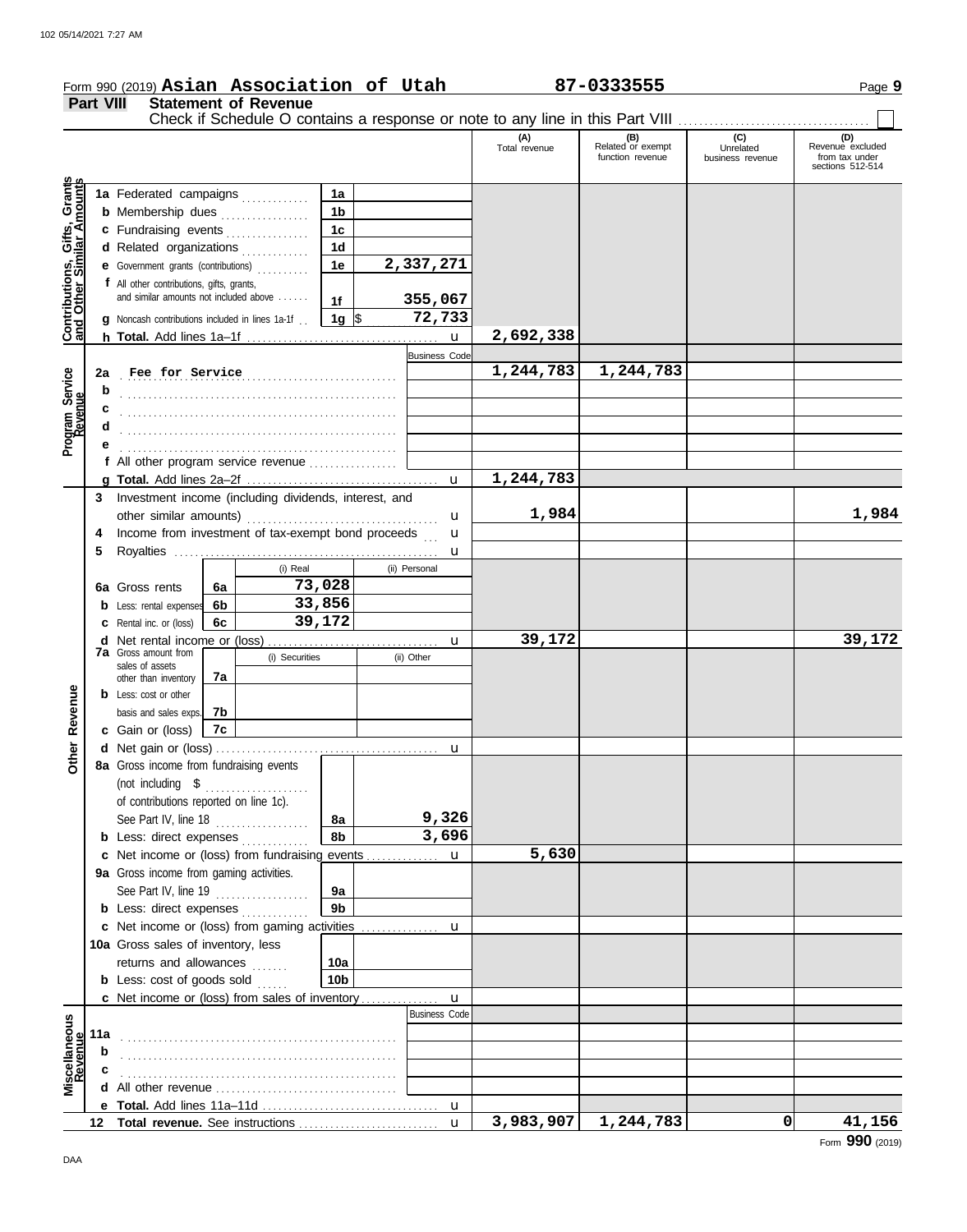## Form 990 (2019) Page **10 Asian Association of Utah 87-0333555**

**Part IX Statement of Functional Expenses**

|              | Section 501(c)(3) and 501(c)(4) organizations must complete all columns. All other organizations must complete column (A).<br>Check if Schedule O contains a response or note to any line in this Part IX                      |                       |                             |                                    | $ \mathbf{x} $          |
|--------------|--------------------------------------------------------------------------------------------------------------------------------------------------------------------------------------------------------------------------------|-----------------------|-----------------------------|------------------------------------|-------------------------|
|              | Do not include amounts reported on lines 6b,                                                                                                                                                                                   |                       | (B)                         | (C)                                | (D)                     |
|              | 7b, 8b, 9b, and 10b of Part VIII.                                                                                                                                                                                              | (A)<br>Total expenses | Program service<br>expenses | Management and<br>general expenses | Fundraising<br>expenses |
| 1            | Grants and other assistance to domestic organizations                                                                                                                                                                          |                       |                             |                                    |                         |
|              | and domestic governments. See Part IV, line 21                                                                                                                                                                                 |                       |                             |                                    |                         |
| $\mathbf{2}$ | Grants and other assistance to domestic                                                                                                                                                                                        |                       |                             |                                    |                         |
|              | individuals. See Part IV, line 22                                                                                                                                                                                              | 329,820               | 329,820                     |                                    |                         |
| 3            | Grants and other assistance to foreign                                                                                                                                                                                         |                       |                             |                                    |                         |
|              | organizations, foreign governments, and foreign                                                                                                                                                                                |                       |                             |                                    |                         |
|              | individuals. See Part IV, lines 15 and 16                                                                                                                                                                                      |                       |                             |                                    |                         |
| 4            | Benefits paid to or for members                                                                                                                                                                                                |                       |                             |                                    |                         |
| 5            | Compensation of current officers, directors,                                                                                                                                                                                   |                       |                             |                                    |                         |
|              | trustees, and key employees                                                                                                                                                                                                    | 128,690               | 25,738                      | 99,091                             | 3,861                   |
| 6            | Compensation not included above to disqualified                                                                                                                                                                                |                       |                             |                                    |                         |
|              | persons (as defined under section 4958(f)(1)) and                                                                                                                                                                              |                       |                             |                                    |                         |
|              | persons described in section 4958(c)(3)(B)                                                                                                                                                                                     |                       |                             |                                    |                         |
| 7            | Other salaries and wages                                                                                                                                                                                                       | 1,620,671             | 1,329,895                   | 264,536                            | 26,240                  |
| 8            | Pension plan accruals and contributions (include                                                                                                                                                                               |                       |                             |                                    |                         |
|              | section 401(k) and 403(b) employer contributions)                                                                                                                                                                              | 93,629                | 72,556                      | 19,462                             | <u>1,611</u><br>4,135   |
| 9            | Other employee benefits                                                                                                                                                                                                        | $\overline{240,314}$  | 186,227                     | 49,952                             |                         |
| 10           |                                                                                                                                                                                                                                | 132,319               | 102,538                     | 27,504                             | 2,277                   |
| 11           | Fees for services (nonemployees):                                                                                                                                                                                              |                       |                             |                                    |                         |
| a            | Management                                                                                                                                                                                                                     |                       |                             |                                    |                         |
| b            | Legal                                                                                                                                                                                                                          | 3,450                 |                             | 3,450                              |                         |
| c            |                                                                                                                                                                                                                                | 16,617                | 1,400                       | 15,217                             |                         |
| d            | Lobbying                                                                                                                                                                                                                       |                       |                             |                                    |                         |
| е            | Professional fundraising services. See Part IV, line 17                                                                                                                                                                        |                       |                             |                                    |                         |
| f            | Investment management fees                                                                                                                                                                                                     |                       |                             |                                    |                         |
| a            | Other. (If line 11g amount exceeds 10% of line 25, column                                                                                                                                                                      |                       |                             |                                    |                         |
|              | (A) amount, list line 11g expenses on Schedule O.)                                                                                                                                                                             | 662,170               | 651,382                     | 10,788                             |                         |
|              | 12 Advertising and promotion                                                                                                                                                                                                   |                       |                             |                                    |                         |
| 13           |                                                                                                                                                                                                                                | 46,634<br>85,708      | <u>31,756</u><br>34, 233    | 14,571<br>50,745                   | 307<br>730              |
| 14           | Information technology                                                                                                                                                                                                         |                       |                             |                                    |                         |
| 15<br>16     |                                                                                                                                                                                                                                | 123,764               | 62,773                      | 60,421                             | 570                     |
| 17           | Occupancy                                                                                                                                                                                                                      | 40,889                | 28,429                      | 12,460                             |                         |
| 18           | Payments of travel or entertainment expenses                                                                                                                                                                                   |                       |                             |                                    |                         |
|              | for any federal, state, or local public officials                                                                                                                                                                              |                       |                             |                                    |                         |
| 19           | Conferences, conventions, and meetings                                                                                                                                                                                         | 20,758                | 17,076                      | 3,682                              |                         |
| 20           | Interest                                                                                                                                                                                                                       | 53,158                |                             | 53,158                             |                         |
| 21           | Payments to affiliates [11] production of the symmetric state of the symmetric state of the symmetric state of the symmetric state of the symmetric state of the symmetric state of the symmetric state of the symmetric state |                       |                             |                                    |                         |
| 22           | Depreciation, depletion, and amortization                                                                                                                                                                                      | 133,784               | 120,554                     | <u>11,155</u>                      |                         |
| 23           |                                                                                                                                                                                                                                | 64,817                | 5,345                       | 58,474                             | $\frac{2,075}{998}$     |
| 24           | Other expenses. Itemize expenses not covered                                                                                                                                                                                   |                       |                             |                                    |                         |
|              | above (List miscellaneous expenses on line 24e. If                                                                                                                                                                             |                       |                             |                                    |                         |
|              | line 24e amount exceeds 10% of line 25, column                                                                                                                                                                                 |                       |                             |                                    |                         |
|              | (A) amount, list line 24e expenses on Schedule O.)                                                                                                                                                                             |                       |                             |                                    |                         |
| a            | Client services                                                                                                                                                                                                                | 7,735                 |                             | 7,735                              |                         |
| b            |                                                                                                                                                                                                                                |                       |                             |                                    |                         |
| c            |                                                                                                                                                                                                                                |                       |                             |                                    |                         |
| d            |                                                                                                                                                                                                                                |                       |                             |                                    |                         |
| е            | All other expenses                                                                                                                                                                                                             |                       |                             |                                    |                         |
| 25           | Total functional expenses. Add lines 1 through 24e                                                                                                                                                                             | 3,804,927             | 2,999,722                   | 762,401                            | 42,804                  |
| 26           | Joint costs. Complete this line only if the<br>organization reported in column (B) joint costs<br>from a combined educational campaign and                                                                                     |                       |                             |                                    |                         |
|              | fundraising solicitation. Check here $\mathbf{u}$   if<br>following SOP 98-2 (ASC 958-720)                                                                                                                                     |                       |                             |                                    |                         |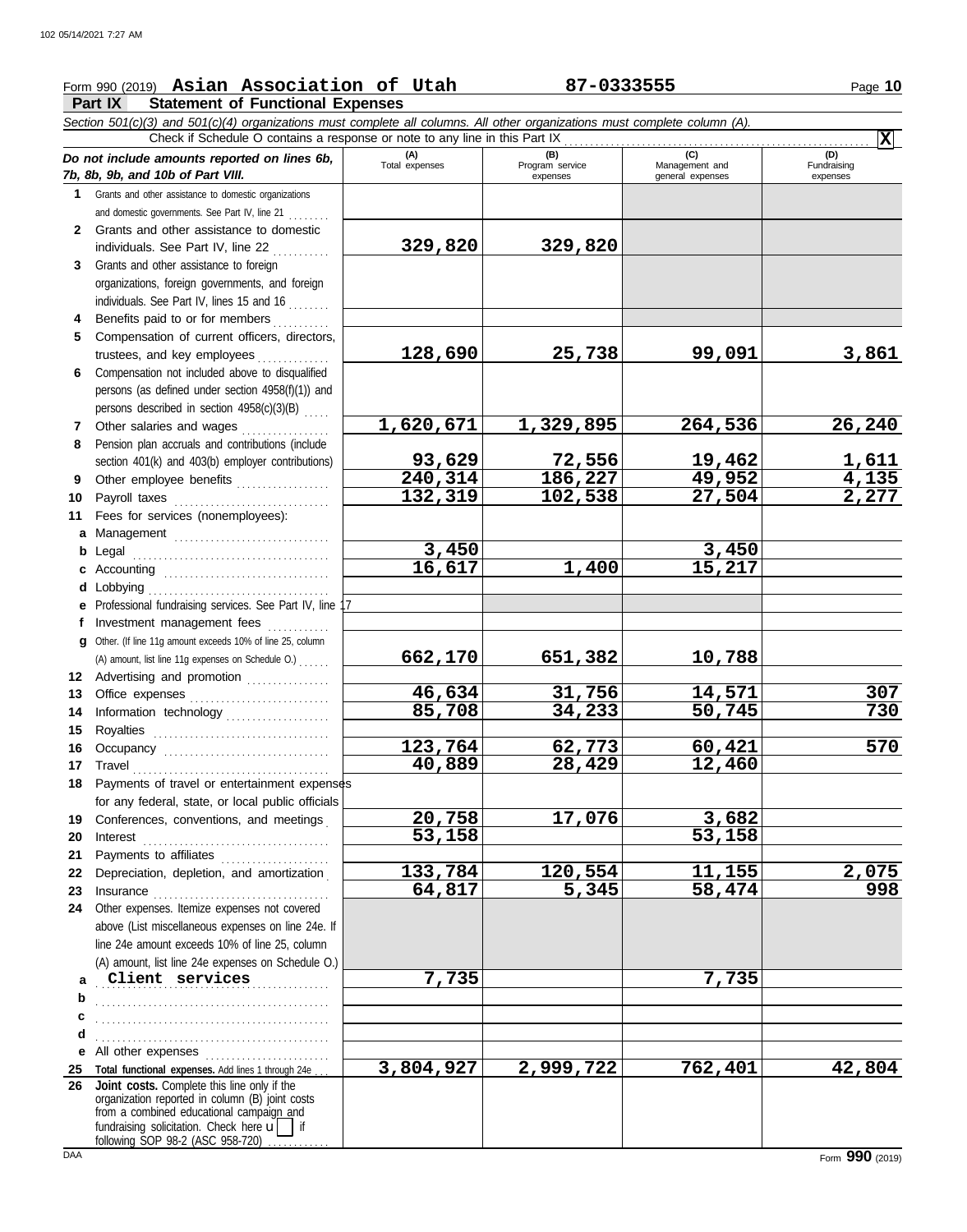|                         |        | Form 990 (2019) Asian Association of Utah                                    |  |                  | 87-0333555               |                | Page 11                   |
|-------------------------|--------|------------------------------------------------------------------------------|--|------------------|--------------------------|----------------|---------------------------|
|                         | Part X | <b>Balance Sheet</b>                                                         |  |                  |                          |                |                           |
|                         |        | Check if Schedule O contains a response or note to any line in this Part X   |  |                  |                          |                |                           |
|                         |        |                                                                              |  |                  | (A)                      |                | (B)                       |
|                         |        |                                                                              |  |                  | Beginning of year        |                | End of year               |
|                         | 1      | Cash-non-interest-bearing                                                    |  |                  | 290,397                  | $\mathbf{1}$   | <u>570,116</u><br>822,844 |
|                         | 2      |                                                                              |  |                  | 246, 460                 | $\overline{2}$ |                           |
|                         | 3      |                                                                              |  |                  | <u>1,016,698 </u>        | $\mathbf{3}$   | 468,597                   |
|                         | 4      | Loans and other receivables from any current or former officer, director,    |  |                  | 1,553                    | 4              | 656                       |
|                         | 5      | trustee, key employee, creator or founder, substantial contributor, or 35%   |  |                  |                          |                |                           |
|                         |        | controlled entity or family member of any of these persons                   |  |                  |                          | 5              |                           |
|                         | 6      | Loans and other receivables from other disqualified persons (as defined      |  |                  |                          |                |                           |
|                         |        | under section 4958(f)(1)), and persons described in section $4958(c)(3)(B)$  |  |                  |                          | 6              |                           |
| ssets                   | 7      |                                                                              |  |                  |                          | $\overline{7}$ |                           |
|                         | 8      | Inventories for sale or use                                                  |  |                  |                          | 8              |                           |
|                         | 9      | Prepaid expenses and deferred charges                                        |  |                  | 56,196                   | 9              | 65,536                    |
|                         |        | 10a Land, buildings, and equipment: cost or other                            |  |                  |                          |                |                           |
|                         |        |                                                                              |  | <u>4,464,422</u> |                          |                |                           |
|                         |        | $\boxed{10b}$<br><b>b</b> Less: accumulated depreciation                     |  | 1,393,491        | $3,209,247$ 10c          |                | 3,070,931                 |
|                         | 11     | Investments-publicly traded securities                                       |  |                  |                          | 11             |                           |
|                         | 12     |                                                                              |  |                  |                          | $12 \,$        |                           |
|                         | 13     |                                                                              |  |                  |                          | 13             |                           |
|                         | 14     | Intangible assets                                                            |  | 8,225            | 14                       | 7,175          |                           |
|                         | 15     |                                                                              |  |                  |                          | 15             |                           |
|                         | 16     |                                                                              |  |                  | 4,828,776                | 16             | 5,005,855                 |
|                         | 17     |                                                                              |  | 293,434          | 17                       | 250,215        |                           |
|                         | 18     | Grants payable                                                               |  |                  | 18                       |                |                           |
|                         | 19     | Deferred revenue                                                             |  |                  |                          | 19             |                           |
|                         | 20     |                                                                              |  |                  |                          | 20             |                           |
|                         | 21     | Escrow or custodial account liability. Complete Part IV of Schedule D        |  |                  |                          | 21             |                           |
|                         | 22     | Loans and other payables to any current or former officer, director,         |  |                  |                          |                |                           |
|                         |        | trustee, key employee, creator or founder, substantial contributor, or 35%   |  |                  |                          |                |                           |
| Liabilities             |        | controlled entity or family member of any of these persons                   |  |                  |                          | 22             |                           |
|                         | 23     | Secured mortgages and notes payable to unrelated third parties               |  |                  | 1,481,022                | 23             | 1,552,340                 |
|                         | 24     | Unsecured notes and loans payable to unrelated third parties                 |  | .                |                          | 24             |                           |
|                         | 25     | Other liabilities (including federal income tax, payables to related third   |  |                  |                          |                |                           |
|                         |        | parties, and other liabilities not included on lines 17-24). Complete Part X |  |                  |                          |                |                           |
|                         |        | of Schedule D                                                                |  |                  | $30,000$ 25<br>1,804,456 |                | 1,802,555                 |
|                         | 26     | Organizations that follow FASB ASC 958, check here $\boxed{\mathbf{X}}$      |  |                  |                          | 26             |                           |
|                         |        | and complete lines 27, 28, 32, and 33.                                       |  |                  |                          |                |                           |
|                         | 27     | Net assets without donor restrictions                                        |  |                  | 2,861,878                | 27             | <u>2,965,086</u>          |
|                         | 28     | Net assets with donor restrictions                                           |  |                  | $\overline{162, 442}$    | 28             | 238,214                   |
|                         |        | Organizations that do not follow FASB ASC 958, check here $\mathbf{u}$       |  |                  |                          |                |                           |
|                         |        | and complete lines 29 through 33.                                            |  |                  |                          |                |                           |
| Assets or Fund Balances | 29     | Capital stock or trust principal, or current funds                           |  |                  |                          | 29             |                           |
|                         | 30     | Paid-in or capital surplus, or land, building, or equipment fund             |  |                  |                          | 30             |                           |
|                         | 31     | Retained earnings, endowment, accumulated income, or other funds             |  |                  |                          | 31             |                           |
| <b>Net</b>              | 32     | Total net assets or fund balances                                            |  |                  | 3,024,320                | 32             | 3,203,300                 |
|                         | 33     |                                                                              |  |                  | 4,828,776                | 33             | <u>5,005,855</u>          |
|                         |        |                                                                              |  |                  |                          |                | Form 990 (2019)           |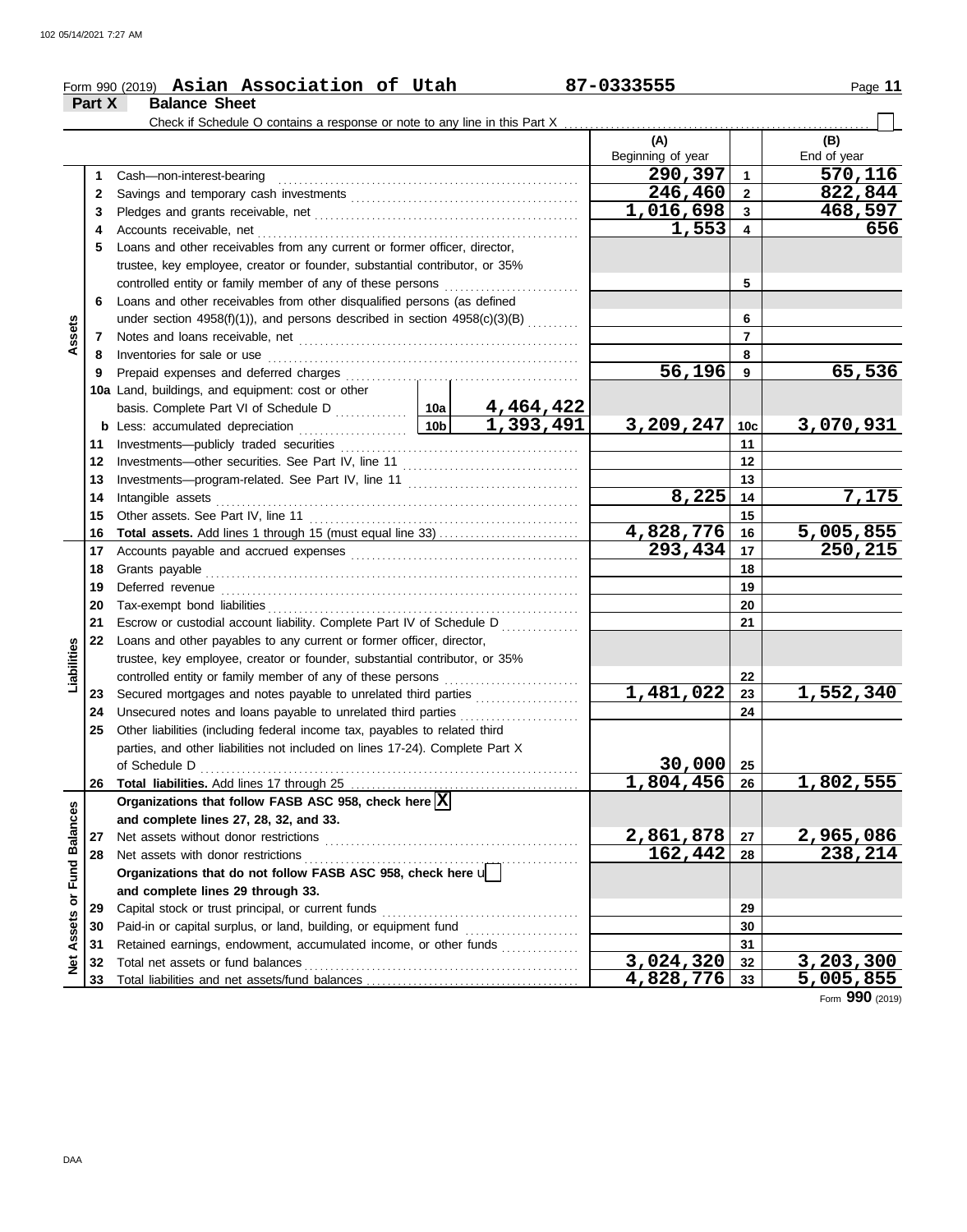|    | 87-0333555<br>Form 990 (2019) Asian Association of Utah                                                                                                                                                                        |                         |           |         | Page 12         |
|----|--------------------------------------------------------------------------------------------------------------------------------------------------------------------------------------------------------------------------------|-------------------------|-----------|---------|-----------------|
|    | <b>Reconciliation of Net Assets</b><br>Part XI                                                                                                                                                                                 |                         |           |         |                 |
|    | Check if Schedule O contains a response or note to any line in this Part XI                                                                                                                                                    |                         |           |         |                 |
| 1. |                                                                                                                                                                                                                                | $\mathbf{1}$            | 3,983,907 |         |                 |
| 2  |                                                                                                                                                                                                                                | $\mathbf{2}$            | 3,804,927 |         |                 |
| 3  | Revenue less expenses. Subtract line 2 from line 1                                                                                                                                                                             | 3                       |           | 178,980 |                 |
| 4  | Net assets or fund balances at beginning of year (must equal Part X, line 32, column (A))                                                                                                                                      | $\overline{\mathbf{4}}$ | 3,024,320 |         |                 |
| 5  |                                                                                                                                                                                                                                | 5                       |           |         |                 |
| 6  |                                                                                                                                                                                                                                | 6                       |           |         |                 |
| 7  | Investment expenses                                                                                                                                                                                                            | $\overline{7}$          |           |         |                 |
| 8  | Prior period adjustments [11, 12] and the contract of the contract of the contract of the contract of the contract of the contract of the contract of the contract of the contract of the contract of the contract of the cont | 8                       |           |         |                 |
| 9  |                                                                                                                                                                                                                                | 9                       |           |         |                 |
| 10 | Net assets or fund balances at end of year. Combine lines 3 through 9 (must equal Part X, line                                                                                                                                 |                         |           |         |                 |
|    | 32, column $(B)$ )                                                                                                                                                                                                             | 10                      | 3,203,300 |         |                 |
|    | <b>Financial Statements and Reporting</b><br><b>Part XII</b>                                                                                                                                                                   |                         |           |         |                 |
|    |                                                                                                                                                                                                                                |                         |           |         |                 |
|    |                                                                                                                                                                                                                                |                         |           | Yes I   | No.             |
| 1. | $\mathbf{X}$ Accrual<br>Accounting method used to prepare the Form 990:     Cash<br>Other                                                                                                                                      |                         |           |         |                 |
|    | If the organization changed its method of accounting from a prior year or checked "Other," explain in                                                                                                                          |                         |           |         |                 |
|    | Schedule O.                                                                                                                                                                                                                    |                         |           |         |                 |
|    | 2a Were the organization's financial statements compiled or reviewed by an independent accountant?                                                                                                                             |                         | 2a        |         | $\mathbf X$     |
|    | If "Yes," check a box below to indicate whether the financial statements for the year were compiled or                                                                                                                         |                         |           |         |                 |
|    | reviewed on a separate basis, consolidated basis, or both:                                                                                                                                                                     |                         |           |         |                 |
|    | Consolidated basis<br>Both consolidated and separate basis<br>Separate basis                                                                                                                                                   |                         |           |         |                 |
|    | <b>b</b> Were the organization's financial statements audited by an independent accountant?                                                                                                                                    |                         | 2b        | X       |                 |
|    | If "Yes," check a box below to indicate whether the financial statements for the year were audited on a                                                                                                                        |                         |           |         |                 |
|    | separate basis, consolidated basis, or both:                                                                                                                                                                                   |                         |           |         |                 |
|    | $ \mathbf{X} $ Separate basis<br>Consolidated basis<br>Both consolidated and separate basis                                                                                                                                    |                         |           |         |                 |
|    | c If "Yes" to line 2a or 2b, does the organization have a committee that assumes responsibility for oversight of                                                                                                               |                         |           |         |                 |
|    | the audit, review, or compilation of its financial statements and selection of an independent accountant?                                                                                                                      |                         | 2c        | Х       |                 |
|    | If the organization changed either its oversight process or selection process during the tax year, explain on                                                                                                                  |                         |           |         |                 |
|    | Schedule O.                                                                                                                                                                                                                    |                         |           |         |                 |
|    | 3a As a result of a federal award, was the organization required to undergo an audit or audits as set forth in the                                                                                                             |                         |           |         |                 |
|    | Single Audit Act and OMB Circular A-133?                                                                                                                                                                                       |                         | 3a        | Х       |                 |
|    | <b>b</b> If "Yes," did the organization undergo the required audit or audits? If the organization did not undergo the                                                                                                          |                         |           |         |                 |
|    | required audit or audits, explain why on Schedule O and describe any steps taken to undergo such audits                                                                                                                        |                         | 3b        | X       |                 |
|    |                                                                                                                                                                                                                                |                         |           |         | Form 990 (2019) |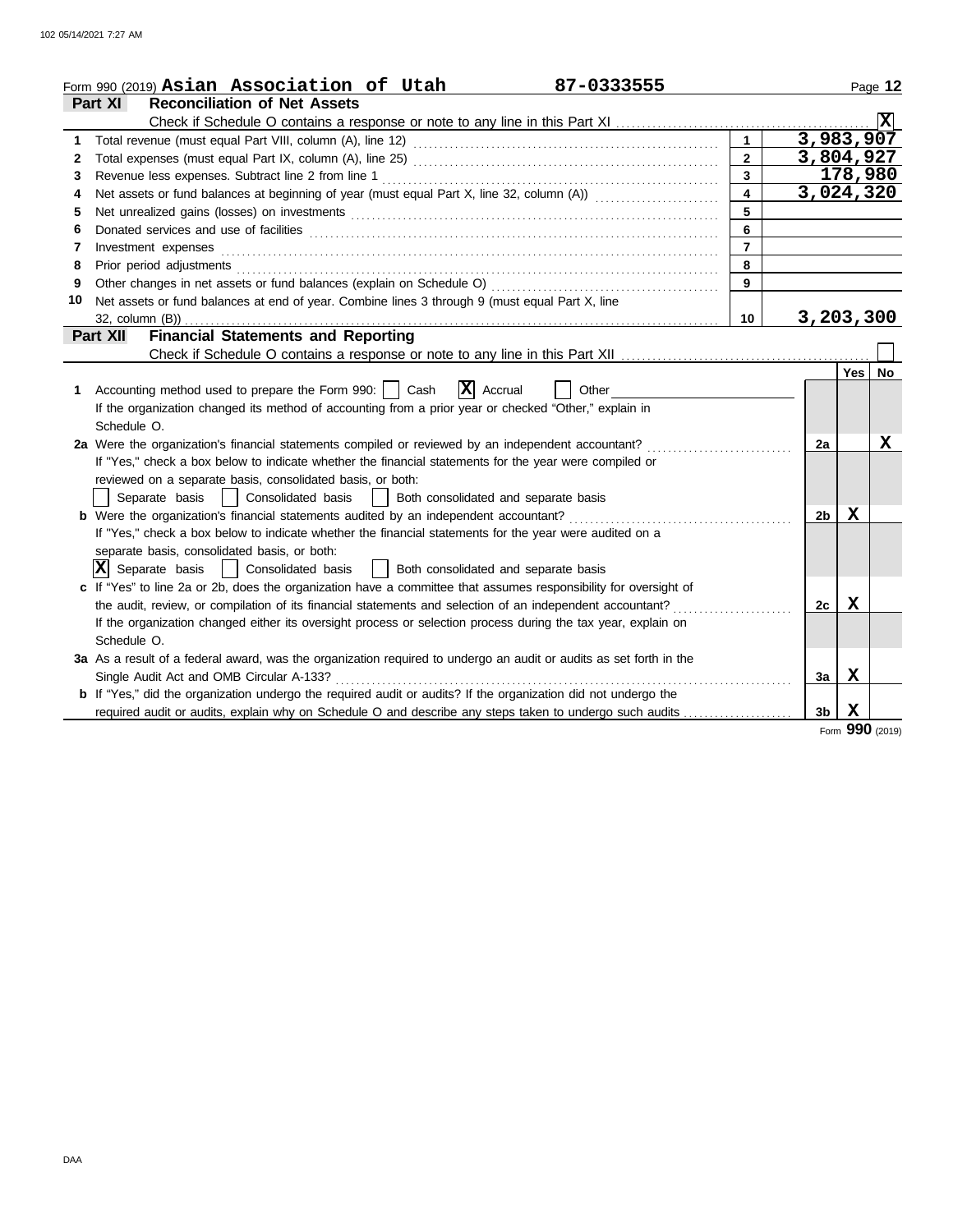|                     | <b>SCHEDULE A</b>          |                                                            | <b>Public Charity Status and Public Support</b>                                                                                                                                                                                                                 |      |                                       |                                | OMB No. 1545-0047                    |  |  |
|---------------------|----------------------------|------------------------------------------------------------|-----------------------------------------------------------------------------------------------------------------------------------------------------------------------------------------------------------------------------------------------------------------|------|---------------------------------------|--------------------------------|--------------------------------------|--|--|
|                     | (Form 990 or 990-EZ)       |                                                            | Complete if the organization is a section 501(c)(3) organization or a section $4947(a)(1)$ nonexempt charitable trust.                                                                                                                                          | 2019 |                                       |                                |                                      |  |  |
|                     | Department of the Treasury |                                                            | La Attach to Form 990 or Form 990-EZ.<br>Open to Public                                                                                                                                                                                                         |      |                                       |                                |                                      |  |  |
|                     | Internal Revenue Service   |                                                            | u Go to www.irs.gov/Form990 for instructions and the latest information.                                                                                                                                                                                        |      |                                       |                                | Inspection                           |  |  |
|                     | Name of the organization   |                                                            |                                                                                                                                                                                                                                                                 |      |                                       | Employer identification number |                                      |  |  |
| Part I              |                            |                                                            | Asian Association of Utah<br>Reason for Public Charity Status (All organizations must complete this part.) See instructions.                                                                                                                                    |      |                                       | 87-0333555                     |                                      |  |  |
|                     |                            |                                                            | The organization is not a private foundation because it is: (For lines 1 through 12, check only one box.)                                                                                                                                                       |      |                                       |                                |                                      |  |  |
| 1                   |                            |                                                            | A church, convention of churches, or association of churches described in section 170(b)(1)(A)(i).                                                                                                                                                              |      |                                       |                                |                                      |  |  |
| 2                   |                            |                                                            | A school described in section 170(b)(1)(A)(ii). (Attach Schedule E (Form 990 or 990-EZ).)                                                                                                                                                                       |      |                                       |                                |                                      |  |  |
| 3                   |                            |                                                            | A hospital or a cooperative hospital service organization described in section 170(b)(1)(A)(iii).                                                                                                                                                               |      |                                       |                                |                                      |  |  |
| 4                   | city, and state:           |                                                            | A medical research organization operated in conjunction with a hospital described in section 170(b)(1)(A)(iii). Enter the hospital's name,                                                                                                                      |      |                                       |                                |                                      |  |  |
| 5                   |                            |                                                            | An organization operated for the benefit of a college or university owned or operated by a governmental unit described in                                                                                                                                       |      |                                       |                                |                                      |  |  |
|                     |                            | section 170(b)(1)(A)(iv). (Complete Part II.)              |                                                                                                                                                                                                                                                                 |      |                                       |                                |                                      |  |  |
| 6                   |                            |                                                            | A federal, state, or local government or governmental unit described in section 170(b)(1)(A)(v).                                                                                                                                                                |      |                                       |                                |                                      |  |  |
| x<br>$\overline{7}$ |                            | described in section 170(b)(1)(A)(vi). (Complete Part II.) | An organization that normally receives a substantial part of its support from a governmental unit or from the general public                                                                                                                                    |      |                                       |                                |                                      |  |  |
| 8                   |                            |                                                            | A community trust described in section 170(b)(1)(A)(vi). (Complete Part II.)                                                                                                                                                                                    |      |                                       |                                |                                      |  |  |
| 9                   | university:                |                                                            | An agricultural research organization described in section 170(b)(1)(A)(ix) operated in conjunction with a land-grant college<br>or university or a non-land-grant college of agriculture (see instructions). Enter the name, city, and state of the college or |      |                                       |                                |                                      |  |  |
| 10                  |                            |                                                            | An organization that normally receives: (1) more than 33 1/3% of its support from contributions, membership fees, and gross                                                                                                                                     |      |                                       |                                |                                      |  |  |
|                     |                            |                                                            | receipts from activities related to its exempt functions—subject to certain exceptions, and (2) no more than 33 1/3% of its                                                                                                                                     |      |                                       |                                |                                      |  |  |
|                     |                            |                                                            | support from gross investment income and unrelated business taxable income (less section 511 tax) from businesses<br>acquired by the organization after June 30, 1975. See section 509(a)(2). (Complete Part III.)                                              |      |                                       |                                |                                      |  |  |
| 11                  |                            |                                                            | An organization organized and operated exclusively to test for public safety. See section 509(a)(4).                                                                                                                                                            |      |                                       |                                |                                      |  |  |
| 12                  |                            |                                                            | An organization organized and operated exclusively for the benefit of, to perform the functions of, or to carry out the purposes<br>of one or more publicly supported organizations described in section 509(a)(1) or section 509(a)(2). See section 509(a)(3). |      |                                       |                                |                                      |  |  |
|                     |                            |                                                            | Check the box in lines 12a through 12d that describes the type of supporting organization and complete lines 12e, 12f, and 12g.                                                                                                                                 |      |                                       |                                |                                      |  |  |
| a                   |                            |                                                            | Type I. A supporting organization operated, supervised, or controlled by its supported organization(s), typically by giving                                                                                                                                     |      |                                       |                                |                                      |  |  |
|                     |                            |                                                            | the supported organization(s) the power to regularly appoint or elect a majority of the directors or trustees of the<br>supporting organization. You must complete Part IV, Sections A and B.                                                                   |      |                                       |                                |                                      |  |  |
| b                   |                            |                                                            | Type II. A supporting organization supervised or controlled in connection with its supported organization(s), by having                                                                                                                                         |      |                                       |                                |                                      |  |  |
|                     |                            |                                                            | control or management of the supporting organization vested in the same persons that control or manage the supported                                                                                                                                            |      |                                       |                                |                                      |  |  |
| c                   |                            |                                                            | organization(s). You must complete Part IV, Sections A and C.<br>Type III functionally integrated. A supporting organization operated in connection with, and functionally integrated with,                                                                     |      |                                       |                                |                                      |  |  |
|                     |                            |                                                            | its supported organization(s) (see instructions). You must complete Part IV, Sections A, D, and E.                                                                                                                                                              |      |                                       |                                |                                      |  |  |
| d                   |                            |                                                            | Type III non-functionally integrated. A supporting organization operated in connection with its supported organization(s)<br>that is not functionally integrated. The organization generally must satisfy a distribution requirement and an attentiveness       |      |                                       |                                |                                      |  |  |
|                     |                            |                                                            | requirement (see instructions). You must complete Part IV, Sections A and D, and Part V.                                                                                                                                                                        |      |                                       |                                |                                      |  |  |
| е                   |                            |                                                            | Check this box if the organization received a written determination from the IRS that it is a Type I, Type II, Type III                                                                                                                                         |      |                                       |                                |                                      |  |  |
| Ť.                  |                            | Enter the number of supported organizations                | functionally integrated, or Type III non-functionally integrated supporting organization.                                                                                                                                                                       |      |                                       |                                |                                      |  |  |
| g                   |                            |                                                            | Provide the following information about the supported organization(s).                                                                                                                                                                                          |      |                                       |                                |                                      |  |  |
|                     | (i) Name of supported      | (ii) EIN                                                   | (iii) Type of organization                                                                                                                                                                                                                                      |      | (iv) Is the organization              | (v) Amount of monetary         | (vi) Amount of                       |  |  |
|                     | organization               |                                                            | (described on lines 1-10<br>above (see instructions))                                                                                                                                                                                                           |      | listed in your governing<br>document? | support (see<br>instructions)  | other support (see<br>instructions)  |  |  |
|                     |                            |                                                            |                                                                                                                                                                                                                                                                 | Yes  | No                                    |                                |                                      |  |  |
| (A)                 |                            |                                                            |                                                                                                                                                                                                                                                                 |      |                                       |                                |                                      |  |  |
| (B)                 |                            |                                                            |                                                                                                                                                                                                                                                                 |      |                                       |                                |                                      |  |  |
| (C)                 |                            |                                                            |                                                                                                                                                                                                                                                                 |      |                                       |                                |                                      |  |  |
|                     |                            |                                                            |                                                                                                                                                                                                                                                                 |      |                                       |                                |                                      |  |  |
| (D)                 |                            |                                                            |                                                                                                                                                                                                                                                                 |      |                                       |                                |                                      |  |  |
| (E)                 |                            |                                                            |                                                                                                                                                                                                                                                                 |      |                                       |                                |                                      |  |  |
|                     |                            |                                                            |                                                                                                                                                                                                                                                                 |      |                                       |                                |                                      |  |  |
| Total               |                            |                                                            | For Paperwork Reduction Act Notice, see the Instructions for Form 990 or 990-F7                                                                                                                                                                                 |      |                                       |                                | Schedule A (Form 990 or 990-F7) 2019 |  |  |

**For Paperwork Reduction Act Notice, see the Instructions for Form 990 or 990-EZ.**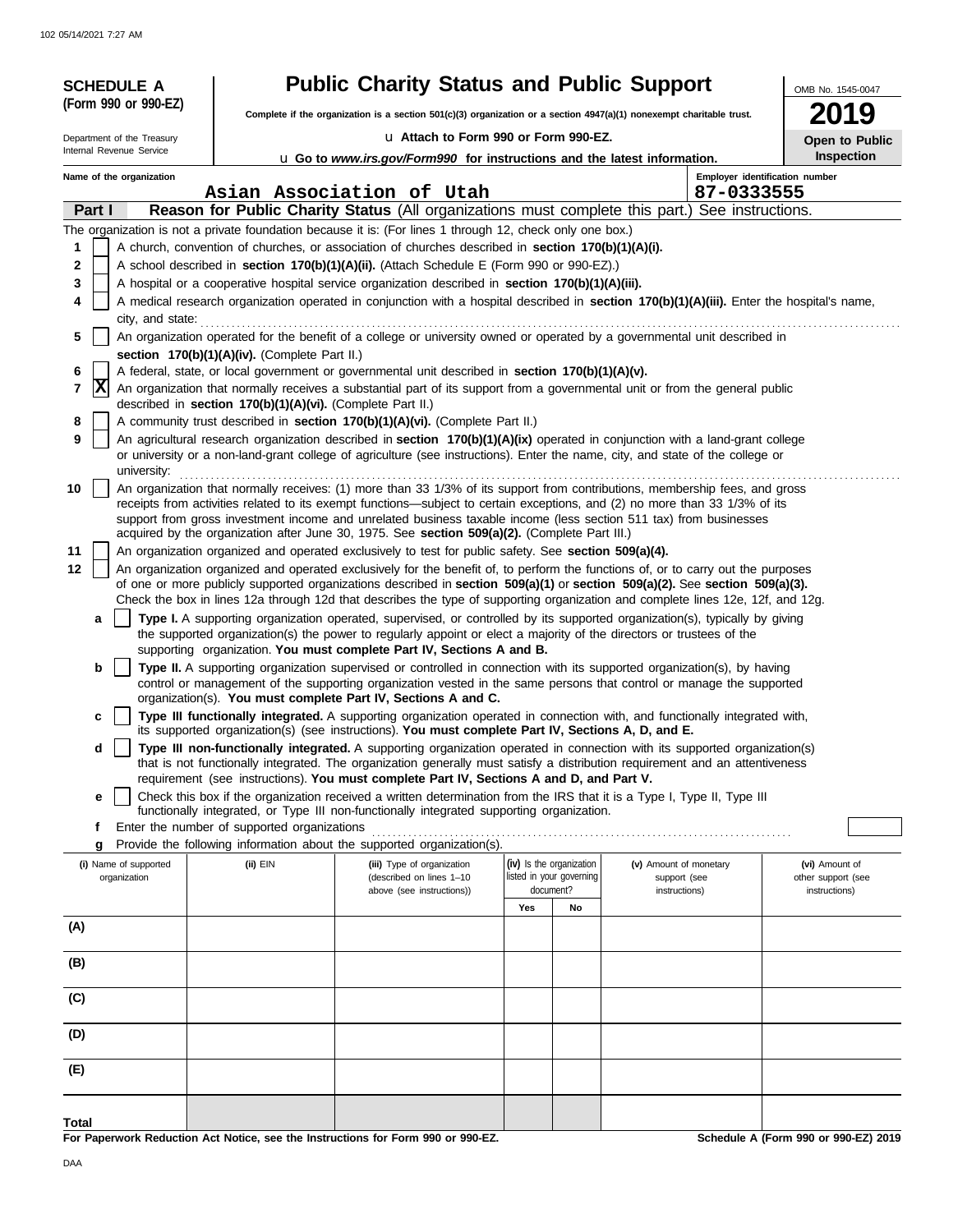(Explain in Part VI.) . . . . . . . . . . . . . . . . . . . governmental unit or publicly **Section A. Public Support Total support.** Add lines 7 through 10 loss from the sale of capital assets Other income. Do not include gain or is regularly carried on . . . . . . . . . . . . . . . activities, whether or not the business Net income from unrelated business rents, royalties, and income from payments received on securities loans, Gross income from interest, dividends, line 1 that exceeds 2% of the amount supported organization) included on each person (other than a The portion of total contributions by **Total.** Add lines 1 through 3 .......... The value of services or facilities to or expended on its behalf ......... organization's benefit and either paid Tax revenues levied for the First five years. If the Form 990 is for the organization's first, second, third, fourth, or fifth tax year as a section 501(c)(3) Gross receipts from related activities, etc. (see instructions) . . . . . . . . . . . . . . . . . . . . . . . . . . . . . . . . . . . . . . . . . . . . . . . . . . . . . . . . . . . . . . . Amounts from line 4 Public support. Subtract line 5 from line 4 include any "unusual grants.") . . . . . . . . membership fees received. (Do not Gifts, grants, contributions, and Schedule A (Form 990 or 990-EZ) 2019 Page **2 Asian Association of Utah 87-0333555 13 12 11 9 8 6 4 3 2 1 (a)** 2015 **(b)** 2016 **(c)** 2017 **(d)** 2018 **(e)** 2019 (Complete only if you checked the box on line 5, 7, or 8 of Part I or if the organization failed to qualify under **Part II Support Schedule for Organizations Described in Sections 170(b)(1)(A)(iv) and 170(b)(1)(A)(vi)** Calendar year (or fiscal year beginning in) **\u** | (a) 2015 | (b) 2016 | (c) 2017 | (d) 2018 | (e) 2019 | (f) Total furnished by a governmental unit to the organization without charge **5 Section B. Total Support 7** similar sources **10** organization, check this box and stop here **Section C. Computation of Public Support Percentage 12 14** Public support percentage for 2019 (line 6, column (f) divided by line 11, column (f)) . . . . . . . . . . . . . . . . . . . . . . . . . . . . . . . . . . . . . . Public support percentage from 2018 Schedule A, Part II, line 14 . . . . . . . . . . . . . . . . . . . . . . . . . . . . . . . . . . . . . . . . . . . . . . . . . . . . . . . . . . **15 16a 33 1/3% support test—2019.** If the organization did not check the box on line 13, and line 14 is 33 1/3% or more, check this box and stop here. The organization qualifies as a publicly supported organization ............... **b 33 1/3% support test—2018.** If the organization did not check a box on line 13 or 16a, and line 15 is 33 1/3% or more, check this box and **stop here.** The organization qualifies as a publicly supported organization . . . . . . . . . . . . . . . . . . . . . . . . . . . . . . . . . . . . . . . . . . . . . . . . . . . . . . **17a 10%-facts-and-circumstances test—2019.** If the organization did not check a box on line 13, 16a, or 16b, and line 14 is 10% or more, and if the organization meets the "facts-and-circumstances" test, check this box and **stop here.** Explain in Part VI how the organization meets the "facts-and-circumstances" test. The organization qualifies as a publicly supported **b 10%-facts-and-circumstances test—2018.** If the organization did not check a box on line 13, 16a, 16b, or 17a, and line Explain in Part VI how the organization meets the "facts-and-circumstances" test. The organization qualifies as a publicly 15 is 10% or more, and if the organization meets the "facts-and-circumstances" test, check this box and **stop here. 18 Private foundation.** If the organization did not check a box on line 13, 16a, 16b, 17a, or 17b, check this box and see **14 15 % 96.82 % 96.77** Calendar year (or fiscal year beginning in)  $\mathbf{u}$  (a) 2015 (b) 2016 (c) 2017 (d) 2018 (e) 2019 (f) Total Part III. If the organization fails to qualify under the tests listed below, please complete Part III.) **(a)** 2015 shown on line 11, column (f)  $\ldots$ organization content to the content of the content of the content of the content of the content of the content of the content of the content of the content of the content of the content of the content of the content of the supported organization . . . . . . . . . . . . . . . . . . . . . . . . . . . . . . . . . . . . . . . . . . . . . . . . . . . . . . . . . . . . . . . . . . . . . . . . . . . . . . . . . . . . . . . . . . . . . . . . . . . . . . . . . . . . . . . . . . . . . . . . . . instructions . . . . . . . . . . . . . . . . . . . . . . . . . . . . . . . . . . . . . . . . . . . . . . . . . . . . . . . . . . . . . . . . . . . . . . . . . . . . . . . . . . . . . . . . . . . . . . . . . . . . . . . . . . . . . . . . . . . . . . . . . . . . . . . . . . . . . . . u **(b)** 2016 **(c)** 2017 **(d)** 2018 **(e)** 2019 **3,789,754 3,342,275 3,200,407 2,569,645 2,692,338 15,594,419 3,789,754 3,342,275 3,200,407 2,569,645 2,692,338 15,594,419 79,010 15,515,409 3,789,754 3,342,275 3,200,407 2,569,645 2,692,338 15,594,419 75,929 78,699 126,623 74,557 75,012 430,820 16,025,239 5,534,686 X**

**Schedule A (Form 990 or 990-EZ) 2019**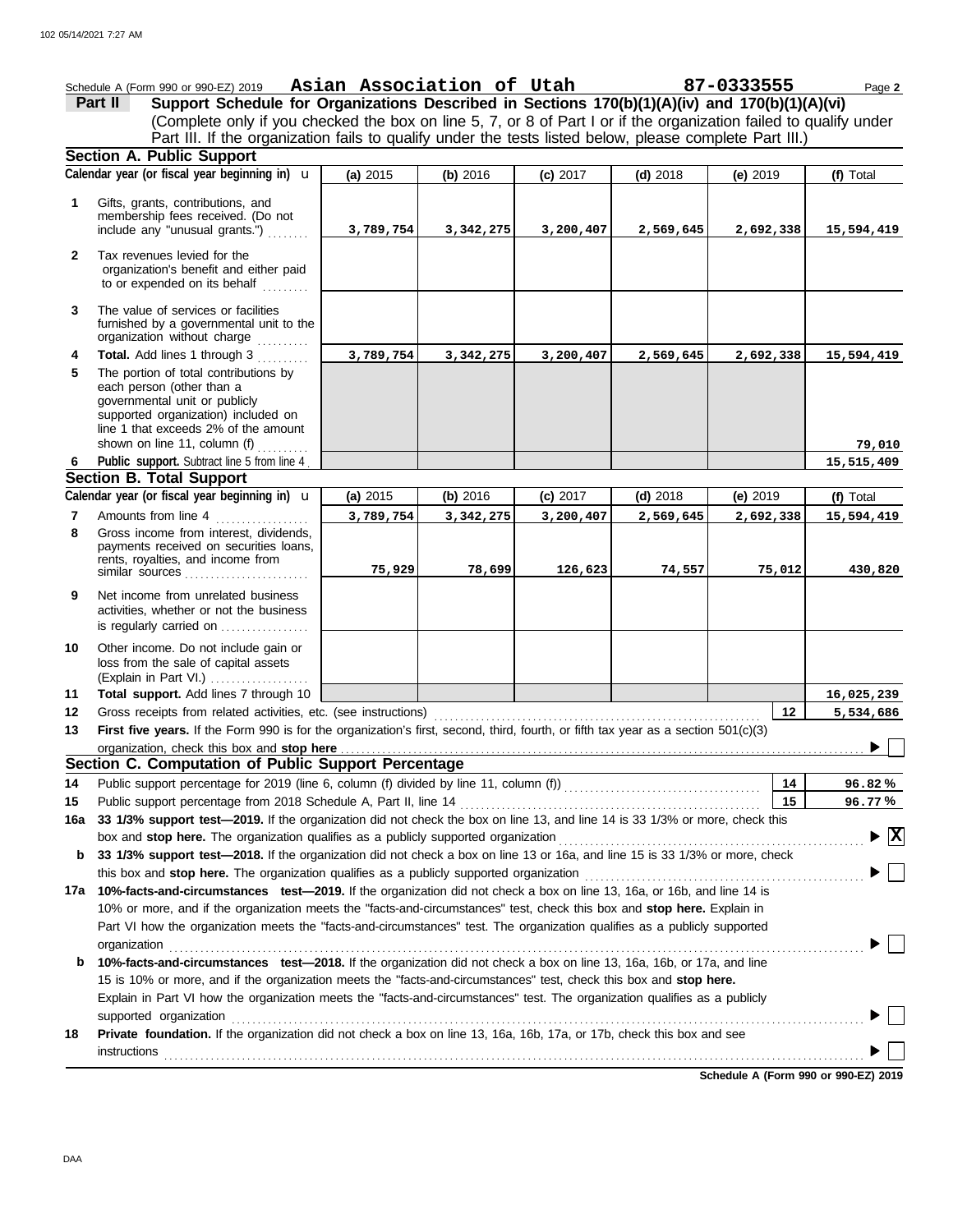|     | Schedule A (Form 990 or 990-EZ) 2019                                                                                                                                                                                                                                 |          | Asian Association of Utah |            |            | 87-0333555 | Page 3    |
|-----|----------------------------------------------------------------------------------------------------------------------------------------------------------------------------------------------------------------------------------------------------------------------|----------|---------------------------|------------|------------|------------|-----------|
|     | Support Schedule for Organizations Described in Section 509(a)(2)<br>Part III                                                                                                                                                                                        |          |                           |            |            |            |           |
|     | (Complete only if you checked the box on line 10 of Part I or if the organization failed to qualify under Part II.                                                                                                                                                   |          |                           |            |            |            |           |
|     | If the organization fails to qualify under the tests listed below, please complete Part II.)                                                                                                                                                                         |          |                           |            |            |            |           |
|     | <b>Section A. Public Support</b>                                                                                                                                                                                                                                     |          |                           |            |            |            |           |
|     | Calendar year (or fiscal year beginning in) <b>u</b>                                                                                                                                                                                                                 | (a) 2015 | (b) 2016                  | $(c)$ 2017 | $(d)$ 2018 | (e) 2019   | (f) Total |
| 1   | Gifts, grants, contributions, and membership fees<br>received. (Do not include any "unusual grants.")                                                                                                                                                                |          |                           |            |            |            |           |
| 2   | Gross receipts from admissions, merchandise<br>sold or services performed, or facilities<br>furnished in any activity that is related to the<br>organization's fax-exempt purpose                                                                                    |          |                           |            |            |            |           |
| 3   | Gross receipts from activities that are not an<br>unrelated trade or business under section 513                                                                                                                                                                      |          |                           |            |            |            |           |
| 4   | Tax revenues levied for the<br>organization's benefit and either paid<br>to or expended on its behalf<br>.                                                                                                                                                           |          |                           |            |            |            |           |
| 5   | The value of services or facilities<br>furnished by a governmental unit to the<br>organization without charge                                                                                                                                                        |          |                           |            |            |            |           |
| 6   | Total. Add lines 1 through 5                                                                                                                                                                                                                                         |          |                           |            |            |            |           |
|     | 7a Amounts included on lines 1, 2, and 3<br>received from disqualified persons                                                                                                                                                                                       |          |                           |            |            |            |           |
| b   | Amounts included on lines 2 and 3<br>received from other than disqualified<br>persons that exceed the greater of \$5,000<br>or 1% of the amount on line 13 for the year                                                                                              |          |                           |            |            |            |           |
| с   | Add lines 7a and 7b<br>.                                                                                                                                                                                                                                             |          |                           |            |            |            |           |
| 8   | Public support. (Subtract line 7c from<br>line $6.$ )                                                                                                                                                                                                                |          |                           |            |            |            |           |
|     | <b>Section B. Total Support</b>                                                                                                                                                                                                                                      |          |                           |            |            |            |           |
|     | Calendar year (or fiscal year beginning in) <b>u</b>                                                                                                                                                                                                                 | (a) 2015 | (b) 2016                  | (c) 2017   | $(d)$ 2018 | (e) $2019$ | (f) Total |
| 9   | Amounts from line 6                                                                                                                                                                                                                                                  |          |                           |            |            |            |           |
| 10a | Gross income from interest, dividends,<br>payments received on securities loans, rents,<br>royalties, and income from similar sources.                                                                                                                               |          |                           |            |            |            |           |
|     | Unrelated business taxable income (less<br>section 511 taxes) from businesses<br>acquired after June 30, 1975                                                                                                                                                        |          |                           |            |            |            |           |
| c   | Add lines 10a and 10b                                                                                                                                                                                                                                                |          |                           |            |            |            |           |
| 11  | Net income from unrelated business<br>activities not included in line 10b, whether<br>or not the business is regularly carried on                                                                                                                                    |          |                           |            |            |            |           |
| 12  | Other income. Do not include gain or<br>loss from the sale of capital assets<br>(Explain in Part VI.)                                                                                                                                                                |          |                           |            |            |            |           |
| 13  | Total support. (Add lines 9, 10c, 11,                                                                                                                                                                                                                                |          |                           |            |            |            |           |
| 14  | and 12.)<br>First five years. If the Form 990 is for the organization's first, second, third, fourth, or fifth tax year as a section $501(c)(3)$                                                                                                                     |          |                           |            |            |            |           |
|     | organization, check this box and stop here                                                                                                                                                                                                                           |          |                           |            |            |            |           |
|     | Section C. Computation of Public Support Percentage                                                                                                                                                                                                                  |          |                           |            |            |            |           |
| 15  |                                                                                                                                                                                                                                                                      |          |                           |            |            | 15         | %         |
| 16  |                                                                                                                                                                                                                                                                      |          |                           |            |            | 16         | %         |
|     | Section D. Computation of Investment Income Percentage                                                                                                                                                                                                               |          |                           |            |            |            |           |
| 17  |                                                                                                                                                                                                                                                                      |          |                           |            |            | 17         | %         |
| 18  |                                                                                                                                                                                                                                                                      |          |                           |            |            | 18         | $\%$      |
| 19a | 33 1/3% support tests-2019. If the organization did not check the box on line 14, and line 15 is more than 33 1/3%, and line                                                                                                                                         |          |                           |            |            |            |           |
|     | 17 is not more than 33 1/3%, check this box and stop here. The organization qualifies as a publicly supported organization                                                                                                                                           |          |                           |            |            |            |           |
| b   | 33 1/3% support tests-2018. If the organization did not check a box on line 14 or line 19a, and line 16 is more than 33 1/3%, and<br>line 18 is not more than 33 1/3%, check this box and stop here. The organization qualifies as a publicly supported organization |          |                           |            |            |            |           |

**20 Private foundation.** If the organization did not check a box on line 14, 19a, or 19b, check this box and see instructions . . . . . . . . . . . . . . . . . . .

 $\blacktriangleright \Box$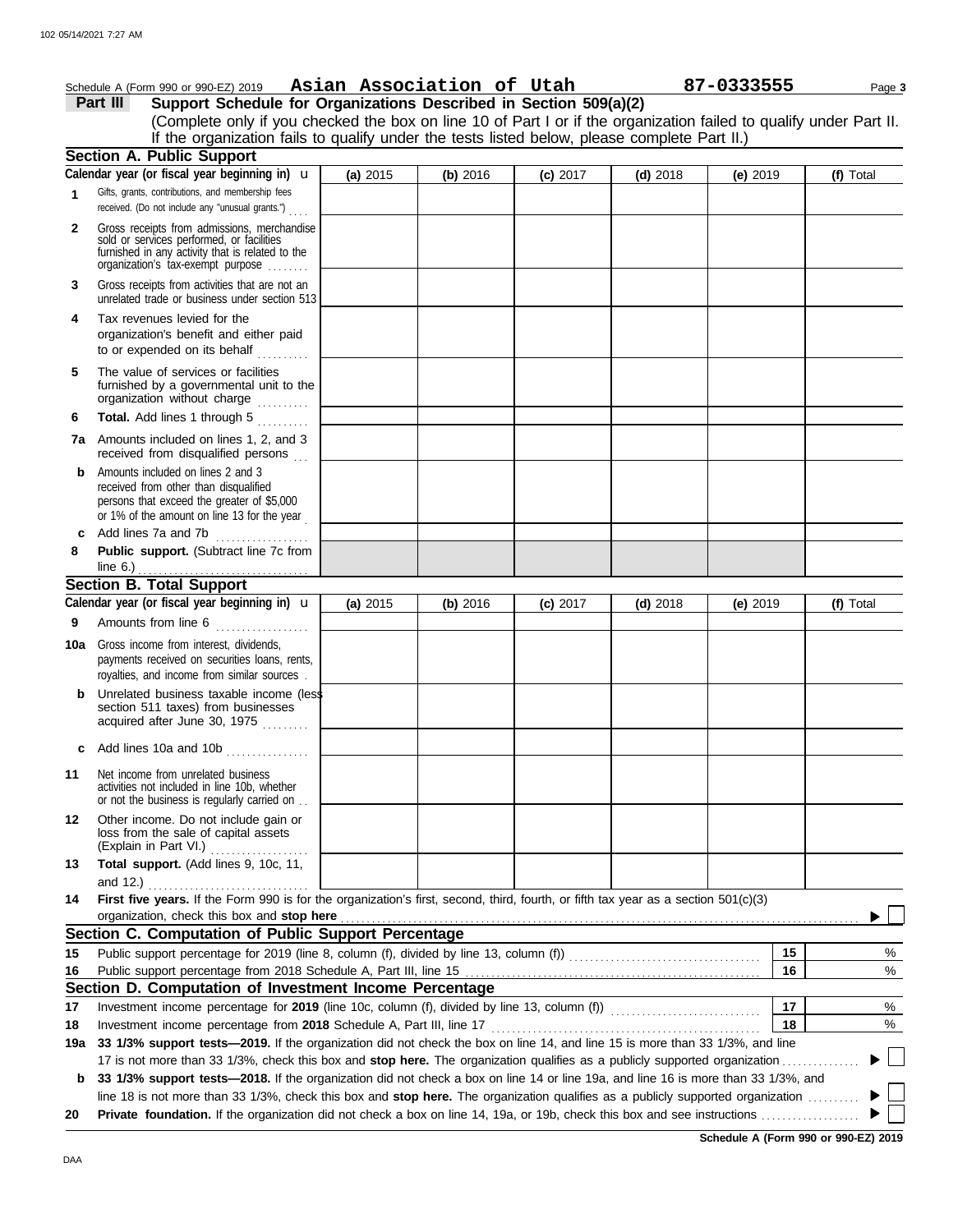|     | Asian Association of Utah<br>Schedule A (Form 990 or 990-EZ) 2019                                                   | 87-0333555              |     | Page 4 |
|-----|---------------------------------------------------------------------------------------------------------------------|-------------------------|-----|--------|
|     | <b>Supporting Organizations</b><br><b>Part IV</b>                                                                   |                         |     |        |
|     | (Complete only if you checked a box in line 12 on Part I. If you checked 12a of Part I, complete Sections A         |                         |     |        |
|     | and B. If you checked 12b of Part I, complete Sections A and C. If you checked 12c of Part I, complete              |                         |     |        |
|     | Sections A, D, and E. If you checked 12d of Part I, complete Sections A and D, and complete Part V.)                |                         |     |        |
|     | Section A. All Supporting Organizations                                                                             |                         |     |        |
|     |                                                                                                                     |                         | Yes | No     |
| 1   | Are all of the organization's supported organizations listed by name in the organization's governing                |                         |     |        |
|     | documents? If "No," describe in Part VI how the supported organizations are designated. If designated by            |                         |     |        |
|     | class or purpose, describe the designation. If historic and continuing relationship, explain.                       | 1                       |     |        |
| 2   | Did the organization have any supported organization that does not have an IRS determination of status              |                         |     |        |
|     | under section 509(a)(1) or (2)? If "Yes," explain in Part VI how the organization determined that the supported     |                         |     |        |
|     | organization was described in section 509(a)(1) or (2).                                                             | $\overline{\mathbf{2}}$ |     |        |
| За  | Did the organization have a supported organization described in section 501(c)(4), (5), or (6)? If "Yes," answer    |                         |     |        |
|     | $(b)$ and $(c)$ below.                                                                                              | 3a                      |     |        |
| b   | Did the organization confirm that each supported organization qualified under section $501(c)(4)$ , (5), or (6) and |                         |     |        |
|     | satisfied the public support tests under section 509(a)(2)? If "Yes," describe in Part VI when and how the          |                         |     |        |
|     | organization made the determination.                                                                                | 3b                      |     |        |
| c   | Did the organization ensure that all support to such organizations was used exclusively for section $170(c)(2)(B)$  |                         |     |        |
|     | purposes? If "Yes," explain in Part VI what controls the organization put in place to ensure such use.              | 3 <sub>c</sub>          |     |        |
| 4a  | Was any supported organization not organized in the United States ("foreign supported organization")? If            |                         |     |        |
|     | "Yes," and if you checked 12a or 12b in Part I, answer (b) and (c) below.                                           | 4a                      |     |        |
| b   | Did the organization have ultimate control and discretion in deciding whether to make grants to the foreign         |                         |     |        |
|     | supported organization? If "Yes," describe in Part VI how the organization had such control and discretion          |                         |     |        |
|     | despite being controlled or supervised by or in connection with its supported organizations.                        | 4b                      |     |        |
| c   | Did the organization support any foreign supported organization that does not have an IRS determination             |                         |     |        |
|     | under sections $501(c)(3)$ and $509(a)(1)$ or (2)? If "Yes," explain in Part VI what controls the organization used |                         |     |        |
|     | to ensure that all support to the foreign supported organization was used exclusively for section $170(c)(2)(B)$    |                         |     |        |
|     | purposes.                                                                                                           | 4c                      |     |        |
| 5a  | Did the organization add, substitute, or remove any supported organizations during the tax year? If "Yes,"          |                         |     |        |
|     | answer (b) and (c) below (if applicable). Also, provide detail in Part VI, including (i) the names and EIN          |                         |     |        |
|     | numbers of the supported organizations added, substituted, or removed; (ii) the reasons for each such action;       |                         |     |        |
|     | (iii) the authority under the organization's organizing document authorizing such action; and (iv) how the action   |                         |     |        |
|     | was accomplished (such as by amendment to the organizing document).                                                 | 5a                      |     |        |
| b   | Type I or Type II only. Was any added or substituted supported organization part of a class already                 |                         |     |        |
|     | designated in the organization's organizing document?                                                               | 5b                      |     |        |
| c   | Substitutions only. Was the substitution the result of an event beyond the organization's control?                  | 5c                      |     |        |
| 6   | Did the organization provide support (whether in the form of grants or the provision of services or facilities) to  |                         |     |        |
|     | anyone other than (i) its supported organizations, (ii) individuals that are part of the charitable class benefited |                         |     |        |
|     | by one or more of its supported organizations, or (iii) other supporting organizations that also support or         |                         |     |        |
|     | benefit one or more of the filing organization's supported organizations? If "Yes," provide detail in Part VI.      | 6                       |     |        |
| 7   | Did the organization provide a grant, loan, compensation, or other similar payment to a substantial contributor     |                         |     |        |
|     | (as defined in section $4958(c)(3)(C)$ ), a family member of a substantial contributor, or a 35% controlled entity  |                         |     |        |
|     | with regard to a substantial contributor? If "Yes," complete Part I of Schedule L (Form 990 or 990-EZ).             | 7                       |     |        |
| 8   | Did the organization make a loan to a disqualified person (as defined in section 4958) not described in line 7?     |                         |     |        |
|     | If "Yes," complete Part I of Schedule L (Form 990 or 990-EZ).                                                       | 8                       |     |        |
| 9а  | Was the organization controlled directly or indirectly at any time during the tax year by one or more               |                         |     |        |
|     | disqualified persons as defined in section 4946 (other than foundation managers and organizations described         |                         |     |        |
|     | in section 509(a)(1) or (2))? If "Yes," provide detail in Part VI.                                                  | 9а                      |     |        |
| b   | Did one or more disqualified persons (as defined in line 9a) hold a controlling interest in any entity in which     |                         |     |        |
|     | the supporting organization had an interest? If "Yes," provide detail in Part VI.                                   | 9b                      |     |        |
| c   | Did a disqualified person (as defined in line 9a) have an ownership interest in, or derive any personal benefit     |                         |     |        |
|     | from, assets in which the supporting organization also had an interest? If "Yes," provide detail in Part VI.        | 9c                      |     |        |
| 10a | Was the organization subject to the excess business holdings rules of section 4943 because of section               |                         |     |        |
|     | 4943(f) (regarding certain Type II supporting organizations, and all Type III non-functionally integrated           |                         |     |        |
|     | supporting organizations)? If "Yes," answer 10b below.                                                              | 10a                     |     |        |
| b   | Did the organization have any excess business holdings in the tax year? (Use Schedule C, Form 4720, to              |                         |     |        |
|     | determine whether the organization had excess business holdings.)                                                   | 10b                     |     |        |

**Schedule A (Form 990 or 990-EZ) 2019 10b**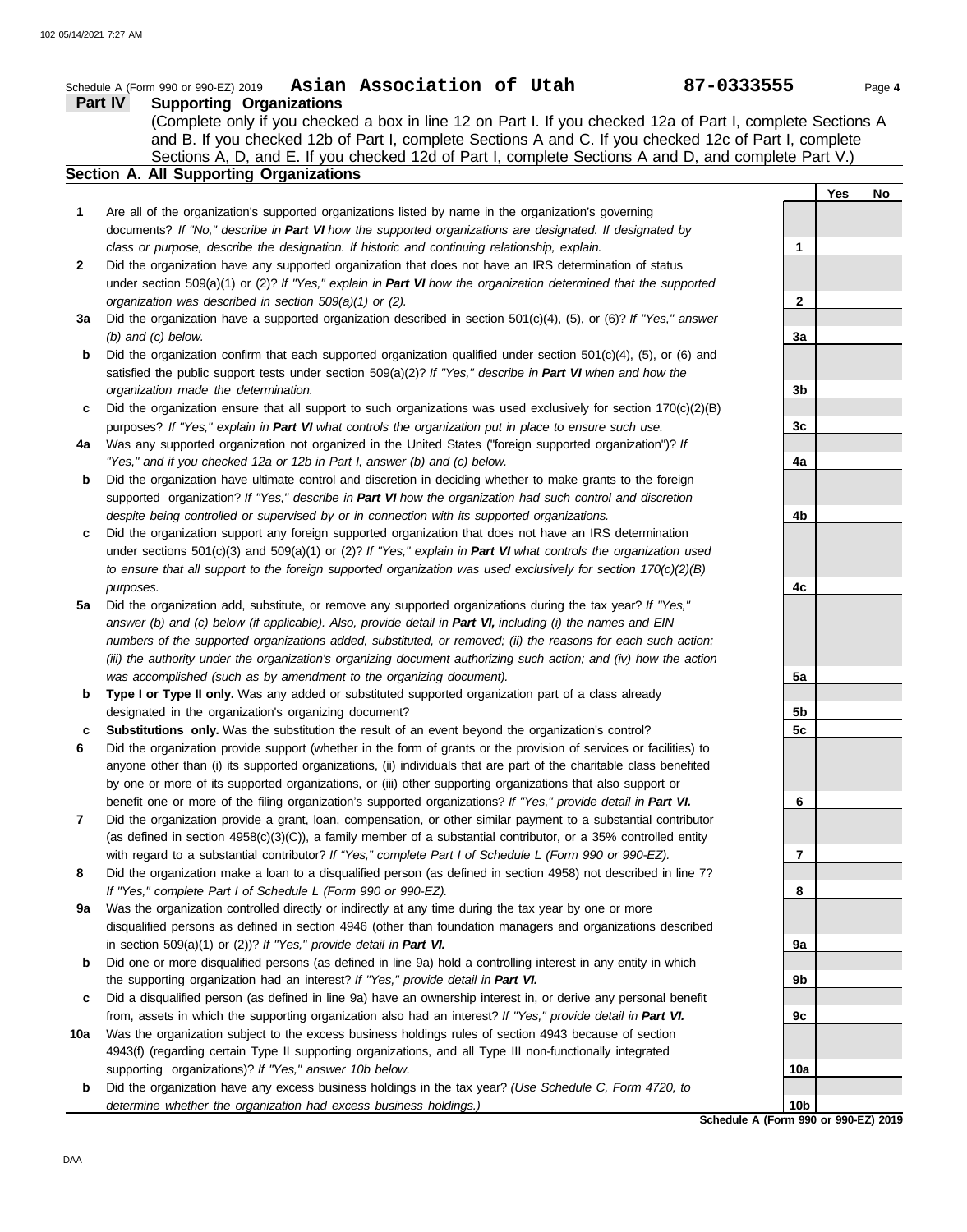|    | Asian Association of Utah<br>Schedule A (Form 990 or 990-EZ) 2019<br><b>Supporting Organizations (continued)</b><br>Part IV              | 87-0333555      |     | Page 5    |
|----|------------------------------------------------------------------------------------------------------------------------------------------|-----------------|-----|-----------|
|    |                                                                                                                                          |                 | Yes | No        |
| 11 | Has the organization accepted a gift or contribution from any of the following persons?                                                  |                 |     |           |
| a  | A person who directly or indirectly controls, either alone or together with persons described in (b) and (c)                             |                 |     |           |
|    | below, the governing body of a supported organization?                                                                                   | 11a             |     |           |
|    | <b>b</b> A family member of a person described in (a) above?                                                                             | 11 <sub>b</sub> |     |           |
|    | c A 35% controlled entity of a person described in (a) or (b) above? If "Yes" to a, b, or c, provide detail in Part VI.                  | 11c             |     |           |
|    | <b>Section B. Type I Supporting Organizations</b>                                                                                        |                 |     |           |
|    |                                                                                                                                          |                 | Yes | <b>No</b> |
| 1  | Did the directors, trustees, or membership of one or more supported organizations have the power to                                      |                 |     |           |
|    | regularly appoint or elect at least a majority of the organization's directors or trustees at all times during the                       |                 |     |           |
|    | tax year? If "No," describe in Part VI how the supported organization(s) effectively operated, supervised, or                            |                 |     |           |
|    | controlled the organization's activities. If the organization had more than one supported organization,                                  |                 |     |           |
|    | describe how the powers to appoint and/or remove directors or trustees were allocated among the supported                                |                 |     |           |
|    | organizations and what conditions or restrictions, if any, applied to such powers during the tax year.                                   | 1               |     |           |
| 2  | Did the organization operate for the benefit of any supported organization other than the supported                                      |                 |     |           |
|    | organization(s) that operated, supervised, or controlled the supporting organization? If "Yes," explain in Part                          |                 |     |           |
|    | VI how providing such benefit carried out the purposes of the supported organization(s) that operated,                                   |                 |     |           |
|    | supervised, or controlled the supporting organization.<br><b>Section C. Type II Supporting Organizations</b>                             | 2               |     |           |
|    |                                                                                                                                          |                 |     |           |
|    | Were a majority of the organization's directors or trustees during the tax year also a majority of the directors                         |                 | Yes | No        |
| 1  | or trustees of each of the organization's supported organization(s)? If "No," describe in Part VI how control                            |                 |     |           |
|    |                                                                                                                                          |                 |     |           |
|    | or management of the supporting organization was vested in the same persons that controlled or managed<br>the supported organization(s). | 1               |     |           |
|    | Section D. All Type III Supporting Organizations                                                                                         |                 |     |           |
|    |                                                                                                                                          |                 | Yes | No        |
| 1  | Did the organization provide to each of its supported organizations, by the last day of the fifth month of the                           |                 |     |           |
|    | organization's tax year, (i) a written notice describing the type and amount of support provided during the prior tax                    |                 |     |           |
|    | year, (ii) a copy of the Form 990 that was most recently filed as of the date of notification, and (iii) copies of the                   |                 |     |           |
|    | organization's governing documents in effect on the date of notification, to the extent not previously provided?                         | 1               |     |           |
| 2  | Were any of the organization's officers, directors, or trustees either (i) appointed or elected by the supported                         |                 |     |           |
|    | organization(s) or (ii) serving on the governing body of a supported organization? If "No," explain in Part VI how                       |                 |     |           |
|    | the organization maintained a close and continuous working relationship with the supported organization(s).                              | 2               |     |           |
| 3  | By reason of the relationship described in (2), did the organization's supported organizations have a                                    |                 |     |           |
|    | significant voice in the organization's investment policies and in directing the use of the organization's                               |                 |     |           |
|    | income or assets at all times during the tax year? If "Yes," describe in Part VI the role the organization's                             |                 |     |           |
|    | supported organizations played in this regard.                                                                                           | 3               |     |           |
|    | Section E. Type III Functionally-Integrated Supporting Organizations                                                                     |                 |     |           |
| 1  | Check the box next to the method that the organization used to satisfy the Integral Part Test during the year (see instructions).        |                 |     |           |
| a  | The organization satisfied the Activities Test. Complete line 2 below.                                                                   |                 |     |           |
| b  | The organization is the parent of each of its supported organizations. Complete line 3 below.                                            |                 |     |           |
| c  | The organization supported a governmental entity. Describe in Part VI how you supported a government entity (see instructions).          |                 |     |           |
|    |                                                                                                                                          |                 |     |           |
|    | 2 Activities Test. Answer (a) and (b) below.                                                                                             |                 | Yes | No        |
| а  | Did substantially all of the organization's activities during the tax year directly further the exempt purposes of                       |                 |     |           |
|    | the supported organization(s) to which the organization was responsive? If "Yes," then in Part VI identify                               |                 |     |           |
|    | those supported organizations and explain how these activities directly furthered their exempt purposes,                                 |                 |     |           |
|    | how the organization was responsive to those supported organizations, and how the organization determined                                |                 |     |           |
|    | that these activities constituted substantially all of its activities.                                                                   | 2a              |     |           |
| b  | Did the activities described in (a) constitute activities that, but for the organization's involvement, one or more                      |                 |     |           |
|    | of the organization's supported organization(s) would have been engaged in? If "Yes," explain in Part VI the                             |                 |     |           |
|    | reasons for the organization's position that its supported organization(s) would have engaged in these                                   |                 |     |           |

*activities but for the organization's involvement.*

- **3** Parent of Supported Organizations. *Answer (a) and (b) below.*
	- **a** Did the organization have the power to regularly appoint or elect a majority of the officers, directors, or trustees of each of the supported organizations? *Provide details in Part VI.*
- **b** Did the organization exercise a substantial degree of direction over the policies, programs, and activities of each of its supported organizations? *If "Yes," describe in Part VI the role played by the organization in this regard.*

**2b 3a 3b**

DAA **SChedule A (Form 990 or 990-EZ) 2019**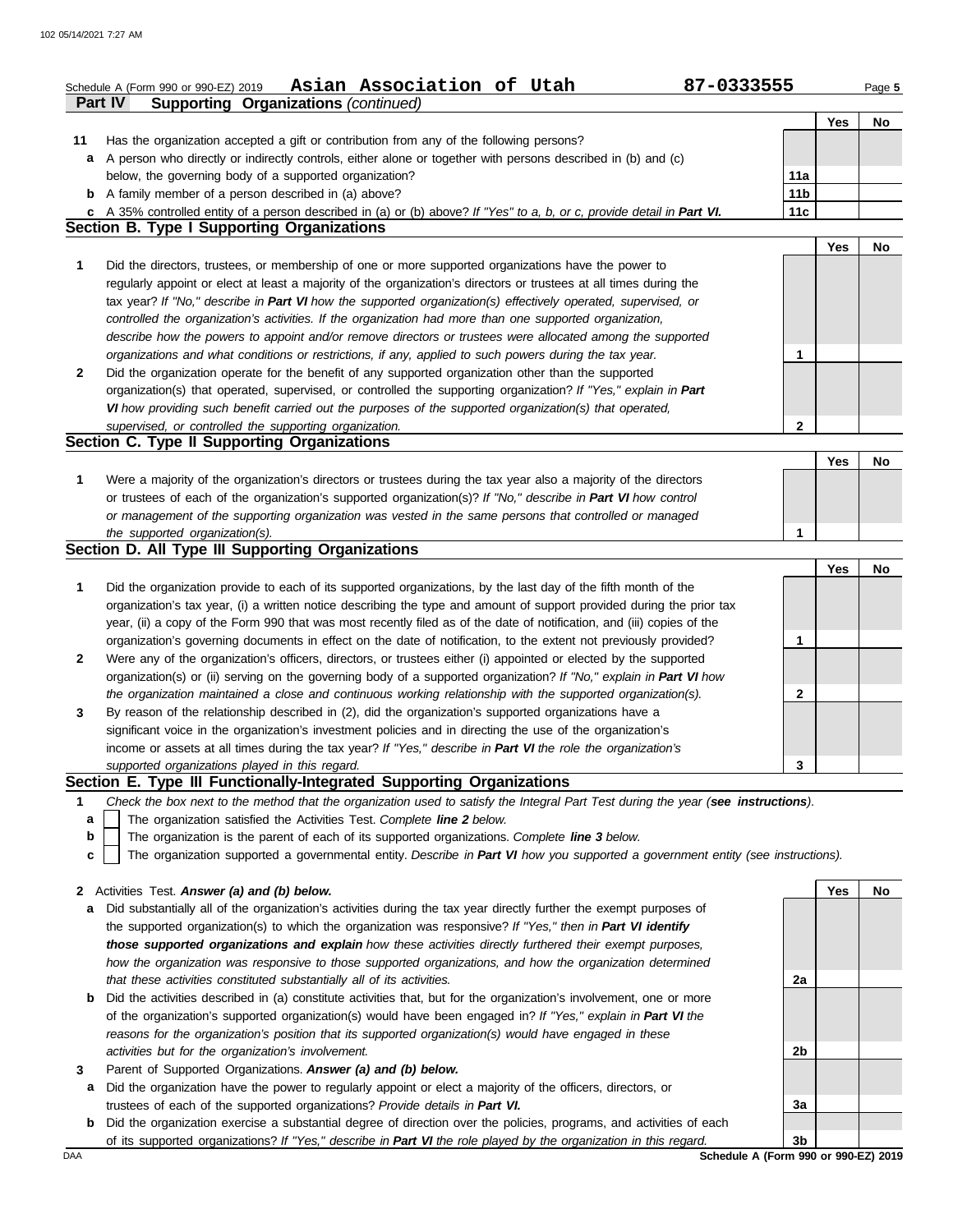#### **Part V Type III Non-Functionally Integrated 509(a)(3) Supporting Organizations** Schedule A (Form 990 or 990-EZ) 2019 Page **6 Asian Association of Utah 87-0333555 1** Check here if the organization satisfied the Integral Part Test as a qualifying trust on Nov. 20, 1970 (explain in Part VI). **See instructions.** All other Type III non-functionally integrated supporting organizations must complete Sections A through E. **1** Net short-term capital gain **2** Recoveries of prior-year distributions **3 4** Add lines 1 through 3. **5** Depreciation and depletion **6** Portion of operating expenses paid or incurred for production or **7** Other expenses (see instructions) **8 Adjusted Net Income** (subtract lines 5, 6, and 7 from line 4) **1** Aggregate fair market value of all non-exempt-use assets (see **Section A - Adjusted Net Income** Other gross income (see instructions) collection of gross income or for management, conservation, or maintenance of property held for production of income (see instructions) **Section B - Minimum Asset Amount** instructions for short tax year or assets held for part of year): **a** Average monthly value of securities **b** Average monthly cash balances **c** Fair market value of other non-exempt-use assets **8 7 6 5 4 3 2 1** (A) Prior Year (B) Current Year (optional) (optional) (B) Current Year (A) Prior Year **1a 1b 1c**

|              | Fair market value of other non-exempt-use assets                                                                                  | 1c             |              |
|--------------|-----------------------------------------------------------------------------------------------------------------------------------|----------------|--------------|
|              | Total (add lines 1a, 1b, and 1c)<br>d                                                                                             | 1 <sub>d</sub> |              |
|              | <b>Discount</b> claimed for blockage or other<br>е                                                                                |                |              |
|              | factors (explain in detail in Part VI):                                                                                           |                |              |
| $\mathbf{2}$ | Acquisition indebtedness applicable to non-exempt-use assets                                                                      | $\mathbf{2}$   |              |
|              | Subtract line 2 from line 1d.                                                                                                     | 3              |              |
| 4            | Cash deemed held for exempt use. Enter 1-1/2% of line 3 (for greater amount,                                                      |                |              |
|              | see instructions).                                                                                                                | 4              |              |
| 5.           | Net value of non-exempt-use assets (subtract line 4 from line 3)                                                                  | 5              |              |
| 6            | Multiply line 5 by .035.                                                                                                          | 6              |              |
|              | Recoveries of prior-year distributions                                                                                            | 7              |              |
| 8            | Minimum Asset Amount (add line 7 to line 6)                                                                                       | 8              |              |
|              | Section C - Distributable Amount                                                                                                  |                | Current Year |
|              | Adjusted net income for prior year (from Section A, line 8, Column A)                                                             | 1              |              |
|              | Enter 85% of line 1.                                                                                                              | 2              |              |
| 3            | Minimum asset amount for prior year (from Section B, line 8, Column A)                                                            | 3              |              |
|              | Enter greater of line 2 or line 3.                                                                                                | 4              |              |
| 5            | Income tax imposed in prior year                                                                                                  | 5              |              |
| 6            | Distributable Amount. Subtract line 5 from line 4, unless subject to                                                              |                |              |
|              | emergency temporary reduction (see instructions).                                                                                 | 6              |              |
| 7            | Check here if the current year is the organization's first as a non-functionally integrated Type III supporting organization (see |                |              |
|              | instructions).                                                                                                                    |                |              |

**Schedule A (Form 990 or 990-EZ) 2019**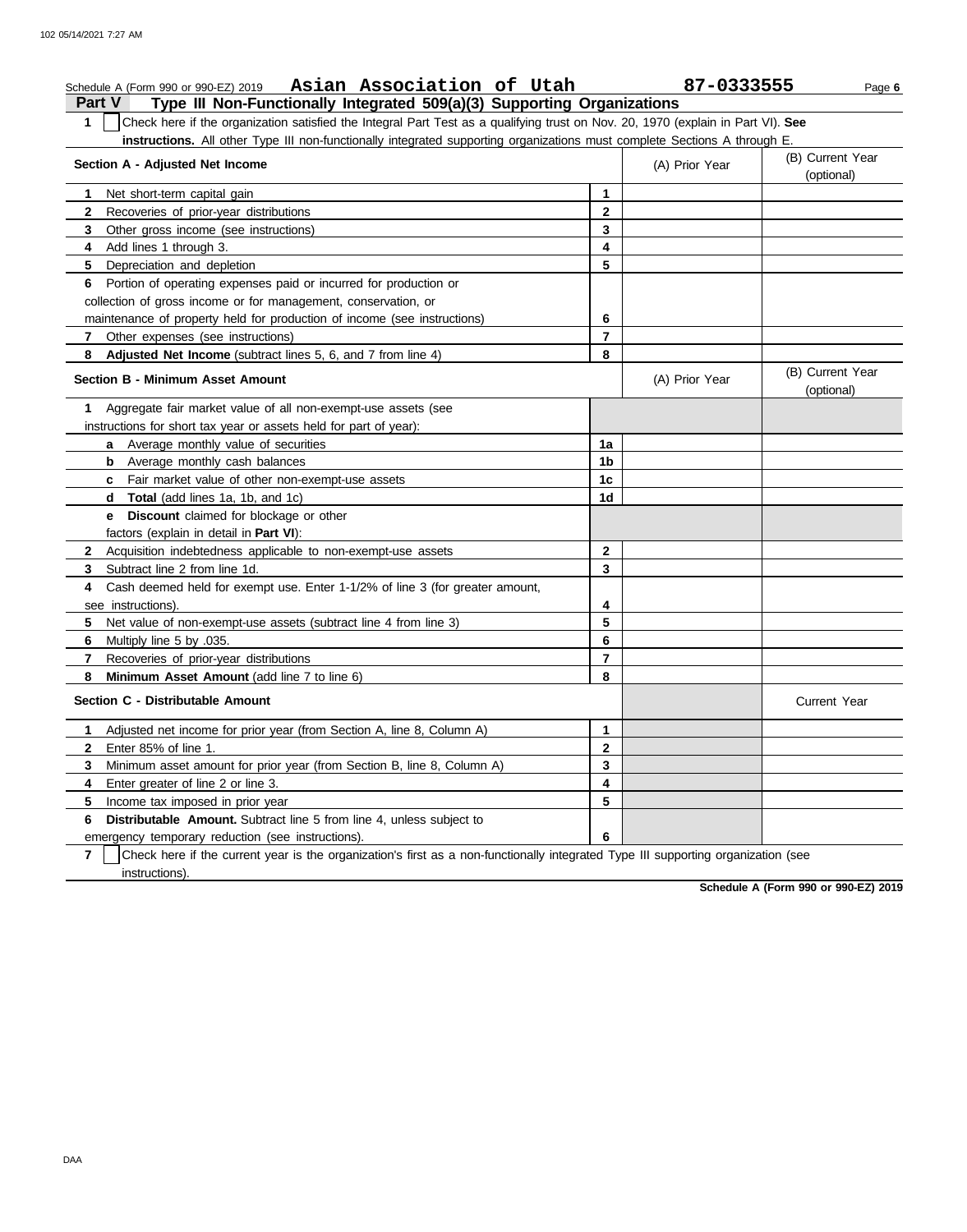# Schedule A (Form 990 or 990-EZ) 2019 Page **7 Asian Association of Utah 87-0333555 Part V Type III Non-Functionally Integrated 509(a)(3) Supporting Organizations** *(continued)*

| <b>Section D - Distributions</b> | <b>Current Year</b>                                                                        |                             |                           |                      |  |  |  |  |
|----------------------------------|--------------------------------------------------------------------------------------------|-----------------------------|---------------------------|----------------------|--|--|--|--|
| 1                                | Amounts paid to supported organizations to accomplish exempt purposes                      |                             |                           |                      |  |  |  |  |
| $\mathbf{2}$                     | Amounts paid to perform activity that directly furthers exempt purposes of supported       |                             |                           |                      |  |  |  |  |
|                                  | organizations, in excess of income from activity                                           |                             |                           |                      |  |  |  |  |
| 3                                | Administrative expenses paid to accomplish exempt purposes of supported organizations      |                             |                           |                      |  |  |  |  |
| 4                                | Amounts paid to acquire exempt-use assets                                                  |                             |                           |                      |  |  |  |  |
| 5                                | Qualified set-aside amounts (prior IRS approval required)                                  |                             |                           |                      |  |  |  |  |
| 6                                | Other distributions (describe in Part VI). See instructions.                               |                             |                           |                      |  |  |  |  |
| $\overline{7}$                   | Total annual distributions. Add lines 1 through 6.                                         |                             |                           |                      |  |  |  |  |
| 8                                | Distributions to attentive supported organizations to which the organization is responsive |                             |                           |                      |  |  |  |  |
|                                  | (provide details in Part VI). See instructions.                                            |                             |                           |                      |  |  |  |  |
| 9                                | Distributable amount for 2019 from Section C, line 6                                       |                             |                           |                      |  |  |  |  |
| 10                               | Line 8 amount divided by line 9 amount                                                     |                             |                           |                      |  |  |  |  |
|                                  |                                                                                            | (i)                         | (ii)                      | (iii)                |  |  |  |  |
|                                  | <b>Section E - Distribution Allocations (see instructions)</b>                             | <b>Excess Distributions</b> | <b>Underdistributions</b> | <b>Distributable</b> |  |  |  |  |
|                                  |                                                                                            |                             | Pre-2019                  | Amount for 2019      |  |  |  |  |
| 1                                | Distributable amount for 2019 from Section C, line 6                                       |                             |                           |                      |  |  |  |  |
| $\mathbf{2}$                     | Underdistributions, if any, for years prior to 2019                                        |                             |                           |                      |  |  |  |  |
|                                  | (reasonable cause required-explain in Part VI). See<br>instructions.                       |                             |                           |                      |  |  |  |  |
| 3                                | Excess distributions carryover, if any, to 2019                                            |                             |                           |                      |  |  |  |  |
|                                  |                                                                                            |                             |                           |                      |  |  |  |  |
|                                  |                                                                                            |                             |                           |                      |  |  |  |  |
|                                  | <b>c</b> From 2016                                                                         |                             |                           |                      |  |  |  |  |
|                                  |                                                                                            |                             |                           |                      |  |  |  |  |
|                                  |                                                                                            |                             |                           |                      |  |  |  |  |
|                                  | f Total of lines 3a through e                                                              |                             |                           |                      |  |  |  |  |
|                                  | g Applied to underdistributions of prior years                                             |                             |                           |                      |  |  |  |  |
|                                  | h Applied to 2019 distributable amount                                                     |                             |                           |                      |  |  |  |  |
|                                  | <i>i</i> Carryover from 2014 not applied (see instructions)                                |                             |                           |                      |  |  |  |  |
|                                  | Remainder. Subtract lines 3g, 3h, and 3i from 3f.                                          |                             |                           |                      |  |  |  |  |
| 4                                | Distributions for 2019 from                                                                |                             |                           |                      |  |  |  |  |
|                                  | Section D, line 7:<br>\$                                                                   |                             |                           |                      |  |  |  |  |
|                                  | a Applied to underdistributions of prior years                                             |                             |                           |                      |  |  |  |  |
|                                  | <b>b</b> Applied to 2019 distributable amount                                              |                             |                           |                      |  |  |  |  |
|                                  | c Remainder. Subtract lines 4a and 4b from 4.                                              |                             |                           |                      |  |  |  |  |
| 5                                | Remaining underdistributions for years prior to 2019, if                                   |                             |                           |                      |  |  |  |  |
|                                  | any. Subtract lines 3g and 4a from line 2. For result                                      |                             |                           |                      |  |  |  |  |
|                                  | greater than zero, explain in <b>Part VI</b> . See instructions.                           |                             |                           |                      |  |  |  |  |
| 6                                | Remaining underdistributions for 2019. Subtract lines 3h                                   |                             |                           |                      |  |  |  |  |
|                                  | and 4b from line 1. For result greater than zero, explain in<br>Part VI. See instructions. |                             |                           |                      |  |  |  |  |
| $\mathbf{7}$                     | Excess distributions carryover to 2020. Add lines 3j                                       |                             |                           |                      |  |  |  |  |
|                                  | and 4c.                                                                                    |                             |                           |                      |  |  |  |  |
| 8                                | Breakdown of line 7:                                                                       |                             |                           |                      |  |  |  |  |
|                                  | <b>a</b> Excess from 2015                                                                  |                             |                           |                      |  |  |  |  |
|                                  | <b>b</b> Excess from 2016                                                                  |                             |                           |                      |  |  |  |  |
|                                  | c Excess from 2017                                                                         |                             |                           |                      |  |  |  |  |
|                                  | d Excess from 2018                                                                         |                             |                           |                      |  |  |  |  |
|                                  | e Excess from 2019                                                                         |                             |                           |                      |  |  |  |  |
|                                  |                                                                                            |                             |                           |                      |  |  |  |  |

**Schedule A (Form 990 or 990-EZ) 2019**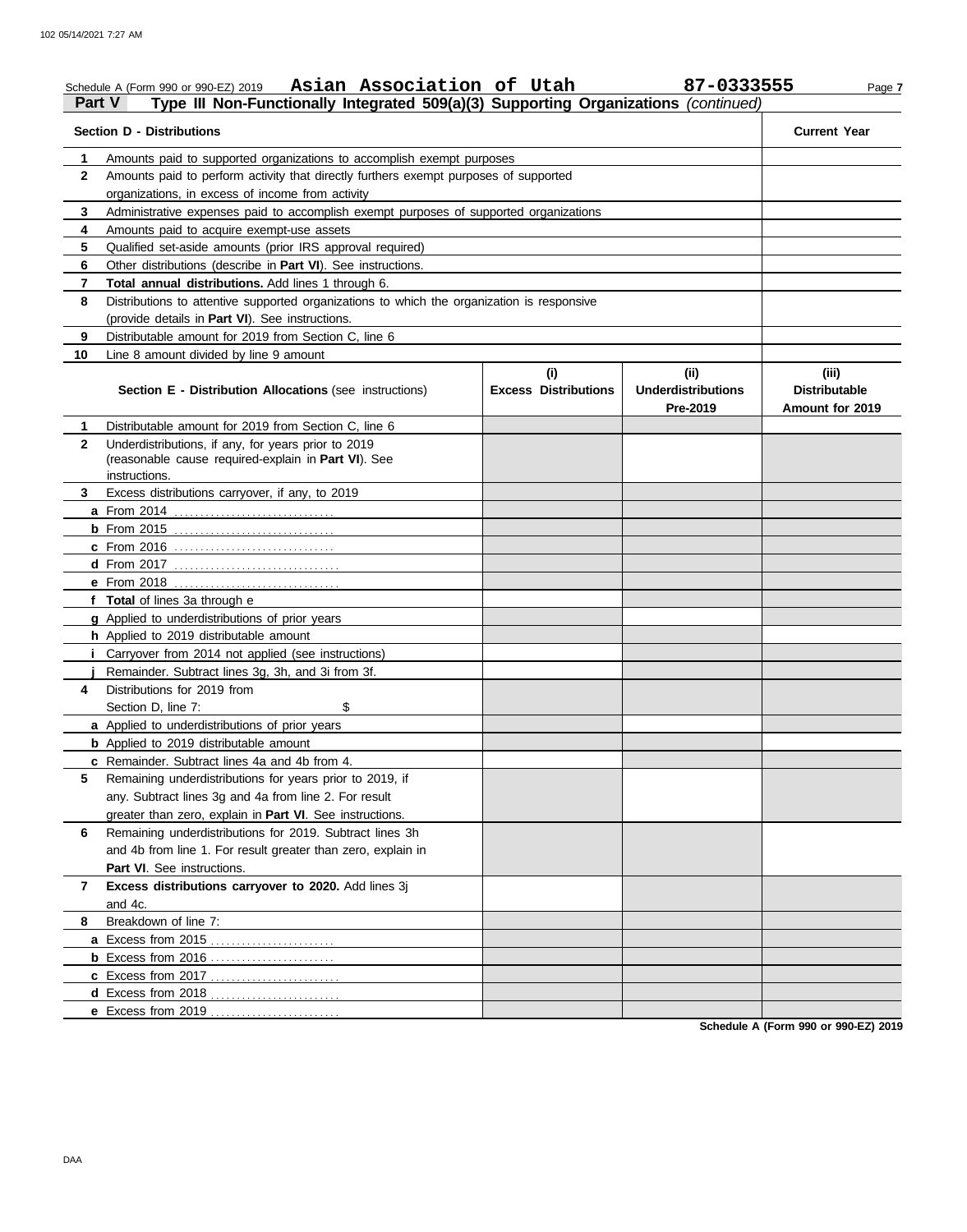|         | Schedule A (Form 990 or 990-EZ) 2019 Asian Association of Utah                                                                                                                                                                                                                                                                                                                                                                                                                                                                                                                              |  |  | 87-0333555 | Page 8 |
|---------|---------------------------------------------------------------------------------------------------------------------------------------------------------------------------------------------------------------------------------------------------------------------------------------------------------------------------------------------------------------------------------------------------------------------------------------------------------------------------------------------------------------------------------------------------------------------------------------------|--|--|------------|--------|
| Part VI | Supplemental Information. Provide the explanations required by Part II, line 10; Part II, line 17a or 17b; Part<br>III, line 12; Part IV, Section A, lines 1, 2, 3b, 3c, 4b, 4c, 5a, 6, 9a, 9b, 9c, 11a, 11b, and 11c; Part IV, Section<br>B, lines 1 and 2; Part IV, Section C, line 1; Part IV, Section D, lines 2 and 3; Part IV, Section E, lines 1c, 2a, 2b,<br>3a, and 3b; Part V, line 1; Part V, Section B, line 1e; Part V, Section D, lines 5, 6, and 8; and Part V, Section E,<br>lines 2, 5, and 6. Also complete this part for any additional information. (See instructions.) |  |  |            |        |
|         |                                                                                                                                                                                                                                                                                                                                                                                                                                                                                                                                                                                             |  |  |            |        |
|         |                                                                                                                                                                                                                                                                                                                                                                                                                                                                                                                                                                                             |  |  |            |        |
|         |                                                                                                                                                                                                                                                                                                                                                                                                                                                                                                                                                                                             |  |  |            |        |
|         |                                                                                                                                                                                                                                                                                                                                                                                                                                                                                                                                                                                             |  |  |            |        |
|         |                                                                                                                                                                                                                                                                                                                                                                                                                                                                                                                                                                                             |  |  |            |        |
|         |                                                                                                                                                                                                                                                                                                                                                                                                                                                                                                                                                                                             |  |  |            |        |
|         |                                                                                                                                                                                                                                                                                                                                                                                                                                                                                                                                                                                             |  |  |            |        |
|         |                                                                                                                                                                                                                                                                                                                                                                                                                                                                                                                                                                                             |  |  |            |        |
|         |                                                                                                                                                                                                                                                                                                                                                                                                                                                                                                                                                                                             |  |  |            |        |
|         |                                                                                                                                                                                                                                                                                                                                                                                                                                                                                                                                                                                             |  |  |            |        |
|         |                                                                                                                                                                                                                                                                                                                                                                                                                                                                                                                                                                                             |  |  |            |        |
|         |                                                                                                                                                                                                                                                                                                                                                                                                                                                                                                                                                                                             |  |  |            |        |
|         |                                                                                                                                                                                                                                                                                                                                                                                                                                                                                                                                                                                             |  |  |            |        |
|         |                                                                                                                                                                                                                                                                                                                                                                                                                                                                                                                                                                                             |  |  |            |        |
|         |                                                                                                                                                                                                                                                                                                                                                                                                                                                                                                                                                                                             |  |  |            |        |
|         |                                                                                                                                                                                                                                                                                                                                                                                                                                                                                                                                                                                             |  |  |            |        |
|         |                                                                                                                                                                                                                                                                                                                                                                                                                                                                                                                                                                                             |  |  |            |        |
|         |                                                                                                                                                                                                                                                                                                                                                                                                                                                                                                                                                                                             |  |  |            |        |
|         |                                                                                                                                                                                                                                                                                                                                                                                                                                                                                                                                                                                             |  |  |            |        |
|         |                                                                                                                                                                                                                                                                                                                                                                                                                                                                                                                                                                                             |  |  |            |        |
|         |                                                                                                                                                                                                                                                                                                                                                                                                                                                                                                                                                                                             |  |  |            |        |
|         |                                                                                                                                                                                                                                                                                                                                                                                                                                                                                                                                                                                             |  |  |            |        |
|         |                                                                                                                                                                                                                                                                                                                                                                                                                                                                                                                                                                                             |  |  |            |        |
|         |                                                                                                                                                                                                                                                                                                                                                                                                                                                                                                                                                                                             |  |  |            |        |
|         |                                                                                                                                                                                                                                                                                                                                                                                                                                                                                                                                                                                             |  |  |            |        |
|         |                                                                                                                                                                                                                                                                                                                                                                                                                                                                                                                                                                                             |  |  |            |        |
|         |                                                                                                                                                                                                                                                                                                                                                                                                                                                                                                                                                                                             |  |  |            |        |
|         |                                                                                                                                                                                                                                                                                                                                                                                                                                                                                                                                                                                             |  |  |            |        |
|         |                                                                                                                                                                                                                                                                                                                                                                                                                                                                                                                                                                                             |  |  |            |        |
|         |                                                                                                                                                                                                                                                                                                                                                                                                                                                                                                                                                                                             |  |  |            |        |
|         |                                                                                                                                                                                                                                                                                                                                                                                                                                                                                                                                                                                             |  |  |            |        |
|         |                                                                                                                                                                                                                                                                                                                                                                                                                                                                                                                                                                                             |  |  |            |        |
|         |                                                                                                                                                                                                                                                                                                                                                                                                                                                                                                                                                                                             |  |  |            |        |
|         |                                                                                                                                                                                                                                                                                                                                                                                                                                                                                                                                                                                             |  |  |            |        |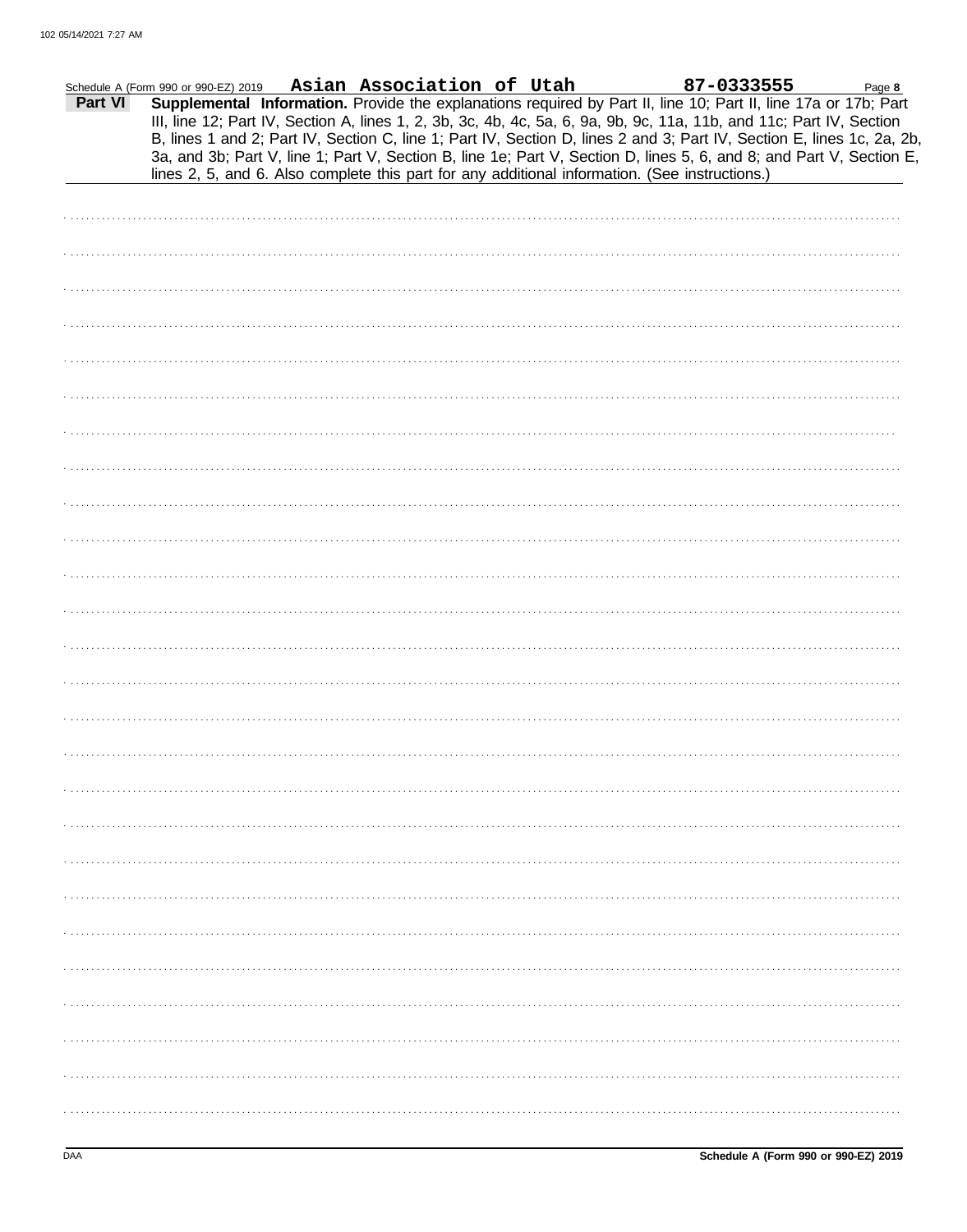| <b>Schedule B</b><br>(Form 990, 990-EZ,                                          | <b>Schedule of Contributors</b>                                                                                       |  | OMB No. 1545-0047 |  |  |  |
|----------------------------------------------------------------------------------|-----------------------------------------------------------------------------------------------------------------------|--|-------------------|--|--|--|
| or 990-PF)<br>Department of the Treasury<br>Internal Revenue Service             | La Attach to Form 990, Form 990-EZ, or Form 990-PF.<br><b>u</b> Go to www.irs.gov/Form990 for the latest information. |  | 2019              |  |  |  |
| Name of the organization                                                         | Employer identification number                                                                                        |  |                   |  |  |  |
| 87-0333555<br>Asian Association of Utah<br><b>Organization type (check one):</b> |                                                                                                                       |  |                   |  |  |  |
| Filers of:                                                                       | Section:                                                                                                              |  |                   |  |  |  |
| Form 990 or 990-EZ                                                               | $ \mathbf{X} $ 501(c)(<br>3<br>(enter number) organization                                                            |  |                   |  |  |  |
|                                                                                  | $4947(a)(1)$ nonexempt charitable trust not treated as a private foundation                                           |  |                   |  |  |  |

Check if your organization is covered by the **General Rule** or a **Special Rule. Note:** Only a section 501(c)(7), (8), or (10) organization can check boxes for both the General Rule and a Special Rule. See instructions.

527 political organization

501(c)(3) taxable private foundation

Form 990-PF  $\vert$   $\vert$  501(c)(3) exempt private foundation

#### **General Rule**

For an organization filing Form 990, 990-EZ, or 990-PF that received, during the year, contributions totaling \$5,000 or more (in money or property) from any one contributor. Complete Parts I and II. See instructions for determining a contributor's total contributions.

4947(a)(1) nonexempt charitable trust treated as a private foundation

#### **Special Rules**

 $\overline{X}$  For an organization described in section 501(c)(3) filing Form 990 or 990-EZ that met the 33<sup>1</sup>/3% support test of the regulations under sections 509(a)(1) and 170(b)(1)(A)(vi), that checked Schedule A (Form 990 or 990-EZ), Part II, line 13, 16a, or 16b, and that received from any one contributor, during the year, total contributions of the greater of **(1)** \$5,000; or **(2)** 2% of the amount on (i) Form 990, Part VIII, line 1h; or (ii) Form 990-EZ, line 1. Complete Parts I and II.

literary, or educational purposes, or for the prevention of cruelty to children or animals. Complete Parts I (entering For an organization described in section 501(c)(7), (8), or (10) filing Form 990 or 990-EZ that received from any one contributor, during the year, total contributions of more than \$1,000 *exclusively* for religious, charitable, scientific, "N/A" in column (b) instead of the contributor name and address), II, and III.

For an organization described in section 501(c)(7), (8), or (10) filing Form 990 or 990-EZ that received from any one contributor, during the year, contributions *exclusively* for religious, charitable, etc., purposes, but no such contributions totaled more than \$1,000. If this box is checked, enter here the total contributions that were received during the year for an *exclusively* religious, charitable, etc., purpose. Don't complete any of the parts unless the **General Rule** applies to this organization because it received *nonexclusively* religious, charitable, etc., contributions totaling \$5,000 or more during the year . . . . . . . . . . . . . . . . . . . . . . . . . . . . . . . . . . . . . . . . . . . . . . . . . . . . . . . . . . . . . . . . . . . . . . . . . . . . \$ . . . . . . . . . . . . . . . . . . . . . . . . . . .

990-EZ, or 990-PF), but it **must** answer "No" on Part IV, line 2, of its Form 990; or check the box on line H of its Form 990-EZ or on its Form 990-PF, Part I, line 2, to certify that it doesn't meet the filing requirements of Schedule B (Form 990, 990-EZ, or 990-PF). **Caution:** An organization that isn't covered by the General Rule and/or the Special Rules doesn't file Schedule B (Form 990,

**For Paperwork Reduction Act Notice, see the instructions for Form 990, 990-EZ, or 990-PF.**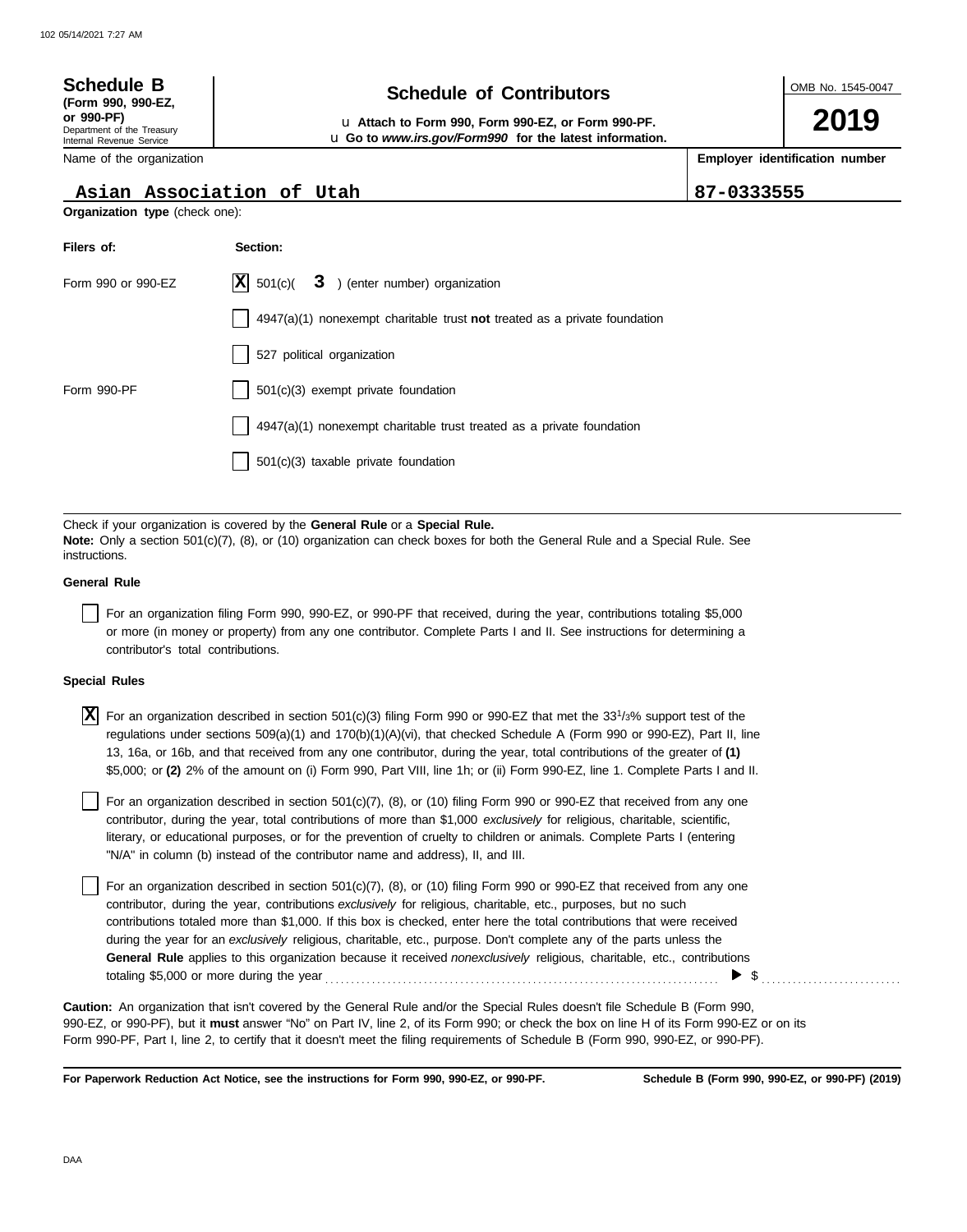|                      | Schedule B (Form 990, 990-EZ, or 990-PF) (2019)                                                       |                                   | Page 1 of 2<br>Page 2                                                                                              |
|----------------------|-------------------------------------------------------------------------------------------------------|-----------------------------------|--------------------------------------------------------------------------------------------------------------------|
| Name of organization | Asian Association of Utah                                                                             |                                   | Employer identification number<br>87-0333555                                                                       |
| Part I               | <b>Contributors</b> (see instructions). Use duplicate copies of Part I if additional space is needed. |                                   |                                                                                                                    |
| (a)<br>No.           | (b)<br>Name, address, and ZIP + 4                                                                     | (c)<br><b>Total contributions</b> | (d)<br>Type of contribution                                                                                        |
| 1                    |                                                                                                       | 114,000<br>\$                     | X<br>Person<br>Payroll<br><b>Noncash</b><br>(Complete Part II for<br>noncash contributions.)                       |
| (a)<br>No.           | (b)<br>Name, address, and ZIP + 4                                                                     | (c)<br><b>Total contributions</b> | (d)<br>Type of contribution                                                                                        |
| $\mathbf 2$          |                                                                                                       | 1,000,754<br>$\mathsf{S}$         | Х<br>Person<br>Payroll<br><b>Noncash</b><br>(Complete Part II for<br>noncash contributions.)                       |
| (a)<br>No.           | (b)<br>Name, address, and ZIP + 4                                                                     | (c)<br><b>Total contributions</b> | (d)<br>Type of contribution                                                                                        |
| 3                    |                                                                                                       | 62,703<br>\$                      | Χ<br>Person<br>Payroll<br><b>Noncash</b><br>(Complete Part II for<br>noncash contributions.)                       |
| (a)<br>No.           | (b)<br>Name, address, and ZIP + 4                                                                     | (c)<br><b>Total contributions</b> | (d)<br>Type of contribution                                                                                        |
| 4                    |                                                                                                       | \$<br>110,912                     | Χ<br>Person<br>Payroll<br>Noncash<br>(Complete Part II for<br>noncash contributions.)                              |
| (a)<br>No.           | (b)<br>Name, address, and ZIP + 4                                                                     | (c)<br><b>Total contributions</b> | (d)<br>Type of contribution                                                                                        |
| $\overline{5}$       |                                                                                                       | 181,142<br>$$^{\circ}$            | $\overline{\mathbf{x}}$<br>Person<br>Payroll<br><b>Noncash</b><br>(Complete Part II for<br>noncash contributions.) |
| (a)<br>No.           | (b)<br>Name, address, and ZIP + 4                                                                     | (c)<br><b>Total contributions</b> | (d)<br>Type of contribution                                                                                        |
| 6 <sub>1</sub>       |                                                                                                       | 65,225                            | X<br>Person<br>Payroll<br>Noncash<br>(Complete Part II for<br>noncash contributions.)                              |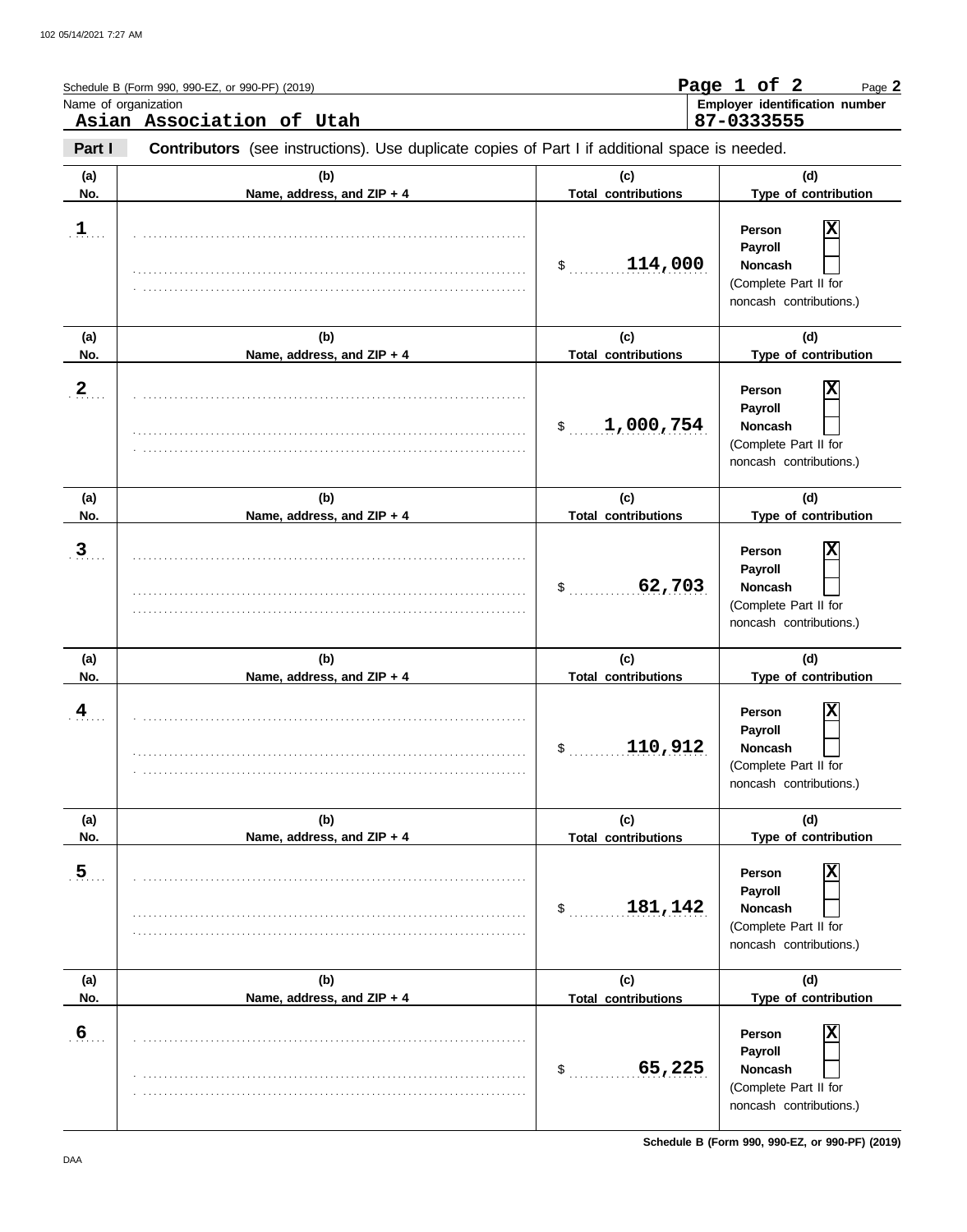|                      | Schedule B (Form 990, 990-EZ, or 990-PF) (2019)                                                       |                                   | Page 2 of 2<br>Page 2                                                                        |
|----------------------|-------------------------------------------------------------------------------------------------------|-----------------------------------|----------------------------------------------------------------------------------------------|
| Name of organization | Asian Association of Utah                                                                             |                                   | Employer identification number<br>87-0333555                                                 |
| Part I               | <b>Contributors</b> (see instructions). Use duplicate copies of Part I if additional space is needed. |                                   |                                                                                              |
| (a)<br>No.           | (b)<br>Name, address, and ZIP + 4                                                                     | (c)<br><b>Total contributions</b> | (d)<br>Type of contribution                                                                  |
| 7                    |                                                                                                       | 129,665<br>$\mathbb{S}$           | X<br>Person<br>Payroll<br><b>Noncash</b><br>(Complete Part II for<br>noncash contributions.) |
| (a)<br>No.           | (b)<br>Name, address, and ZIP + 4                                                                     | (c)<br><b>Total contributions</b> | (d)<br>Type of contribution                                                                  |
| 8                    |                                                                                                       | 184,508<br>\$                     | Х<br>Person<br>Payroll<br><b>Noncash</b><br>(Complete Part II for<br>noncash contributions.) |
| (a)<br>No.           | (b)<br>Name, address, and ZIP + 4                                                                     | (c)<br><b>Total contributions</b> | (d)<br>Type of contribution                                                                  |
| 9                    |                                                                                                       | 307,778<br>\$                     | Х<br>Person<br>Payroll<br><b>Noncash</b><br>(Complete Part II for<br>noncash contributions.) |
| (a)<br>No.           | (b)<br>Name, address, and ZIP + 4                                                                     | (c)<br><b>Total contributions</b> | (d)<br>Type of contribution                                                                  |
|                      |                                                                                                       | \$                                | Person<br>Payroll<br>Noncash<br>(Complete Part II for<br>noncash contributions.)             |
| (a)<br>No.           | (b)<br>Name, address, and ZIP + 4                                                                     | (c)<br><b>Total contributions</b> | (d)<br>Type of contribution                                                                  |
|                      |                                                                                                       | \$                                | Person<br>Payroll<br><b>Noncash</b><br>(Complete Part II for<br>noncash contributions.)      |
| (a)<br>No.           | (b)<br>Name, address, and ZIP + 4                                                                     | (c)<br><b>Total contributions</b> | (d)<br>Type of contribution                                                                  |
| 1.1.1.1.1            |                                                                                                       | \$                                | Person<br>Payroll<br>Noncash<br>(Complete Part II for<br>noncash contributions.)             |

**Schedule B (Form 990, 990-EZ, or 990-PF) (2019)**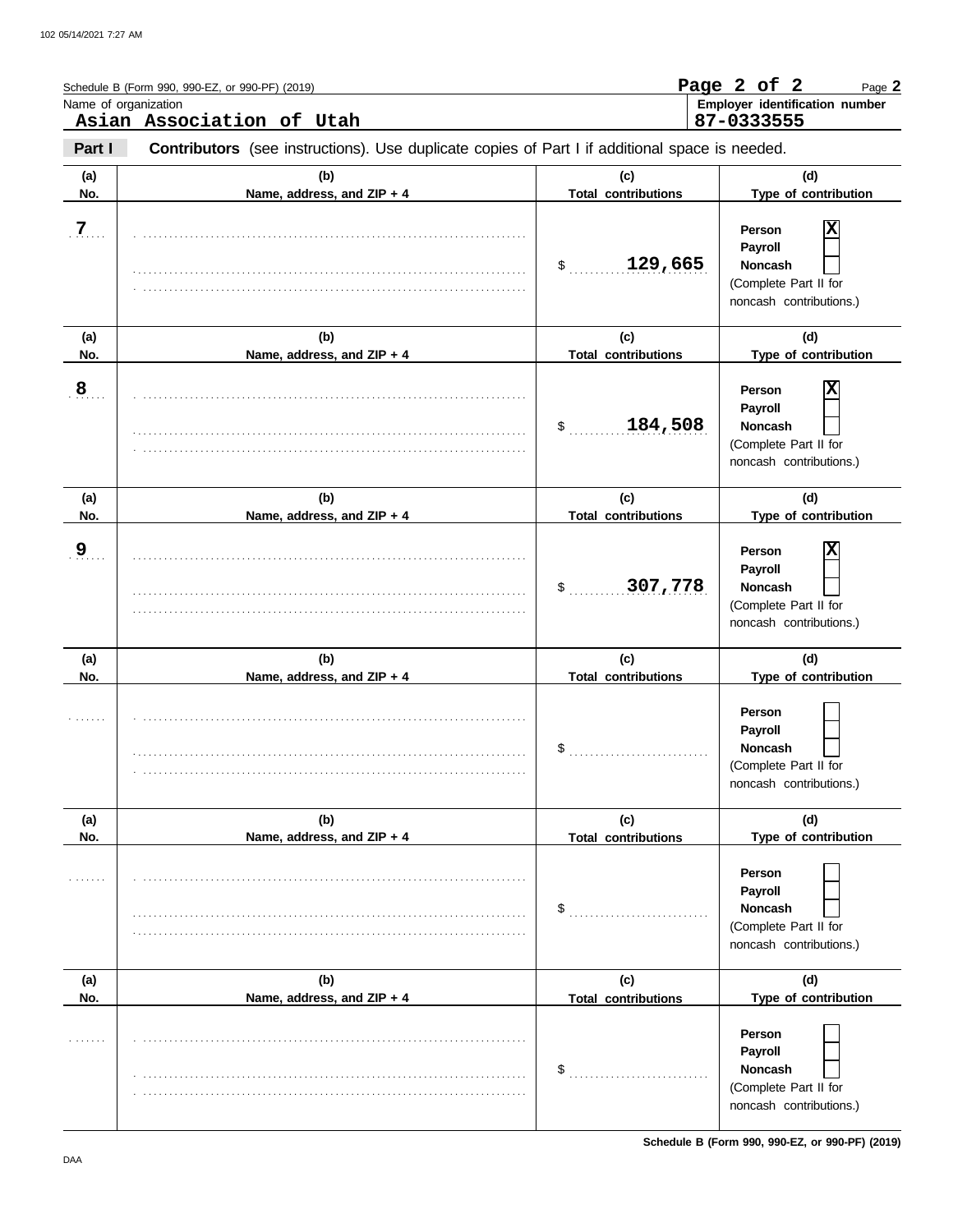|   | <b>SCHEDULE D</b>                                    |                                                                                                                                                                           | Supplemental Financial Statements<br>u Complete if the organization answered "Yes" on Form 990, |                                | OMB No. 1545-0047               |
|---|------------------------------------------------------|---------------------------------------------------------------------------------------------------------------------------------------------------------------------------|-------------------------------------------------------------------------------------------------|--------------------------------|---------------------------------|
|   | (Form 990)                                           |                                                                                                                                                                           | Part IV, line 6, 7, 8, 9, 10, 11a, 11b, 11c, 11d, 11e, 11f, 12a, or 12b.                        |                                |                                 |
|   | Department of the Treasury                           |                                                                                                                                                                           | u Attach to Form 990.                                                                           |                                | <b>Open to Public</b>           |
|   | Internal Revenue Service<br>Name of the organization |                                                                                                                                                                           | u Go to www.irs.gov/Form990 for instructions and the latest information.                        | Employer identification number | Inspection                      |
|   |                                                      |                                                                                                                                                                           |                                                                                                 |                                |                                 |
|   |                                                      | Asian Association of Utah                                                                                                                                                 |                                                                                                 | 87-0333555                     |                                 |
|   | Part I                                               | Organizations Maintaining Donor Advised Funds or Other Similar Funds or Accounts.<br>Complete if the organization answered "Yes" on Form 990, Part IV, line 6.            |                                                                                                 |                                |                                 |
|   |                                                      |                                                                                                                                                                           | (a) Donor advised funds                                                                         |                                | (b) Funds and other accounts    |
| 1 |                                                      |                                                                                                                                                                           |                                                                                                 |                                |                                 |
| 2 |                                                      | Aggregate value of contributions to (during year)                                                                                                                         |                                                                                                 |                                |                                 |
| 3 |                                                      | Aggregate value of grants from (during year)                                                                                                                              | the control of the control of the control of the control of the control of                      |                                |                                 |
| 4 |                                                      |                                                                                                                                                                           |                                                                                                 |                                |                                 |
| 5 |                                                      | Did the organization inform all donors and donor advisors in writing that the assets held in donor advised                                                                |                                                                                                 |                                |                                 |
|   |                                                      |                                                                                                                                                                           |                                                                                                 |                                | Yes<br>No                       |
| 6 |                                                      | Did the organization inform all grantees, donors, and donor advisors in writing that grant funds can be used                                                              |                                                                                                 |                                |                                 |
|   |                                                      | only for charitable purposes and not for the benefit of the donor or donor advisor, or for any other purpose                                                              |                                                                                                 |                                |                                 |
|   |                                                      |                                                                                                                                                                           |                                                                                                 |                                | <b>Yes</b><br>No.               |
|   | Part II                                              | <b>Conservation Easements.</b>                                                                                                                                            |                                                                                                 |                                |                                 |
|   |                                                      | Complete if the organization answered "Yes" on Form 990, Part IV, line 7.                                                                                                 |                                                                                                 |                                |                                 |
| 1 |                                                      | Purpose(s) of conservation easements held by the organization (check all that apply).                                                                                     |                                                                                                 |                                |                                 |
|   |                                                      | Preservation of land for public use (for example, recreation or education                                                                                                 | Preservation of a historically important land area                                              |                                |                                 |
|   | Protection of natural habitat                        |                                                                                                                                                                           | Preservation of a certified historic structure                                                  |                                |                                 |
|   | Preservation of open space                           |                                                                                                                                                                           |                                                                                                 |                                |                                 |
| 2 | easement on the last day of the tax year.            | Complete lines 2a through 2d if the organization held a qualified conservation contribution in the form of a conservation                                                 |                                                                                                 |                                | Held at the End of the Tax Year |
|   |                                                      |                                                                                                                                                                           |                                                                                                 | 2a                             |                                 |
| b |                                                      |                                                                                                                                                                           |                                                                                                 | 2 <sub>b</sub>                 |                                 |
|   |                                                      |                                                                                                                                                                           |                                                                                                 | 2c                             |                                 |
|   |                                                      | d Number of conservation easements included in (c) acquired after 7/25/06, and not on a                                                                                   |                                                                                                 |                                |                                 |
|   |                                                      |                                                                                                                                                                           |                                                                                                 | 2d                             |                                 |
| 3 |                                                      | Number of conservation easements modified, transferred, released, extinguished, or terminated by the organization during the                                              |                                                                                                 |                                |                                 |
|   | tax year $\mathbf u$                                 |                                                                                                                                                                           |                                                                                                 |                                |                                 |
|   |                                                      | Number of states where property subject to conservation easement is located u                                                                                             |                                                                                                 |                                |                                 |
| 5 |                                                      | Does the organization have a written policy regarding the periodic monitoring, inspection, handling of                                                                    |                                                                                                 |                                |                                 |
|   |                                                      | violations, and enforcement of the conservation easements it holds?                                                                                                       |                                                                                                 |                                | Yes<br>No                       |
| 6 |                                                      | Staff and volunteer hours devoted to monitoring, inspecting, handling of violations, and enforcing conservation easements during the year                                 |                                                                                                 |                                |                                 |
|   | u                                                    | Amount of expenses incurred in monitoring, inspecting, handling of violations, and enforcing conservation easements during the year                                       |                                                                                                 |                                |                                 |
| 7 |                                                      |                                                                                                                                                                           |                                                                                                 |                                |                                 |
| 8 | <b>u</b> \$ <u></u>                                  | Does each conservation easement reported on line 2(d) above satisfy the requirements of section 170(h)(4)(B)(i)                                                           |                                                                                                 |                                |                                 |
|   |                                                      |                                                                                                                                                                           |                                                                                                 |                                | <b>Yes</b><br>No                |
| 9 |                                                      | In Part XIII, describe how the organization reports conservation easements in its revenue and expense statement and                                                       |                                                                                                 |                                |                                 |
|   |                                                      | balance sheet, and include, if applicable, the text of the footnote to the organization's financial statements that describes the                                         |                                                                                                 |                                |                                 |
|   |                                                      | organization's accounting for conservation easements.                                                                                                                     |                                                                                                 |                                |                                 |
|   | Part III                                             | Organizations Maintaining Collections of Art, Historical Treasures, or Other Similar Assets.<br>Complete if the organization answered "Yes" on Form 990, Part IV, line 8. |                                                                                                 |                                |                                 |
|   |                                                      | 1a If the organization elected, as permitted under FASB ASC 958, not to report in its revenue statement and balance sheet works                                           |                                                                                                 |                                |                                 |
|   |                                                      | of art, historical treasures, or other similar assets held for public exhibition, education, or research in furtherance of public                                         |                                                                                                 |                                |                                 |
|   |                                                      | service, provide in Part XIII the text of the footnote to its financial statements that describes these items.                                                            |                                                                                                 |                                |                                 |
|   |                                                      | <b>b</b> If the organization elected, as permitted under FASB ASC 958, to report in its revenue statement and balance sheet works of                                      |                                                                                                 |                                |                                 |
|   |                                                      | art, historical treasures, or other similar assets held for public exhibition, education, or research in furtherance of public service,                                   |                                                                                                 |                                |                                 |
|   |                                                      | provide the following amounts relating to these items:                                                                                                                    |                                                                                                 |                                |                                 |
|   |                                                      |                                                                                                                                                                           |                                                                                                 |                                |                                 |
|   |                                                      |                                                                                                                                                                           |                                                                                                 |                                |                                 |
| 2 |                                                      | If the organization received or held works of art, historical treasures, or other similar assets for financial gain, provide the                                          |                                                                                                 |                                |                                 |
|   |                                                      | following amounts required to be reported under FASB ASC 958 relating to these items:                                                                                     |                                                                                                 |                                |                                 |
|   |                                                      |                                                                                                                                                                           |                                                                                                 |                                |                                 |
|   |                                                      |                                                                                                                                                                           |                                                                                                 |                                |                                 |

**For Paperwork Reduction Act Notice, see the Instructions for Form 990.**<br><sub>DAA</sub>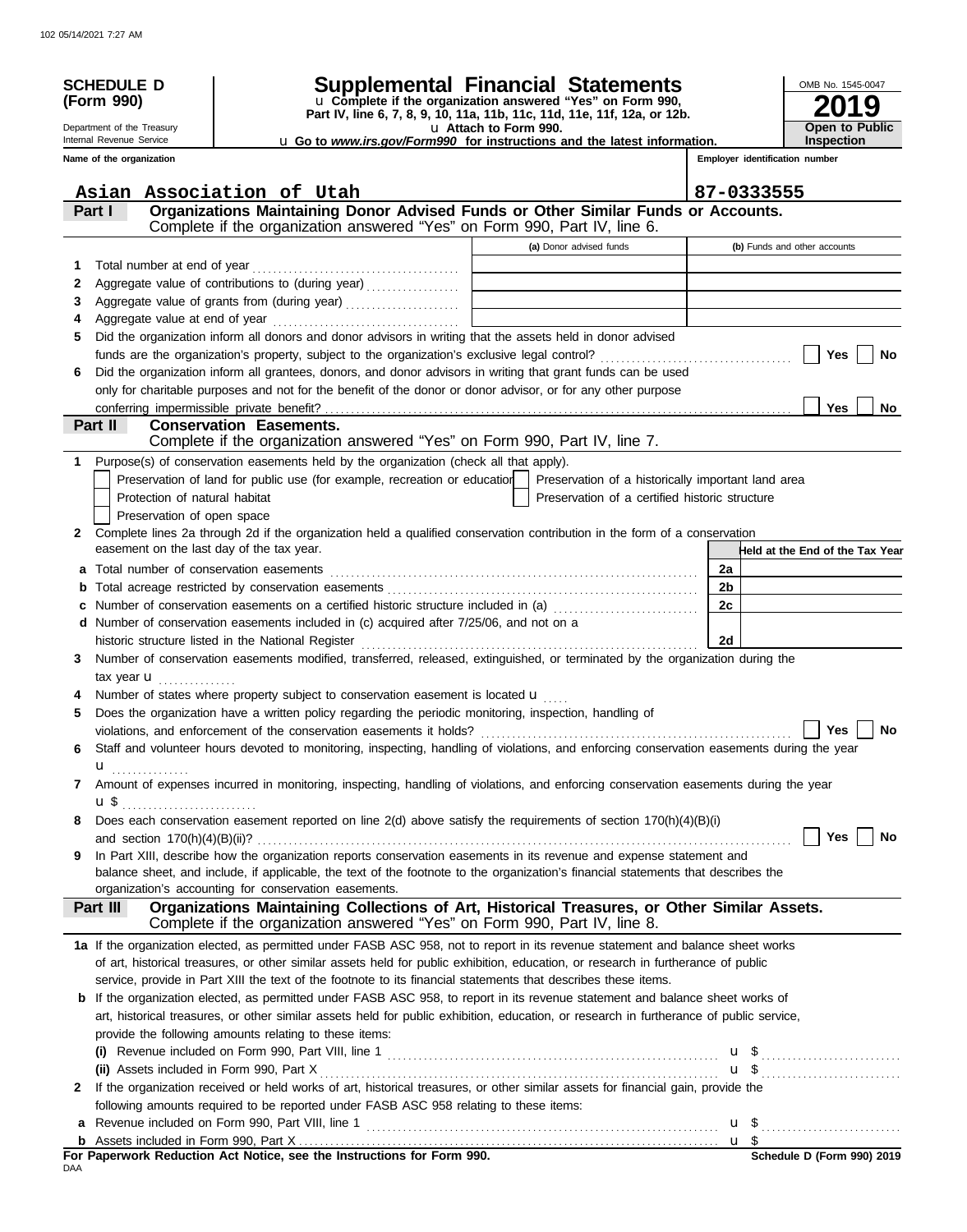|   | Schedule D (Form 990) 2019 Asian Association of Utah                                                                                                                                                                           |                         |                          |                         | 87-0333555           | Page 2              |
|---|--------------------------------------------------------------------------------------------------------------------------------------------------------------------------------------------------------------------------------|-------------------------|--------------------------|-------------------------|----------------------|---------------------|
|   | Organizations Maintaining Collections of Art, Historical Treasures, or Other Similar Assets (continued)<br>Part III                                                                                                            |                         |                          |                         |                      |                     |
|   | 3 Using the organization's acquisition, accession, and other records, check any of the following that make significant use of its<br>collection items (check all that apply):                                                  |                         |                          |                         |                      |                     |
| a | Public exhibition                                                                                                                                                                                                              | d                       | Loan or exchange program |                         |                      |                     |
| b | Scholarly research                                                                                                                                                                                                             | е                       |                          |                         |                      |                     |
| c | Preservation for future generations                                                                                                                                                                                            |                         |                          |                         |                      |                     |
|   | Provide a description of the organization's collections and explain how they further the organization's exempt purpose in Part                                                                                                 |                         |                          |                         |                      |                     |
|   | XIII.                                                                                                                                                                                                                          |                         |                          |                         |                      |                     |
| 5 | During the year, did the organization solicit or receive donations of art, historical treasures, or other similar                                                                                                              |                         |                          |                         |                      |                     |
|   |                                                                                                                                                                                                                                |                         |                          |                         |                      | Yes<br>No           |
|   | <b>Part IV</b><br><b>Escrow and Custodial Arrangements.</b>                                                                                                                                                                    |                         |                          |                         |                      |                     |
|   | Complete if the organization answered "Yes" on Form 990, Part IV, line 9, or reported an amount on Form                                                                                                                        |                         |                          |                         |                      |                     |
|   | 990, Part X, line 21.                                                                                                                                                                                                          |                         |                          |                         |                      |                     |
|   | 1a Is the organization an agent, trustee, custodian or other intermediary for contributions or other assets not                                                                                                                |                         |                          |                         |                      |                     |
|   | included on Form 990, Part X?                                                                                                                                                                                                  |                         |                          |                         |                      | Yes  <br>No         |
|   | b If "Yes," explain the arrangement in Part XIII and complete the following table:                                                                                                                                             |                         |                          |                         |                      |                     |
|   |                                                                                                                                                                                                                                |                         |                          |                         |                      | Amount              |
|   | c Beginning balance expressions and contact the contract of the contract of the contract of the contract of the contract of the contract of the contract of the contract of the contract of the contract of the contract of th |                         |                          |                         | 1с                   |                     |
|   |                                                                                                                                                                                                                                |                         |                          |                         | 1 <sub>d</sub>       |                     |
|   |                                                                                                                                                                                                                                |                         |                          |                         | 1e                   |                     |
|   |                                                                                                                                                                                                                                |                         |                          |                         | 1f                   |                     |
|   | 2a Did the organization include an amount on Form 990, Part X, line 21, for escrow or custodial account liability?                                                                                                             |                         |                          |                         |                      | Yes<br><b>No</b>    |
|   |                                                                                                                                                                                                                                |                         |                          |                         |                      |                     |
|   | <b>Endowment Funds.</b><br><b>Part V</b>                                                                                                                                                                                       |                         |                          |                         |                      |                     |
|   | Complete if the organization answered "Yes" on Form 990, Part IV, line 10.                                                                                                                                                     |                         |                          |                         |                      |                     |
|   |                                                                                                                                                                                                                                | (a) Current year        | (b) Prior year           | (c) Two years back      | (d) Three years back | (e) Four years back |
|   | 1a Beginning of year balance                                                                                                                                                                                                   |                         |                          |                         |                      |                     |
|   | <b>b</b> Contributions                                                                                                                                                                                                         |                         |                          |                         |                      |                     |
|   | c Net investment earnings, gains, and                                                                                                                                                                                          |                         |                          |                         |                      |                     |
|   | losses                                                                                                                                                                                                                         |                         |                          |                         |                      |                     |
|   | d Grants or scholarships                                                                                                                                                                                                       |                         |                          |                         |                      |                     |
|   | e Other expenditures for facilities and                                                                                                                                                                                        |                         |                          |                         |                      |                     |
|   |                                                                                                                                                                                                                                |                         |                          |                         |                      |                     |
|   | f Administrative expenses                                                                                                                                                                                                      |                         |                          |                         |                      |                     |
|   | End of year balance<br>2 Provide the estimated percentage of the current year end balance (line 1g, column (a)) held as:                                                                                                       |                         |                          |                         |                      |                     |
|   | <b>a</b> Board designated or quasi-endowment <b>u</b>                                                                                                                                                                          |                         |                          |                         |                      |                     |
|   | <b>b</b> Permanent endowment <b>u</b> %                                                                                                                                                                                        |                         |                          |                         |                      |                     |
|   | c Term endowment <b>u</b> %                                                                                                                                                                                                    |                         |                          |                         |                      |                     |
|   | The percentages on lines 2a, 2b, and 2c should equal 100%.                                                                                                                                                                     |                         |                          |                         |                      |                     |
|   | 3a Are there endowment funds not in the possession of the organization that are held and administered for the                                                                                                                  |                         |                          |                         |                      |                     |
|   | organization by:                                                                                                                                                                                                               |                         |                          |                         |                      | Yes  <br>No         |
|   |                                                                                                                                                                                                                                |                         |                          |                         |                      | 3a(i)               |
|   |                                                                                                                                                                                                                                |                         |                          |                         |                      | 3a(ii)              |
|   |                                                                                                                                                                                                                                |                         |                          |                         |                      | 3b                  |
|   | Describe in Part XIII the intended uses of the organization's endowment funds.                                                                                                                                                 |                         |                          |                         |                      |                     |
|   | Land, Buildings, and Equipment.<br><b>Part VI</b>                                                                                                                                                                              |                         |                          |                         |                      |                     |
|   | Complete if the organization answered "Yes" on Form 990, Part IV, line 11a. See Form 990, Part X, line 10.                                                                                                                     |                         |                          |                         |                      |                     |
|   | Description of property                                                                                                                                                                                                        | (a) Cost or other basis | (b) Cost or other basis  |                         | (c) Accumulated      | (d) Book value      |
|   |                                                                                                                                                                                                                                | (investment)            | (other)                  |                         | depreciation         |                     |
|   |                                                                                                                                                                                                                                |                         |                          | 1,192,000               |                      | 1,192,000           |
|   |                                                                                                                                                                                                                                |                         |                          | 1,966,495               | 611,217              | 1,355,278           |
|   | c Leasehold improvements                                                                                                                                                                                                       |                         |                          | $\overline{1}$ ,038,129 | 555,540              | 482,589             |
|   |                                                                                                                                                                                                                                |                         |                          | 144,880                 | 117,158              | <u>27,722</u>       |
|   | e Other                                                                                                                                                                                                                        |                         |                          | 122,918                 | 109,576              | 13,342              |
|   | Total. Add lines 1a through 1e. (Column (d) must equal Form 990, Part X, column (B), line 10c.)                                                                                                                                |                         |                          |                         | u                    | 3,070,931           |

**Schedule D (Form 990) 2019**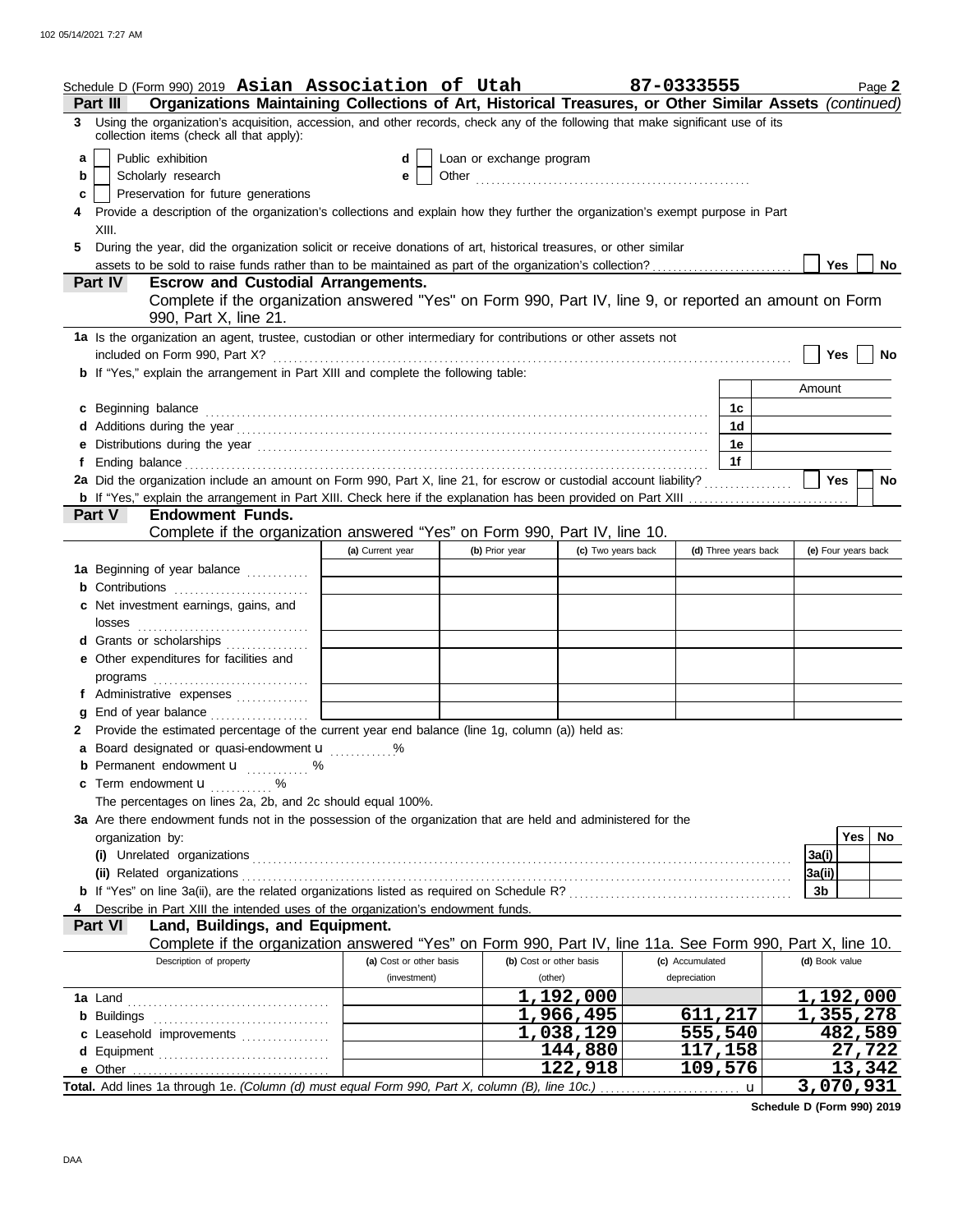| $-0333555$<br>Schedule D (Form 990) 2019 Asian Association of<br>Utah<br>$\mathsf{a}$ aqe 3 |  |
|---------------------------------------------------------------------------------------------|--|
|---------------------------------------------------------------------------------------------|--|

## **Part VII Investments – Other Securities.**<br>Complete if the experimetion enough

 $C^{\text{C}}$  if  $C^{\text{C}}$  or  $\text{Form } 990$ , Part IV, line 11b. See Form 990, Part X, line 12.

|                  | Complete if the organization answered Yes on Form 990, Part IV, line TTD. See Form 990, Part X, line TZ.                                                                                                                             |                |                                                              |                |
|------------------|--------------------------------------------------------------------------------------------------------------------------------------------------------------------------------------------------------------------------------------|----------------|--------------------------------------------------------------|----------------|
|                  | (a) Description of security or category<br>(including name of security)                                                                                                                                                              | (b) Book value | (c) Method of valuation:<br>Cost or end-of-year market value |                |
|                  |                                                                                                                                                                                                                                      |                |                                                              |                |
|                  |                                                                                                                                                                                                                                      |                |                                                              |                |
|                  | (3) Other <b>contract to the Contract of Contract and Contract and Contract and Contract and Contract and Contract and Contract and Contract and Contract and Contract and Contract and Contract and Contract and Contract and C</b> |                |                                                              |                |
|                  |                                                                                                                                                                                                                                      |                |                                                              |                |
|                  |                                                                                                                                                                                                                                      |                |                                                              |                |
|                  |                                                                                                                                                                                                                                      |                |                                                              |                |
|                  |                                                                                                                                                                                                                                      |                |                                                              |                |
|                  |                                                                                                                                                                                                                                      |                |                                                              |                |
| (F)              |                                                                                                                                                                                                                                      |                |                                                              |                |
| (G)              |                                                                                                                                                                                                                                      |                |                                                              |                |
| (H)              |                                                                                                                                                                                                                                      |                |                                                              |                |
|                  | Total. (Column (b) must equal Form 990, Part X, col. (B) line 12.)<br>$\mathbf{u}$                                                                                                                                                   |                |                                                              |                |
| <b>Part VIII</b> | <b>Investments - Program Related.</b>                                                                                                                                                                                                |                |                                                              |                |
|                  | Complete if the organization answered "Yes" on Form 990, Part IV, line 11c. See Form 990, Part X, line 13.                                                                                                                           |                |                                                              |                |
|                  | (a) Description of investment                                                                                                                                                                                                        | (b) Book value | (c) Method of valuation:                                     |                |
|                  |                                                                                                                                                                                                                                      |                | Cost or end-of-year market value                             |                |
| (1)              |                                                                                                                                                                                                                                      |                |                                                              |                |
| (2)              |                                                                                                                                                                                                                                      |                |                                                              |                |
| (3)              |                                                                                                                                                                                                                                      |                |                                                              |                |
| (4)              |                                                                                                                                                                                                                                      |                |                                                              |                |
| (5)              |                                                                                                                                                                                                                                      |                |                                                              |                |
| (6)              |                                                                                                                                                                                                                                      |                |                                                              |                |
| (7)              |                                                                                                                                                                                                                                      |                |                                                              |                |
| (8)              |                                                                                                                                                                                                                                      |                |                                                              |                |
| (9)              |                                                                                                                                                                                                                                      |                |                                                              |                |
|                  | Total. (Column (b) must equal Form 990, Part X, col. (B) line 13.)<br>. <b>u</b>                                                                                                                                                     |                |                                                              |                |
| Part IX          | <b>Other Assets.</b>                                                                                                                                                                                                                 |                |                                                              |                |
|                  | Complete if the organization answered "Yes" on Form 990, Part IV, line 11d. See Form 990, Part X, line 15.                                                                                                                           |                |                                                              |                |
|                  | (a) Description                                                                                                                                                                                                                      |                |                                                              | (b) Book value |
| (1)              |                                                                                                                                                                                                                                      |                |                                                              |                |
| (2)              |                                                                                                                                                                                                                                      |                |                                                              |                |
| (3)              |                                                                                                                                                                                                                                      |                |                                                              |                |
| (4)              |                                                                                                                                                                                                                                      |                |                                                              |                |
| (5)              |                                                                                                                                                                                                                                      |                |                                                              |                |
| (6)              |                                                                                                                                                                                                                                      |                |                                                              |                |
| (7)              |                                                                                                                                                                                                                                      |                |                                                              |                |
| (8)              |                                                                                                                                                                                                                                      |                |                                                              |                |
| (9)              |                                                                                                                                                                                                                                      |                |                                                              |                |
|                  | Total. (Column (b) must equal Form 990, Part X, col. (B) line 15.)                                                                                                                                                                   |                | u                                                            |                |
| Part X           | <b>Other Liabilities.</b>                                                                                                                                                                                                            |                |                                                              |                |
|                  | Complete if the organization answered "Yes" on Form 990, Part IV, line 11e or 11f. See Form 990, Part X,                                                                                                                             |                |                                                              |                |
|                  | line 25.                                                                                                                                                                                                                             |                |                                                              |                |
| 1.               | (a) Description of liability                                                                                                                                                                                                         |                |                                                              | (b) Book value |
| (1)              | Federal income taxes                                                                                                                                                                                                                 |                |                                                              |                |
| (2)              |                                                                                                                                                                                                                                      |                |                                                              |                |
| (3)              |                                                                                                                                                                                                                                      |                |                                                              |                |
| (4)              |                                                                                                                                                                                                                                      |                |                                                              |                |
| (5)              |                                                                                                                                                                                                                                      |                |                                                              |                |
| (6)              |                                                                                                                                                                                                                                      |                |                                                              |                |
| (7)              |                                                                                                                                                                                                                                      |                |                                                              |                |
| (8)              |                                                                                                                                                                                                                                      |                |                                                              |                |
| (9)              |                                                                                                                                                                                                                                      |                |                                                              |                |
|                  | Total. (Column (b) must equal Form 990, Part X, col. (B) line 25.)                                                                                                                                                                   |                | u                                                            |                |
|                  | 2. Liability for uncertain tax positions. In Part XIII, provide the text of the footnote to the organization's financial statements that reports the                                                                                 |                |                                                              |                |
|                  | organization's liability for uncertain tax positions under FASB ASC 740. Check here if the text of the footnote has been provided in Part XIII                                                                                       |                |                                                              |                |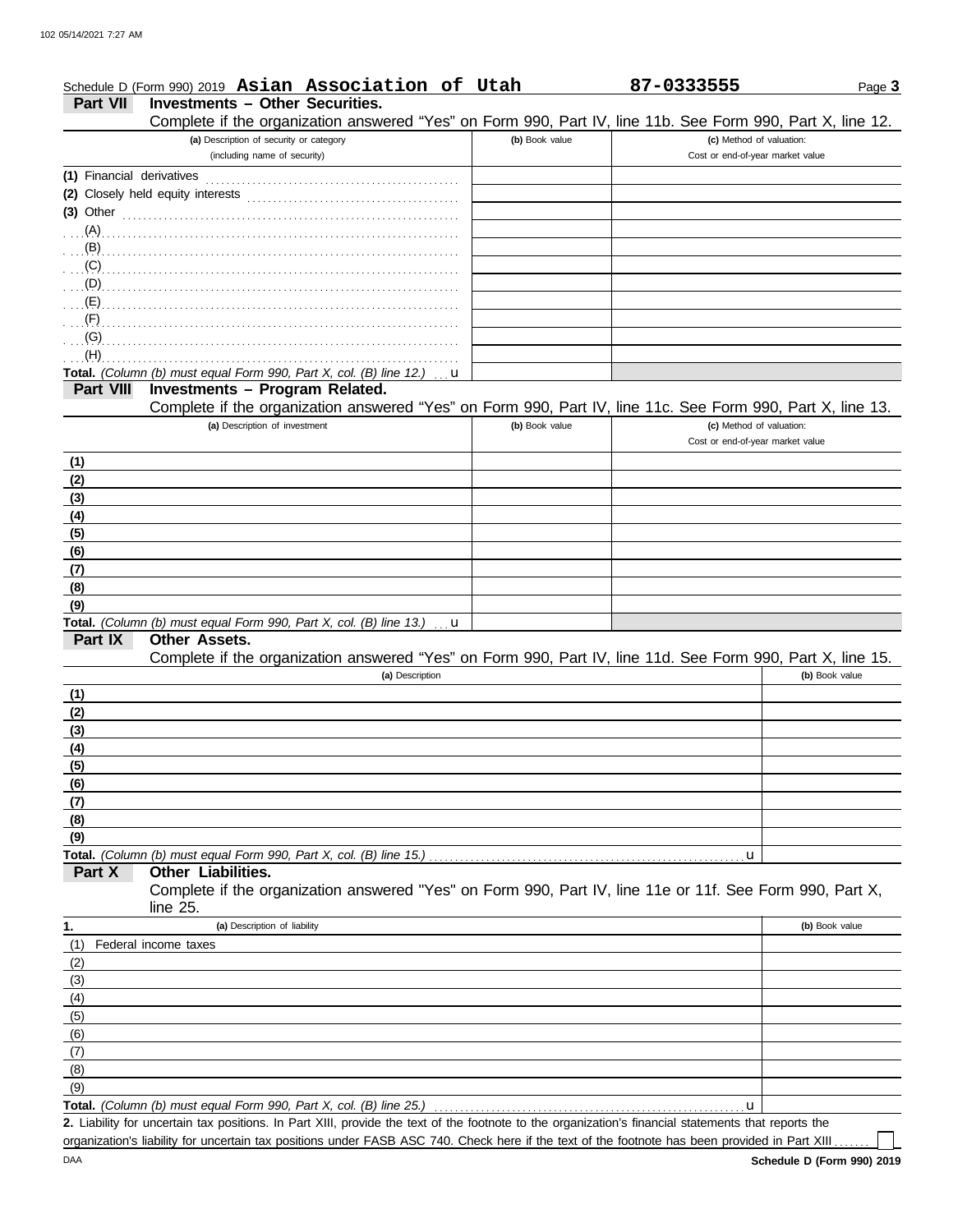|    | Schedule D (Form 990) 2019 Asian Association of Utah                                                                                               |                | 87-0333555 |     | Page 4                 |
|----|----------------------------------------------------------------------------------------------------------------------------------------------------|----------------|------------|-----|------------------------|
|    | Reconciliation of Revenue per Audited Financial Statements With Revenue per Return.<br><b>Part XI</b>                                              |                |            |     |                        |
|    | Complete if the organization answered "Yes" on Form 990, Part IV, line 12a.                                                                        |                |            |     |                        |
| 1. | Total revenue, gains, and other support per audited financial statements                                                                           |                |            |     | $\overline{4,021,459}$ |
| 2  | Amounts included on line 1 but not on Form 990, Part VIII, line 12:                                                                                |                |            |     |                        |
| a  |                                                                                                                                                    | 2a             |            |     |                        |
| b  |                                                                                                                                                    | 2 <sub>b</sub> |            |     |                        |
| c  |                                                                                                                                                    | 2c             |            |     |                        |
| d  |                                                                                                                                                    | 2d             | 37,552     |     |                        |
| е  |                                                                                                                                                    |                |            | 2е  | <u>37,552</u>          |
| 3  |                                                                                                                                                    |                |            | 3   | 3,983,907              |
| 4  | Amounts included on Form 990, Part VIII, line 12, but not on line 1:                                                                               |                |            |     |                        |
| a  | Investment expenses not included on Form 990, Part VIII, line 7b [[[[[[[[[[[[[[[[[[[[[[[]]]]]]]]                                                   | 4a             |            |     |                        |
| b  |                                                                                                                                                    | 4b             |            |     |                        |
|    | Add lines 4a and 4b                                                                                                                                |                |            | 4c  |                        |
| 5  |                                                                                                                                                    |                |            | 5   | 3,983,907              |
|    | Reconciliation of Expenses per Audited Financial Statements With Expenses per Return.<br><b>Part XII</b>                                           |                |            |     |                        |
|    | Complete if the organization answered "Yes" on Form 990, Part IV, line 12a.                                                                        |                |            |     |                        |
| 1  | Total expenses and losses per audited financial statements                                                                                         |                |            | 1   | 3,842,479              |
| 2  | Amounts included on line 1 but not on Form 990, Part IX, line 25:                                                                                  |                |            |     |                        |
| a  |                                                                                                                                                    | 2a             |            |     |                        |
|    |                                                                                                                                                    | 2 <sub>b</sub> |            |     |                        |
| b  |                                                                                                                                                    |                |            |     |                        |
|    | Other losses                                                                                                                                       | 2c             | 37,552     |     |                        |
| d  |                                                                                                                                                    | 2d             |            |     |                        |
| е  |                                                                                                                                                    |                |            | 2e  | <u>37,552</u>          |
| 3  |                                                                                                                                                    |                |            | 3   | 3,804,927              |
| 4  | Amounts included on Form 990, Part IX, line 25, but not on line 1:                                                                                 |                |            |     |                        |
|    |                                                                                                                                                    | 4а             |            |     |                        |
|    |                                                                                                                                                    | 4b             |            |     |                        |
|    | Add lines 4a and 4b                                                                                                                                |                |            | 4c  |                        |
|    |                                                                                                                                                    |                |            | 5   | 3,804,927              |
|    | Part XIII Supplemental Information.                                                                                                                |                |            |     |                        |
|    | Provide the descriptions required for Part II, lines 3, 5, and 9; Part III, lines 1a and 4; Part IV, lines 1b and 2b; Part V, line 4; Part X, line |                |            |     |                        |
|    | 2; Part XI, lines 2d and 4b; and Part XII, lines 2d and 4b. Also complete this part to provide any additional information.                         |                |            |     |                        |
|    | Part XI, Line 2d - Revenue Amounts Included in Financials - Other                                                                                  |                |            |     |                        |
|    |                                                                                                                                                    |                |            |     |                        |
|    | Rental expenses                                                                                                                                    |                |            |     | 33,856<br>$S_{\ldots}$ |
|    |                                                                                                                                                    |                |            |     |                        |
|    | Special events expenses                                                                                                                            |                |            | \$  | 3,696                  |
|    |                                                                                                                                                    |                |            |     |                        |
|    |                                                                                                                                                    |                |            |     |                        |
|    |                                                                                                                                                    |                |            |     |                        |
|    | Part XII, Line 2d - Expense Amounts Included in Financials - Other                                                                                 |                |            |     |                        |
|    |                                                                                                                                                    |                |            |     |                        |
|    | Rental expenses                                                                                                                                    |                |            | \$. | 33,856                 |
|    |                                                                                                                                                    |                |            |     |                        |
|    | Special event expenses                                                                                                                             |                |            | \$  | 3,696                  |
|    |                                                                                                                                                    |                |            |     |                        |
|    |                                                                                                                                                    |                |            |     |                        |
|    |                                                                                                                                                    |                |            |     |                        |
|    |                                                                                                                                                    |                |            |     |                        |
|    |                                                                                                                                                    |                |            |     |                        |
|    |                                                                                                                                                    |                |            |     |                        |
|    |                                                                                                                                                    |                |            |     |                        |
|    |                                                                                                                                                    |                |            |     |                        |
|    |                                                                                                                                                    |                |            |     |                        |
|    |                                                                                                                                                    |                |            |     |                        |
|    |                                                                                                                                                    |                |            |     |                        |
|    |                                                                                                                                                    |                |            |     |                        |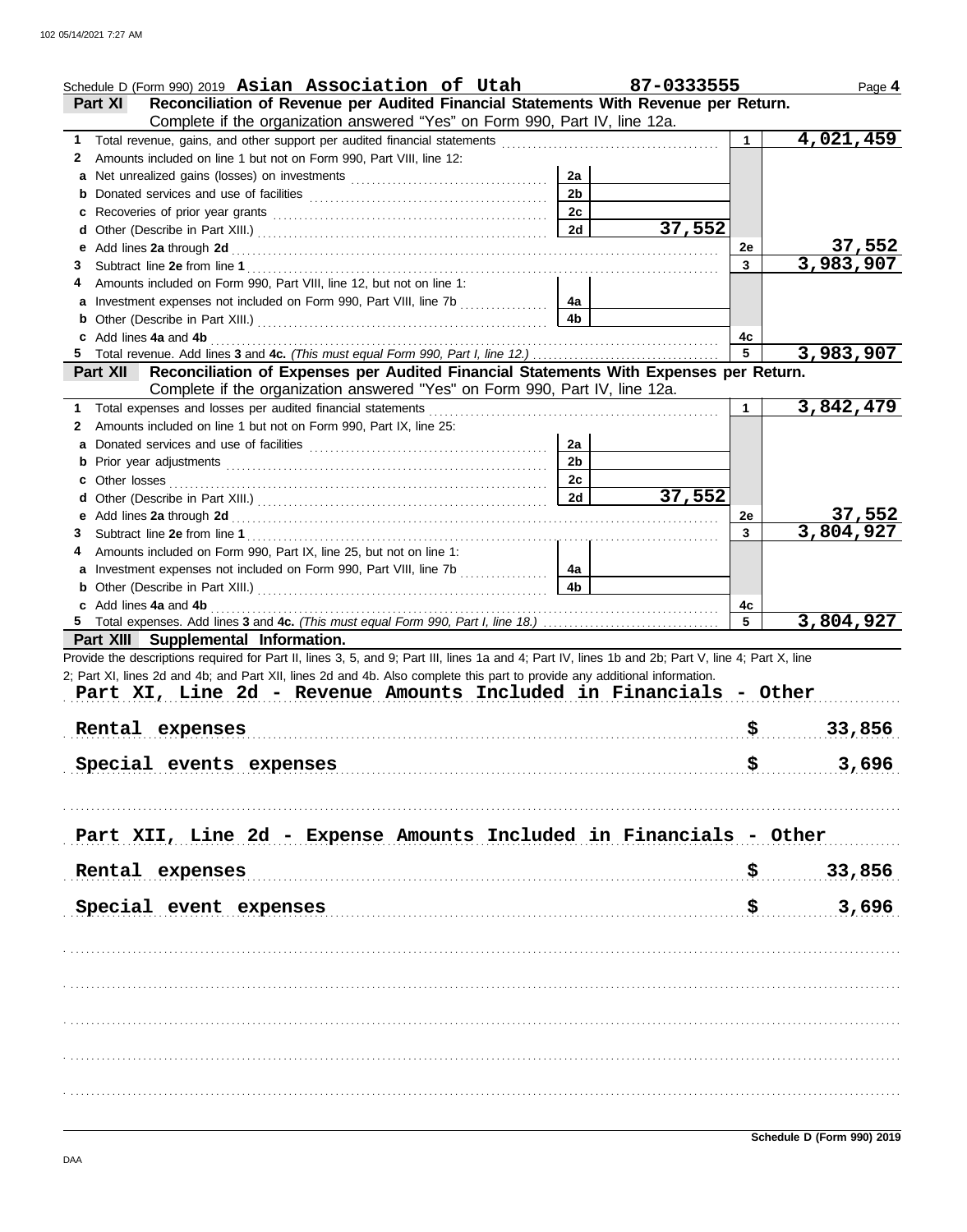| Schedule D (Form 990) 2019 Asian Association of Utah |  |  | 87-0333555 | Page 5 |
|------------------------------------------------------|--|--|------------|--------|
| Part XIII Supplemental Information (continued)       |  |  |            |        |
|                                                      |  |  |            |        |
|                                                      |  |  |            |        |
|                                                      |  |  |            |        |
|                                                      |  |  |            |        |
|                                                      |  |  |            |        |
|                                                      |  |  |            |        |
|                                                      |  |  |            |        |
|                                                      |  |  |            |        |
|                                                      |  |  |            |        |
|                                                      |  |  |            |        |
|                                                      |  |  |            |        |
|                                                      |  |  |            |        |
|                                                      |  |  |            |        |
|                                                      |  |  |            |        |
|                                                      |  |  |            |        |
|                                                      |  |  |            |        |
|                                                      |  |  |            |        |
|                                                      |  |  |            |        |
|                                                      |  |  |            |        |
|                                                      |  |  |            |        |
|                                                      |  |  |            |        |
|                                                      |  |  |            |        |
|                                                      |  |  |            |        |
|                                                      |  |  |            |        |
|                                                      |  |  |            |        |
|                                                      |  |  |            |        |
|                                                      |  |  |            |        |
|                                                      |  |  |            |        |
|                                                      |  |  |            |        |
|                                                      |  |  |            |        |
|                                                      |  |  |            |        |
|                                                      |  |  |            |        |
|                                                      |  |  |            |        |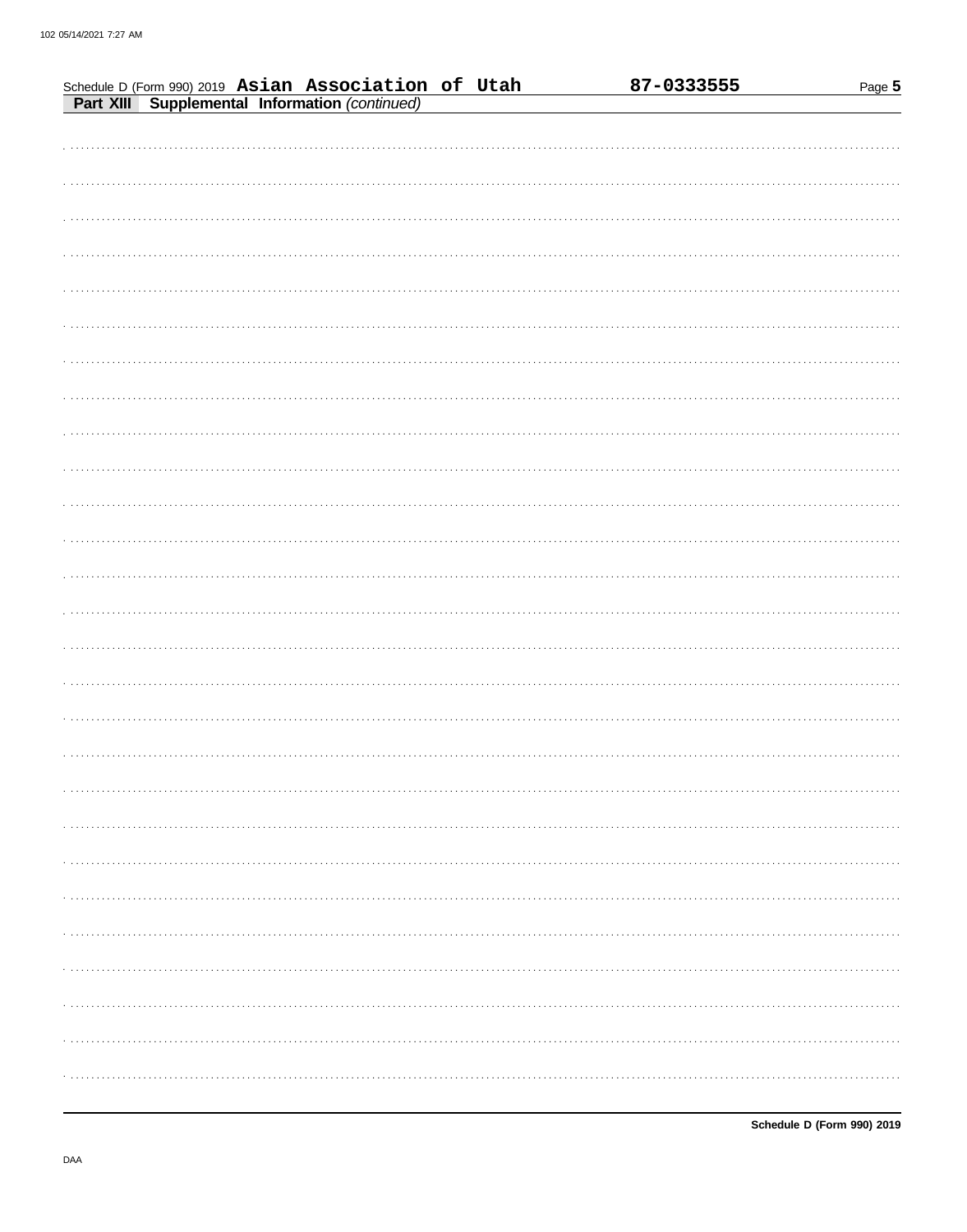| OMB No. 1545-0047                                                                                                                        |
|------------------------------------------------------------------------------------------------------------------------------------------|
| <b>Open to Public</b>                                                                                                                    |
| Inspection                                                                                                                               |
| Employer identification number                                                                                                           |
| 87-0333555                                                                                                                               |
|                                                                                                                                          |
| $ X $ No<br>Yes                                                                                                                          |
|                                                                                                                                          |
| Grants and Other Assistance to Domestic Organizations and Domestic Governments. Complete if the organization answered "Yes" on Form 990, |
| (h) Purpose of grant                                                                                                                     |
| or assistance                                                                                                                            |
|                                                                                                                                          |
|                                                                                                                                          |
|                                                                                                                                          |
|                                                                                                                                          |
|                                                                                                                                          |
|                                                                                                                                          |
|                                                                                                                                          |
|                                                                                                                                          |
|                                                                                                                                          |
|                                                                                                                                          |
|                                                                                                                                          |
|                                                                                                                                          |
|                                                                                                                                          |
|                                                                                                                                          |
|                                                                                                                                          |
|                                                                                                                                          |
|                                                                                                                                          |
|                                                                                                                                          |
|                                                                                                                                          |
|                                                                                                                                          |
|                                                                                                                                          |
|                                                                                                                                          |
|                                                                                                                                          |
|                                                                                                                                          |
|                                                                                                                                          |
| Schedule I (Form 990) (2019)                                                                                                             |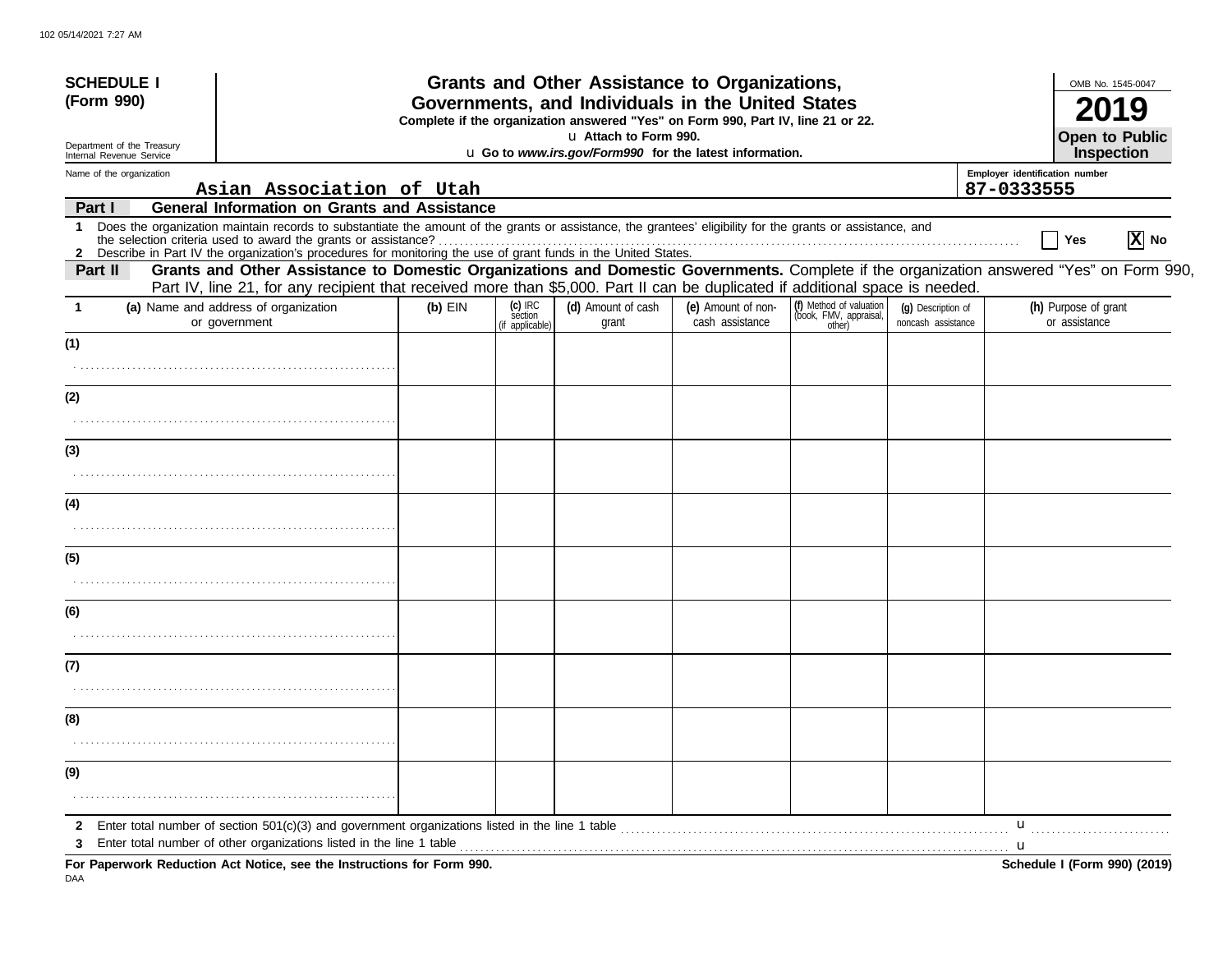### Schedule I (Form 990) (2019) Asian Association of Utah

### 87-0333555

Page 2

Part III Grants and Other Assistance to Domestic Individuals. Complete if the organization answered "Yes" on Form 990, Part IV, line 22. Part III can be duplicated if additional space is needed.

| (a) Type of grant or assistance                                                                                                                      | (b) Number of<br>recipients | (c) Amount of<br>cash grant | (d) Amount of<br>noncash assistance | FMV, appraisal, other) | (e) Method of valuation (book, $(f)$ Description of noncash assistance |
|------------------------------------------------------------------------------------------------------------------------------------------------------|-----------------------------|-----------------------------|-------------------------------------|------------------------|------------------------------------------------------------------------|
| 1 Transportation                                                                                                                                     | 258                         | 46,026                      |                                     |                        |                                                                        |
| 2 Housing (rent, utilities) 117                                                                                                                      |                             | 112,105                     |                                     |                        |                                                                        |
| 3 Parenting education                                                                                                                                | 225                         | 25,172                      |                                     |                        |                                                                        |
| 4 Medical services                                                                                                                                   | 525                         | 2,612                       |                                     |                        |                                                                        |
| 5 Other (furniture)                                                                                                                                  | 101                         | 72,733                      |                                     |                        |                                                                        |
| 6 Trafficking                                                                                                                                        | 141                         | 71,172                      |                                     |                        |                                                                        |
| $\mathbf{7}$                                                                                                                                         |                             |                             |                                     |                        |                                                                        |
| Part IV<br>Supplemental Information. Provide the information required in Part I, line 2; Part III, column (b); and any other additional information. |                             |                             |                                     |                        |                                                                        |
|                                                                                                                                                      |                             |                             |                                     |                        |                                                                        |
|                                                                                                                                                      |                             |                             |                                     |                        |                                                                        |
|                                                                                                                                                      |                             |                             |                                     |                        |                                                                        |
|                                                                                                                                                      |                             |                             |                                     |                        |                                                                        |
|                                                                                                                                                      |                             |                             |                                     |                        |                                                                        |
|                                                                                                                                                      |                             |                             |                                     |                        |                                                                        |
|                                                                                                                                                      |                             |                             |                                     |                        |                                                                        |
|                                                                                                                                                      |                             |                             |                                     |                        |                                                                        |
|                                                                                                                                                      |                             |                             |                                     |                        |                                                                        |
|                                                                                                                                                      |                             |                             |                                     |                        |                                                                        |
|                                                                                                                                                      |                             |                             |                                     |                        |                                                                        |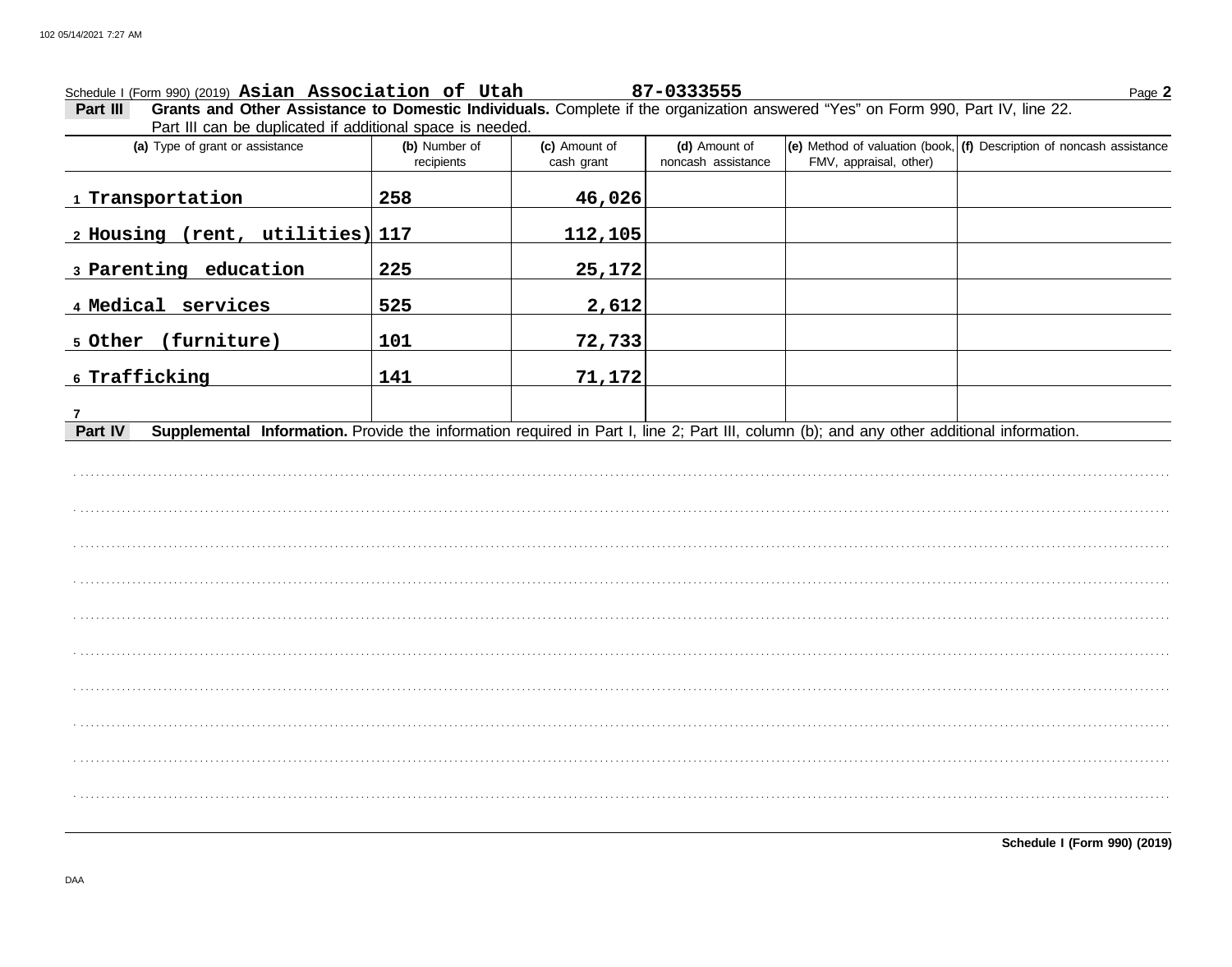|              | <b>SCHEDULE J</b>                                                                                                   | <b>Compensation Information</b>                                                                                      |                                | OMB No. 1545-0047 |            |                            |
|--------------|---------------------------------------------------------------------------------------------------------------------|----------------------------------------------------------------------------------------------------------------------|--------------------------------|-------------------|------------|----------------------------|
|              | For certain Officers, Directors, Trustees, Key Employees, and Highest<br>(Form 990)<br><b>Compensated Employees</b> |                                                                                                                      |                                |                   | 19         |                            |
|              | u Complete if the organization answered "Yes" on Form 990, Part IV, line 23.                                        |                                                                                                                      |                                |                   |            | Open to Public             |
|              | Department of the Treasury<br>Internal Revenue Service                                                              | u Attach to Form 990.<br>uGo to www.irs.gov/Form990 for instructions and the latest information.                     |                                |                   | Inspection |                            |
|              | Name of the organization                                                                                            |                                                                                                                      | Employer identification number |                   |            |                            |
|              |                                                                                                                     | Asian Association of Utah                                                                                            | 87-0333555                     |                   |            |                            |
|              | Part I                                                                                                              | <b>Questions Regarding Compensation</b>                                                                              |                                |                   |            |                            |
|              |                                                                                                                     | 1a Check the appropriate box(es) if the organization provided any of the following to or for a person listed on Form |                                |                   | Yes        | No                         |
|              |                                                                                                                     | 990, Part VII, Section A, line 1a. Complete Part III to provide any relevant information regarding these items.      |                                |                   |            |                            |
|              | First-class or charter travel                                                                                       | Housing allowance or residence for personal use                                                                      |                                |                   |            |                            |
|              | Travel for companions                                                                                               | Payments for business use of personal residence                                                                      |                                |                   |            |                            |
|              |                                                                                                                     | Health or social club dues or initiation fees<br>Tax indemnification and gross-up payments                           |                                |                   |            |                            |
|              | Discretionary spending account                                                                                      | Personal services (such as maid, chauffeur, chef)                                                                    |                                |                   |            |                            |
|              |                                                                                                                     | <b>b</b> If any of the boxes on line 1a are checked, did the organization follow a written policy regarding payment  |                                |                   |            |                            |
|              |                                                                                                                     | or reimbursement or provision of all of the expenses described above? If "No," complete Part III to                  |                                |                   |            |                            |
|              | explain                                                                                                             |                                                                                                                      |                                | 1b                |            |                            |
|              |                                                                                                                     |                                                                                                                      |                                |                   |            |                            |
| $\mathbf{2}$ |                                                                                                                     | Did the organization require substantiation prior to reimbursing or allowing expenses incurred by all                |                                |                   |            |                            |
|              | 1a?                                                                                                                 | directors, trustees, and officers, including the CEO/Executive Director, regarding the items checked on line         |                                | $\mathbf{2}$      |            |                            |
|              |                                                                                                                     |                                                                                                                      |                                |                   |            |                            |
| 3            |                                                                                                                     | Indicate which, if any, of the following the organization used to establish the compensation of the                  |                                |                   |            |                            |
|              |                                                                                                                     | organization's CEO/Executive Director. Check all that apply. Do not check any boxes for methods used by a            |                                |                   |            |                            |
|              |                                                                                                                     | related organization to establish compensation of the CEO/Executive Director, but explain in Part III.               |                                |                   |            |                            |
|              | Compensation committee                                                                                              | Written employment contract                                                                                          |                                |                   |            |                            |
|              |                                                                                                                     | Compensation survey or study<br>Independent compensation consultant                                                  |                                |                   |            |                            |
|              | Form 990 of other organizations                                                                                     | Approval by the board or compensation committee                                                                      |                                |                   |            |                            |
| 4            |                                                                                                                     | During the year, did any person listed on Form 990, Part VII, Section A, line 1a, with respect to the filing         |                                |                   |            |                            |
|              | organization or a related organization:                                                                             |                                                                                                                      |                                |                   |            |                            |
|              |                                                                                                                     |                                                                                                                      |                                | 4a                |            | $\mathbf x$                |
|              |                                                                                                                     |                                                                                                                      |                                | 4b                |            | $\mathbf x$                |
|              |                                                                                                                     |                                                                                                                      |                                | 4c                |            | X                          |
|              |                                                                                                                     | If "Yes" to any of lines 4a-c, list the persons and provide the applicable amounts for each item in Part III.        |                                |                   |            |                            |
|              |                                                                                                                     | Only section 501(c)(3), 501(c)(4), and 501(c)(29) organizations must complete lines 5-9.                             |                                |                   |            |                            |
| 5.           |                                                                                                                     | For persons listed on Form 990, Part VII, Section A, line 1a, did the organization pay or accrue any                 |                                |                   |            |                            |
|              |                                                                                                                     | compensation contingent on the revenues of:                                                                          |                                |                   |            |                            |
|              | a The organization?                                                                                                 |                                                                                                                      |                                | 5a                |            | X                          |
|              |                                                                                                                     |                                                                                                                      |                                | 5b                |            | $\mathbf x$                |
|              |                                                                                                                     | If "Yes" on line 5a or 5b, describe in Part III.                                                                     |                                |                   |            |                            |
| 6            |                                                                                                                     | For persons listed on Form 990, Part VII, Section A, line 1a, did the organization pay or accrue any                 |                                |                   |            |                            |
|              |                                                                                                                     | compensation contingent on the net earnings of:                                                                      |                                |                   |            |                            |
|              |                                                                                                                     |                                                                                                                      |                                | 6a                |            | X                          |
|              |                                                                                                                     |                                                                                                                      |                                | 6b                |            | $\mathbf x$                |
|              |                                                                                                                     | If "Yes" on line 6a or 6b, describe in Part III.                                                                     |                                |                   |            |                            |
|              |                                                                                                                     | 7 For persons listed on Form 990, Part VII, Section A, line 1a, did the organization provide any nonfixed            |                                |                   |            |                            |
|              |                                                                                                                     |                                                                                                                      |                                | 7                 |            | X                          |
|              |                                                                                                                     | 8 Were any amounts reported on Form 990, Part VII, paid or accrued pursuant to a contract that was subject           |                                |                   |            |                            |
|              |                                                                                                                     | to the initial contract exception described in Regulations section 53.4958-4(a)(3)? If "Yes," describe               |                                |                   |            |                            |
|              |                                                                                                                     |                                                                                                                      |                                | 8                 |            | x                          |
|              |                                                                                                                     | 9 If "Yes" on line 8, did the organization also follow the rebuttable presumption procedure described in             |                                |                   |            |                            |
|              |                                                                                                                     |                                                                                                                      |                                | 9                 |            |                            |
|              | For Paperwork Reduction Act Notice, see the Instructions for Form 990.                                              |                                                                                                                      |                                |                   |            | Schedule J (Form 990) 2019 |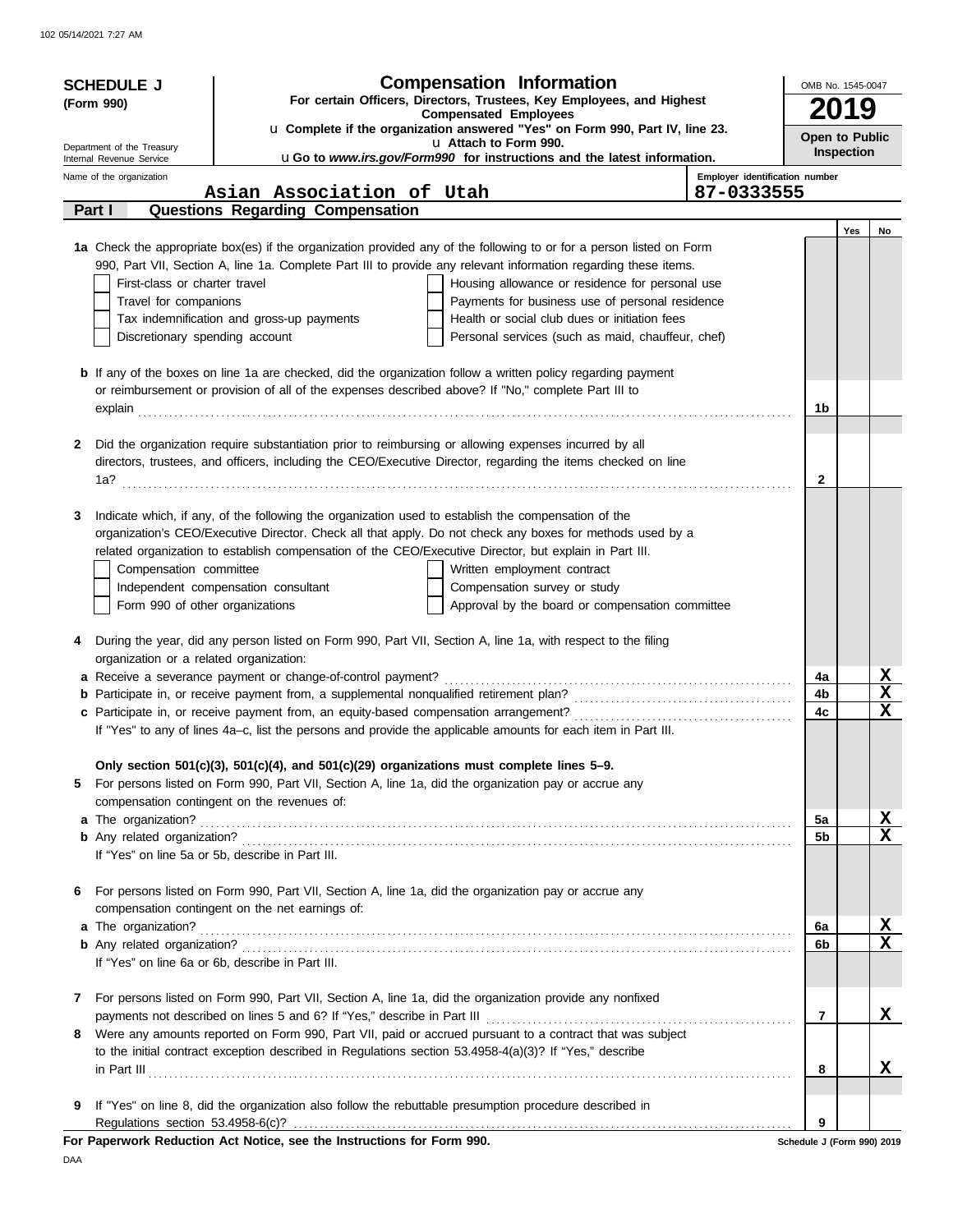#### Asian Association of Utah 87-0333555 Schedule J (Form 990) 2019 Page 2 Officers, Directors, Trustees, Key Employees, and Highest Compensated Employees. Use duplicate copies if additional space is needed. Part II

For each individual whose compensation must be reported on Schedule J, report compensation from the organization on row (i) and from related organizations, described in the instructions, on row (ii). Do not list any individuals that aren't listed on Form 990, Part VII.

Note: The sum of columns (B)(i)-(iii) for each listed individual must equal the total amount of Form 990, Part VII, Section A, line 1a, applicable column (D) and (E) amounts for that individual.

|                                | (B) Breakdown of W-2 and/or 1099-MISC compensation |                                        |                                           | (C) Retirement and             | (D) Nontaxable | (E) Total of columns | (F) Compensation                                           |
|--------------------------------|----------------------------------------------------|----------------------------------------|-------------------------------------------|--------------------------------|----------------|----------------------|------------------------------------------------------------|
| (A) Name and Title             | (i) Base<br>compensation                           | (ii) Bonus & incentive<br>compensation | (iii) Other<br>reportable<br>compensation | other deferred<br>compensation | benefits       | $(B)(i)$ - $(D)$     | in column (B) reported<br>as deferred on prior<br>Form 990 |
| Shu H. Cheng Ph.D.<br>(i)      | 118,927                                            | <sub>0</sub>                           | U                                         | 31,166                         | 0              | 150,093              | n                                                          |
| 1 Executive Director<br>l (ii) | 0                                                  | 0l                                     |                                           | $\Omega$                       | 0              | $\Omega$             | 0                                                          |
| (i)                            |                                                    |                                        |                                           |                                |                |                      |                                                            |
|                                |                                                    |                                        |                                           |                                |                |                      |                                                            |
| (i)<br>(iii)                   |                                                    |                                        |                                           |                                |                |                      |                                                            |
| l (i)                          |                                                    |                                        |                                           |                                |                |                      |                                                            |
| (i)                            |                                                    |                                        |                                           |                                |                |                      |                                                            |
|                                |                                                    |                                        |                                           |                                |                |                      |                                                            |
| (i)<br>6                       |                                                    |                                        |                                           |                                |                |                      |                                                            |
| (i)                            |                                                    |                                        |                                           |                                |                |                      |                                                            |
| $\overline{7}$                 |                                                    |                                        |                                           |                                |                |                      |                                                            |
| (i)<br>8                       |                                                    |                                        |                                           |                                |                |                      |                                                            |
| (i)<br>9                       |                                                    |                                        |                                           |                                |                |                      |                                                            |
| l (i)<br>l (ii)<br>10          |                                                    |                                        |                                           |                                |                |                      |                                                            |
| (i)<br>l (ii)<br>11            |                                                    |                                        |                                           |                                |                |                      |                                                            |
| (i)<br>(iii)<br>12             |                                                    |                                        |                                           |                                |                |                      |                                                            |
| (i)<br>l (ii)<br>13            |                                                    |                                        |                                           |                                |                |                      |                                                            |
| (i)  <br>14                    |                                                    |                                        |                                           |                                |                |                      |                                                            |
| l (i)<br>15                    |                                                    |                                        |                                           |                                |                |                      |                                                            |
| (i)<br>(ii)<br>16              |                                                    |                                        |                                           |                                |                |                      |                                                            |
|                                |                                                    |                                        |                                           |                                |                | $\sim$ $\cdot$       |                                                            |

Schedule J (Form 990) 2019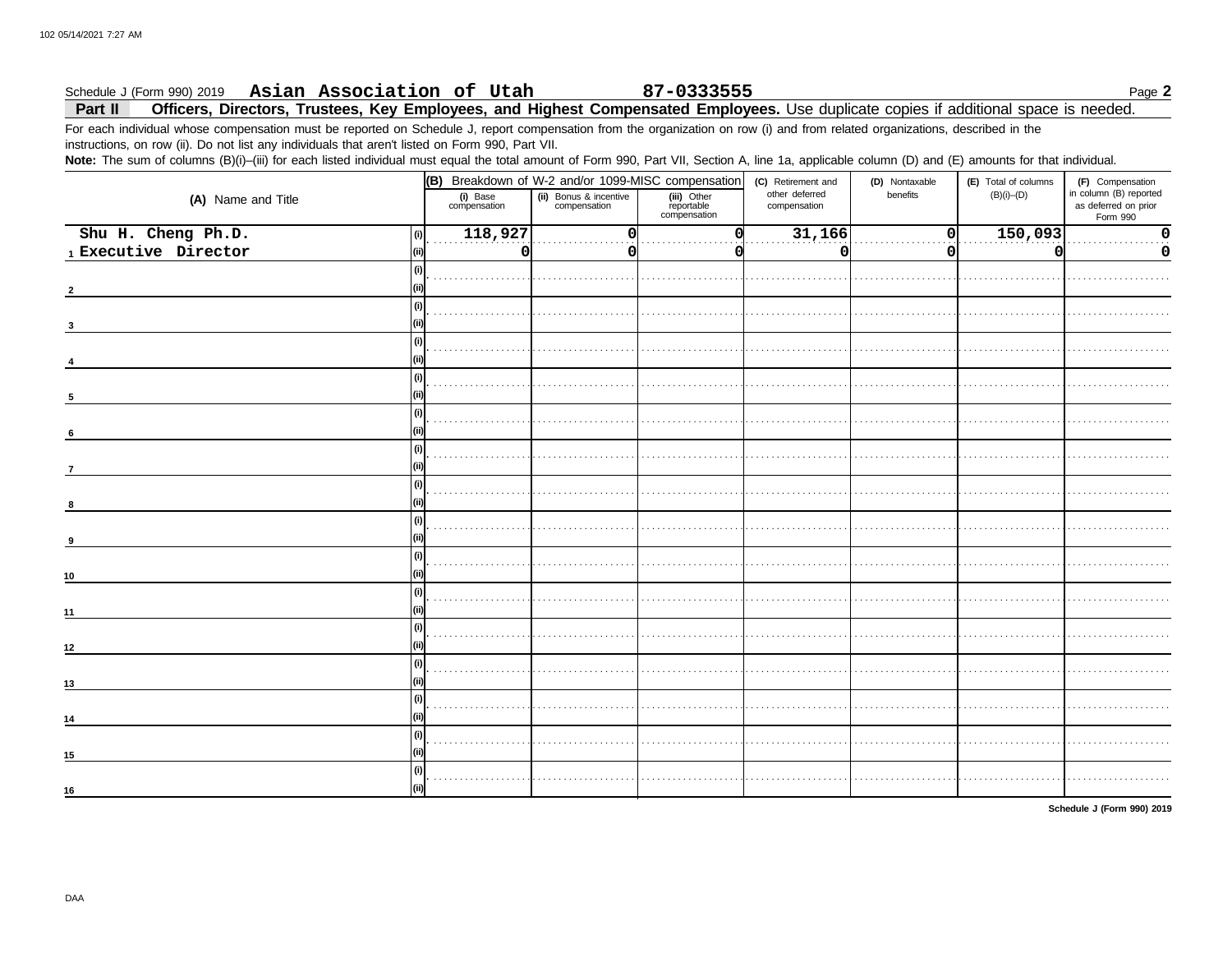| Schedule J (Form 990) 2019 Asian Association of Utah                                                                                                                                                          | 87-0333555 | Page 3                     |
|---------------------------------------------------------------------------------------------------------------------------------------------------------------------------------------------------------------|------------|----------------------------|
| <b>Part III</b> Supplemental Information                                                                                                                                                                      |            |                            |
| Provide the information, explanation, or descriptions required for Part I, lines 1a, 1b, 3, 4a, 4b, 4c, 5a, 5b, 6a, 6b, 7, and 8, and for Part II. Also complete this part<br>for any additional information. |            |                            |
|                                                                                                                                                                                                               |            |                            |
|                                                                                                                                                                                                               |            |                            |
|                                                                                                                                                                                                               |            |                            |
|                                                                                                                                                                                                               |            |                            |
|                                                                                                                                                                                                               |            |                            |
|                                                                                                                                                                                                               |            |                            |
|                                                                                                                                                                                                               |            |                            |
|                                                                                                                                                                                                               |            |                            |
|                                                                                                                                                                                                               |            |                            |
|                                                                                                                                                                                                               |            |                            |
|                                                                                                                                                                                                               |            |                            |
|                                                                                                                                                                                                               |            |                            |
|                                                                                                                                                                                                               |            |                            |
|                                                                                                                                                                                                               |            |                            |
|                                                                                                                                                                                                               |            |                            |
|                                                                                                                                                                                                               |            |                            |
|                                                                                                                                                                                                               |            |                            |
|                                                                                                                                                                                                               |            |                            |
|                                                                                                                                                                                                               |            |                            |
|                                                                                                                                                                                                               |            |                            |
|                                                                                                                                                                                                               |            | Schedule J (Form 990) 2019 |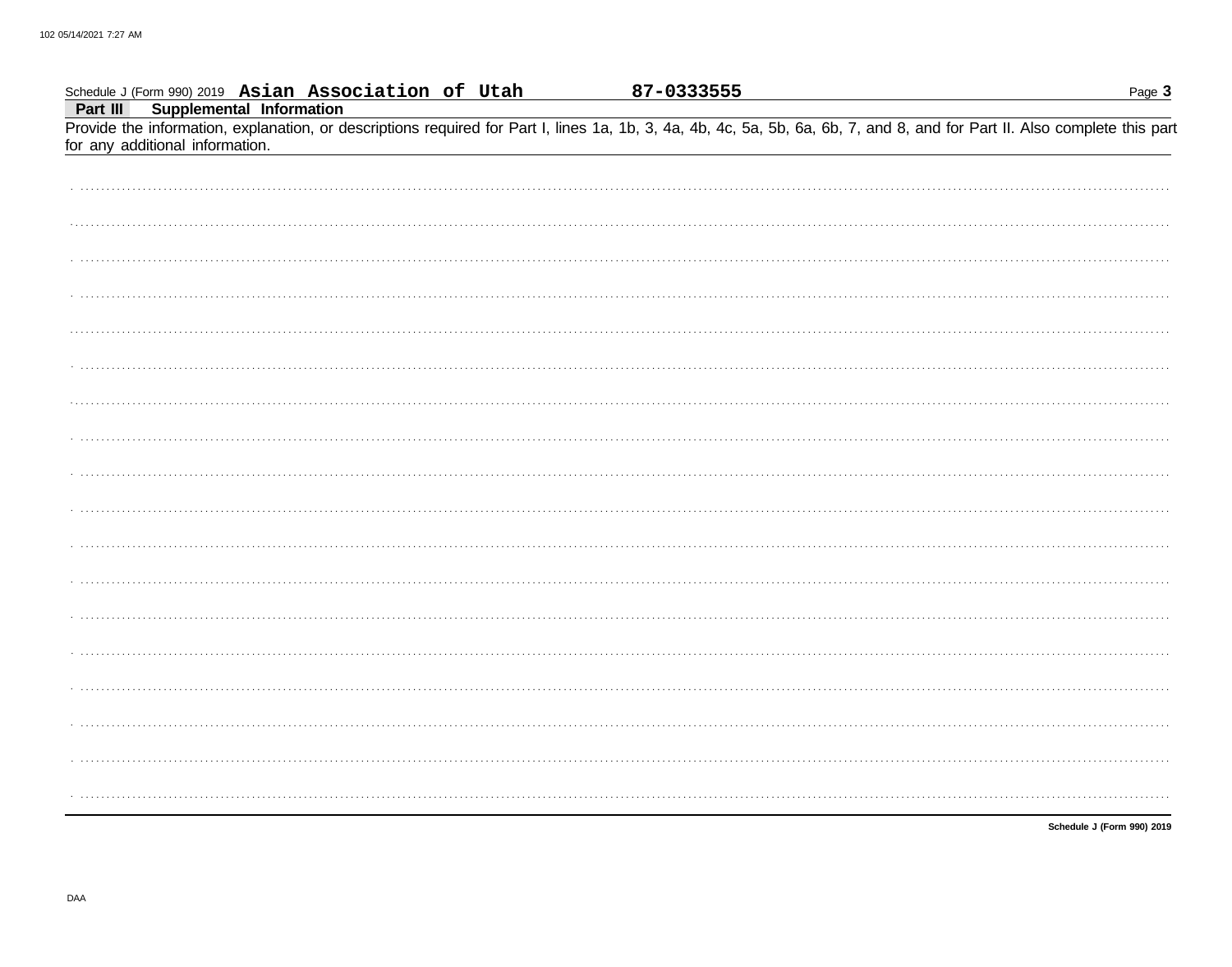# **(Form 990)**

# **SCHEDULE M Noncash Contributions**

u **Complete if the organizations answered "Yes" on Form 990, Part IV, lines 29 or 30.** u **Attach to Form 990.**

u **Go to** *www.irs.gov/Form990* **for instructions and the latest information.**

**Open To Public 2019**

**Inspection**

OMB No. 1545-0047

Internal Revenue Service Department of the Treasury

### Name of the organization **Employer identification number Employer identification number Asian Association of Utah 87-0333555**

|              | Part I               | <b>Types of Property</b>                                                                                           |             |                            |                                             |                              |     |            |    |
|--------------|----------------------|--------------------------------------------------------------------------------------------------------------------|-------------|----------------------------|---------------------------------------------|------------------------------|-----|------------|----|
|              |                      |                                                                                                                    | (a)         | (b)                        | (c)                                         | (d)                          |     |            |    |
|              |                      |                                                                                                                    | Check if    | Number of contributions or | Noncash contribution<br>amounts reported on | Method of determining        |     |            |    |
|              |                      |                                                                                                                    | applicable  | items contributed          | Form 990, Part VIII, line 1g                | noncash contribution amounts |     |            |    |
| 1            |                      | Art - Works of art                                                                                                 |             |                            |                                             |                              |     |            |    |
| $\mathbf{2}$ |                      | Art - Historical treasures                                                                                         |             |                            |                                             |                              |     |            |    |
| 3            |                      | Art - Fractional interests                                                                                         |             |                            |                                             |                              |     |            |    |
| 4            |                      | Books and publications                                                                                             |             |                            |                                             |                              |     |            |    |
| 5            |                      | Clothing and household                                                                                             |             |                            |                                             |                              |     |            |    |
|              | goods                |                                                                                                                    |             |                            |                                             |                              |     |            |    |
| 6            |                      | Cars and other vehicles                                                                                            |             |                            |                                             |                              |     |            |    |
| 7            |                      | Boats and planes                                                                                                   |             |                            |                                             |                              |     |            |    |
| 8            |                      | Intellectual property                                                                                              |             |                            |                                             |                              |     |            |    |
| 9            |                      | Securities - Publicly traded                                                                                       |             |                            |                                             |                              |     |            |    |
| 10           |                      | Securities - Closely held stock                                                                                    |             |                            |                                             |                              |     |            |    |
| 11           |                      | Securities - Partnership, LLC,                                                                                     |             |                            |                                             |                              |     |            |    |
|              |                      | or trust interests                                                                                                 |             |                            |                                             |                              |     |            |    |
| 12           |                      | Securities - Miscellaneous                                                                                         |             |                            |                                             |                              |     |            |    |
| 13           |                      | Qualified conservation                                                                                             |             |                            |                                             |                              |     |            |    |
|              |                      | contribution - Historic                                                                                            |             |                            |                                             |                              |     |            |    |
|              |                      |                                                                                                                    |             |                            |                                             |                              |     |            |    |
| 14           |                      | Qualified conservation                                                                                             |             |                            |                                             |                              |     |            |    |
|              |                      | contribution - Other                                                                                               |             |                            |                                             |                              |     |            |    |
| 15           |                      | Real estate - Residential                                                                                          |             |                            |                                             |                              |     |            |    |
| 16           |                      | Real estate - Commercial                                                                                           |             |                            |                                             |                              |     |            |    |
| 17           |                      | Real estate - Other                                                                                                |             |                            |                                             |                              |     |            |    |
| 18           |                      | Collectibles                                                                                                       |             |                            |                                             |                              |     |            |    |
| 19           |                      | Food inventory                                                                                                     |             |                            |                                             |                              |     |            |    |
| 20           |                      | Drugs and medical supplies                                                                                         |             |                            |                                             |                              |     |            |    |
| 21           |                      | Taxidermy                                                                                                          |             |                            |                                             |                              |     |            |    |
| 22           |                      | Historical artifacts                                                                                               |             |                            |                                             |                              |     |            |    |
| 23           |                      | Scientific specimens                                                                                               |             |                            |                                             |                              |     |            |    |
| 24           |                      | Archeological artifacts                                                                                            |             |                            |                                             |                              |     |            |    |
| 25           |                      |                                                                                                                    | $\mathbf x$ | $\mathbf{1}$               | 72,733                                      |                              |     |            |    |
| 26           |                      |                                                                                                                    |             |                            |                                             |                              |     |            |    |
| 27           |                      |                                                                                                                    |             |                            |                                             |                              |     |            |    |
| 28           | Other $\mathbf{u}$ ( |                                                                                                                    |             |                            |                                             |                              |     |            |    |
| 29           |                      | Number of Forms 8283 received by the organization during the tax year for contributions for                        |             |                            |                                             |                              |     |            |    |
|              |                      | which the organization completed Form 8283, Part IV, Donee Acknowledgement                                         |             |                            |                                             | 29                           |     |            |    |
|              |                      |                                                                                                                    |             |                            |                                             |                              |     | <b>Yes</b> | No |
| 30a          |                      | During the year, did the organization receive by contribution any property reported in Part I, lines 1 through     |             |                            |                                             |                              |     |            |    |
|              |                      | 28, that it must hold for at least three years from the date of the initial contribution, and which isn't required |             |                            |                                             |                              |     |            |    |
|              |                      |                                                                                                                    |             |                            |                                             |                              | 30a |            | X  |
|              |                      | <b>b</b> If "Yes," describe the arrangement in Part II.                                                            |             |                            |                                             |                              |     |            |    |
| 31           |                      | Does the organization have a gift acceptance policy that requires the review of any nonstandard                    |             |                            |                                             |                              |     |            |    |
|              | contributions?       |                                                                                                                    |             |                            |                                             |                              | 31  |            | X  |
| 32a          |                      | Does the organization hire or use third parties or related organizations to solicit, process, or sell noncash      |             |                            |                                             |                              |     |            |    |
|              | contributions?       |                                                                                                                    |             |                            |                                             |                              | 32a |            | X  |
|              |                      | <b>b</b> If "Yes," describe in Part II.                                                                            |             |                            |                                             |                              |     |            |    |
| 33           |                      | If the organization didn't report an amount in column (c) for a type of property for which column (a) is checked,  |             |                            |                                             |                              |     |            |    |
|              |                      | describe in Part II                                                                                                |             |                            |                                             |                              |     |            |    |

describe in Part II.

**For Paperwork Reduction Act Notice, see the Instructions for Form 990. Schedule M (Form 990) 2019**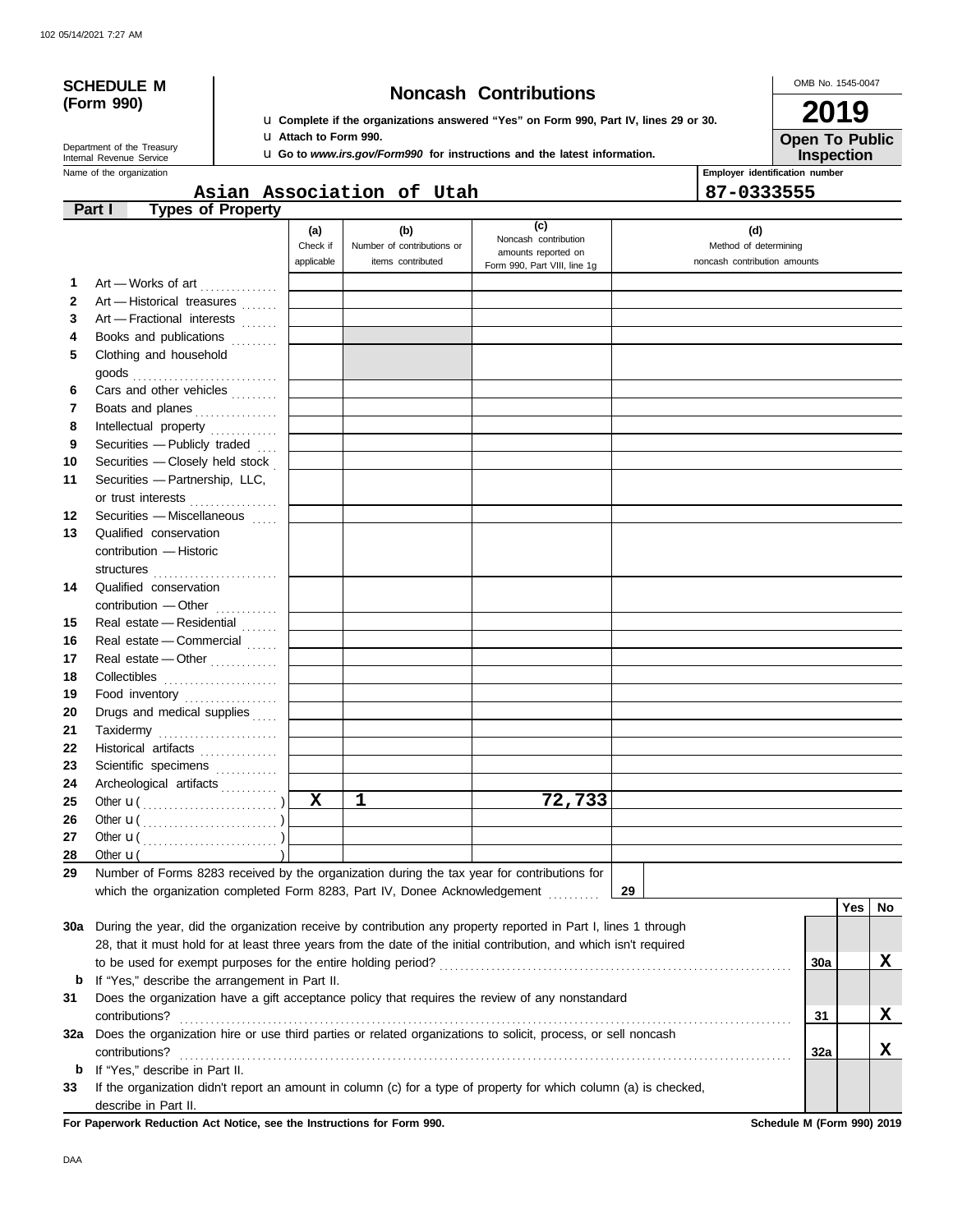| Schedule M (Form 990) 2019 Asian Association of Utah<br>Part II |  | or a combination of both. Also complete this part for any additional information. | 87-0333555<br>Supplemental Information. Provide the information required by Part I, lines 30b, 32b, and 33, and whether<br>the organization is reporting in Part I, column (b), the number of contributions, the number of items received, | Page 2 |
|-----------------------------------------------------------------|--|-----------------------------------------------------------------------------------|--------------------------------------------------------------------------------------------------------------------------------------------------------------------------------------------------------------------------------------------|--------|
| Schedule M - Supplemental Information                           |  |                                                                                   |                                                                                                                                                                                                                                            |        |
|                                                                 |  |                                                                                   | This reports the number of vouchers distributed by the organization.                                                                                                                                                                       |        |
|                                                                 |  |                                                                                   |                                                                                                                                                                                                                                            |        |
|                                                                 |  |                                                                                   |                                                                                                                                                                                                                                            |        |
|                                                                 |  |                                                                                   |                                                                                                                                                                                                                                            |        |
|                                                                 |  |                                                                                   |                                                                                                                                                                                                                                            |        |
|                                                                 |  |                                                                                   |                                                                                                                                                                                                                                            |        |
|                                                                 |  |                                                                                   |                                                                                                                                                                                                                                            |        |
|                                                                 |  |                                                                                   |                                                                                                                                                                                                                                            |        |
|                                                                 |  |                                                                                   |                                                                                                                                                                                                                                            |        |
|                                                                 |  |                                                                                   |                                                                                                                                                                                                                                            |        |
|                                                                 |  |                                                                                   |                                                                                                                                                                                                                                            |        |
|                                                                 |  |                                                                                   |                                                                                                                                                                                                                                            |        |
|                                                                 |  |                                                                                   |                                                                                                                                                                                                                                            |        |
|                                                                 |  |                                                                                   |                                                                                                                                                                                                                                            |        |
|                                                                 |  |                                                                                   |                                                                                                                                                                                                                                            |        |
|                                                                 |  |                                                                                   |                                                                                                                                                                                                                                            |        |
|                                                                 |  |                                                                                   |                                                                                                                                                                                                                                            |        |
|                                                                 |  |                                                                                   |                                                                                                                                                                                                                                            |        |
|                                                                 |  |                                                                                   |                                                                                                                                                                                                                                            |        |
|                                                                 |  |                                                                                   |                                                                                                                                                                                                                                            |        |
|                                                                 |  |                                                                                   |                                                                                                                                                                                                                                            |        |
|                                                                 |  |                                                                                   |                                                                                                                                                                                                                                            |        |
|                                                                 |  |                                                                                   |                                                                                                                                                                                                                                            |        |
|                                                                 |  |                                                                                   |                                                                                                                                                                                                                                            |        |
|                                                                 |  |                                                                                   |                                                                                                                                                                                                                                            |        |
|                                                                 |  |                                                                                   |                                                                                                                                                                                                                                            |        |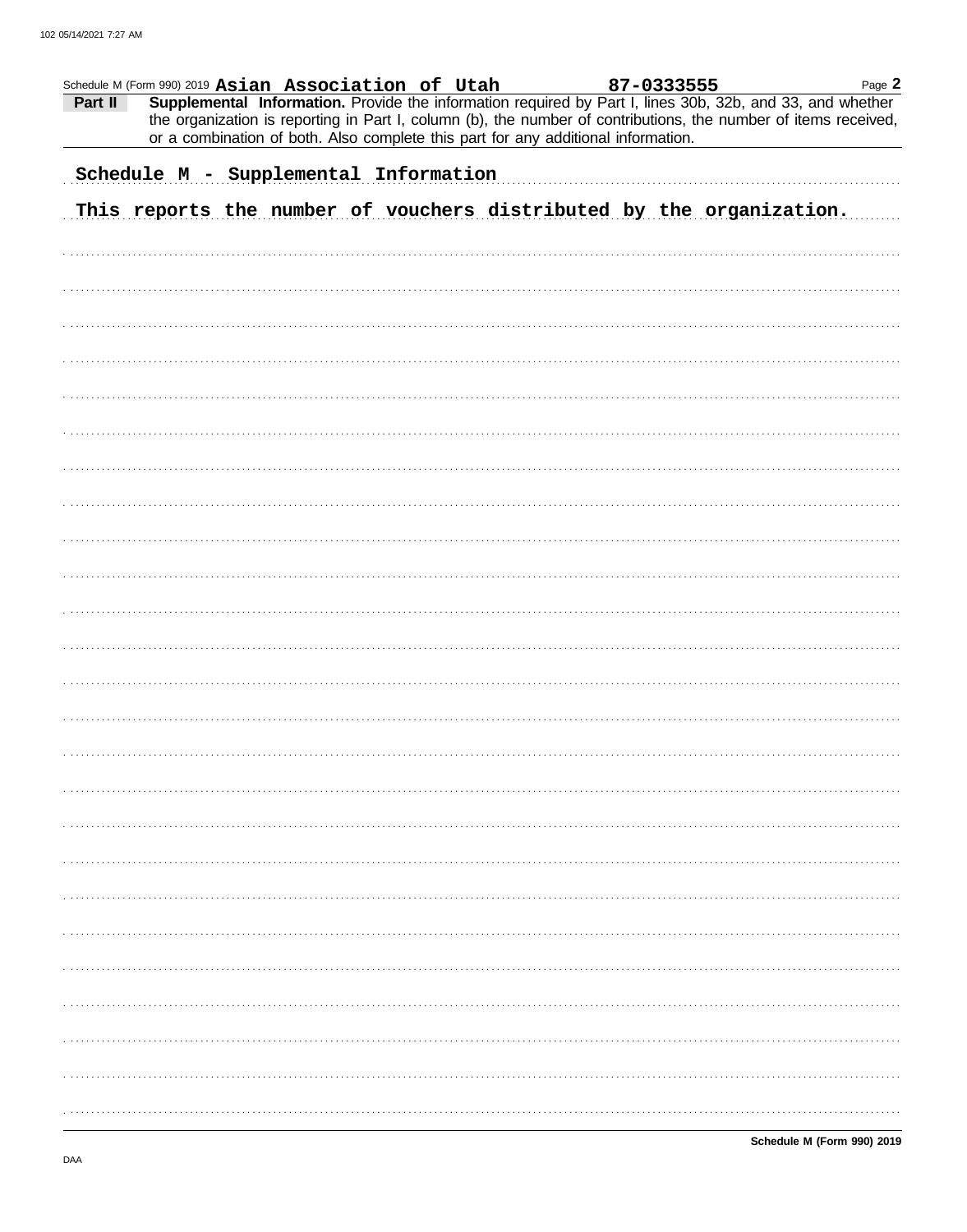Department of the Treasury

Name of the organization **Employer identification number** Internal Revenue Service

### **Form 990 or 990-EZ or to provide any additional information. (Form 990 or 990-EZ) Complete to provide information for responses to specific questions on SCHEDULE O Supplemental Information to Form 990 or 990-EZ**

u **Attach to Form 990 or 990-EZ.** u **Go to** *www.irs.gov/Form990* **for the latest information.**

**2019 Open to Public**

OMB No. 1545-0047

**Inspection**

**Asian Association of Utah 87-0333555**

Form 990 - Organization's Mission (1998) (1999) - Contractor State of Mission (1998) - Contractor State Organization (1998) - Contractor State Organization (1998) - Contractor State Organization (1999) - Contractor State O

The Refugee and Immigrant Center at the Asian Association of Utah (RIC-AAU) was founded in 1977 and is a private, non-profit, community-based organization located in Salt Lake City. Originally established to support Asian immigrants and refugees in their transition to life in the United States, the organization has expanded its resources and services over the past 37 years to assist refugees and immigrants from around the world. Today, we serve over 2,000 refugees, immigrants, and other community members each year. With over 60 staff members, our backgrounds cover 17 countries and over 30 languages.

We are devoted to helping clients become more self-sufficient in their daily lives, and aim to reduce the barriers that refugees and immigrants face when adapting to life in the U.S. With the help of staff, volunteers, and community leaders, we are continually developing and expanding our services to meet the needs of our clients. We offer comprehensive services in one physical location, reducing transportation barriers and promoting access to a wide range of resources. Individuals and families in need can get case management services, employment help, counseling and mental health treatment, English classes, after-school tutoring and more. We also work closely with the Utah resettlement agencies, refugee communities, state protective services, and many others, to ensure a greater network of support for our clients.

RIC-AAU is committed to walking with people on their journeys to selfsufficiency. We know that our work not only makes a difference in the lives of those we serve, but changes our whole community for the better.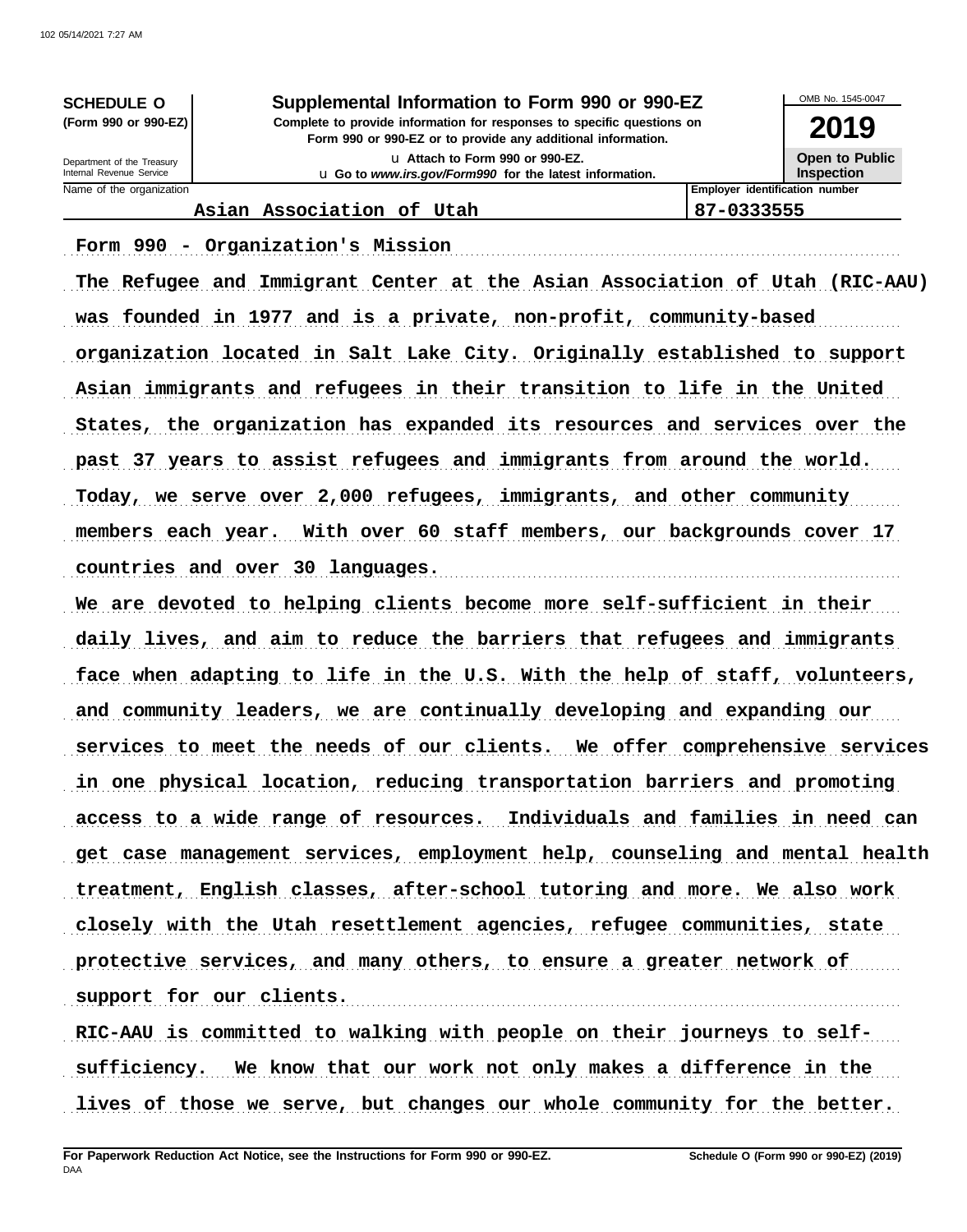| Name of the organization<br>Asian Association of Utah<br>Form 990, Part III, Line 4a - First Accomplishment | <b>Employer identification number</b><br>87-0333555 |
|-------------------------------------------------------------------------------------------------------------|-----------------------------------------------------|
|                                                                                                             |                                                     |
|                                                                                                             |                                                     |
|                                                                                                             |                                                     |
|                                                                                                             |                                                     |
| See Schedule O                                                                                              |                                                     |
| REFUGEE EMPLOYMENT & SOCIAL SERVICES                                                                        |                                                     |
| The organization's employment program has restarted as of the very end of                                   |                                                     |
| the fiscal year 2019. Direct services started in FY 2019-20 through the new                                 |                                                     |
| evidence based employment program, Individualized Placement Services (IPS).                                 |                                                     |
| The program has served over 30 clients in the fiscal year placing                                           |                                                     |
| approximately 70% of the clients into part time or full time employment.                                    |                                                     |
|                                                                                                             |                                                     |
|                                                                                                             |                                                     |
| Sunnyvale Neighborhood Center                                                                               |                                                     |
| The Sunnyvale neighborhood of Salt Lake County is home to many refugee,                                     |                                                     |
| immigrant, and low-income households. It is also located in an                                              |                                                     |
| unincorporated and under-resourced area, falling into a gap between Murray,                                 |                                                     |
| South Salt Lake, Taylorsville and Millcreek. In 2012, the Organization                                      |                                                     |
| recognized the need for a program based within the Sunnyvale neighborhood                                   |                                                     |
| following concerns from community members and service providers that                                        |                                                     |
| neighborhood residents could not access much-needed supports and                                            |                                                     |
| programming. Today, the Sunnyvale Neighborhood Center offers afterschool                                    |                                                     |
| programs, sports, and a range of other critical supports, including classes                                 |                                                     |
| on citizenship and financial literacy. During the year ending June 30,                                      |                                                     |
| 2020, over 125 adults and 75 youth neighborhood residents came to the                                       |                                                     |
| center for assistance through direct programming and community partnership.                                 |                                                     |
|                                                                                                             |                                                     |

Social Services The organization's Social Services case managers work to bridge the gap between refugees and the resources necessary for integration in the U.S.

> Page 1 of 6 Schedule O (Form 990 or 990-EZ) (2019)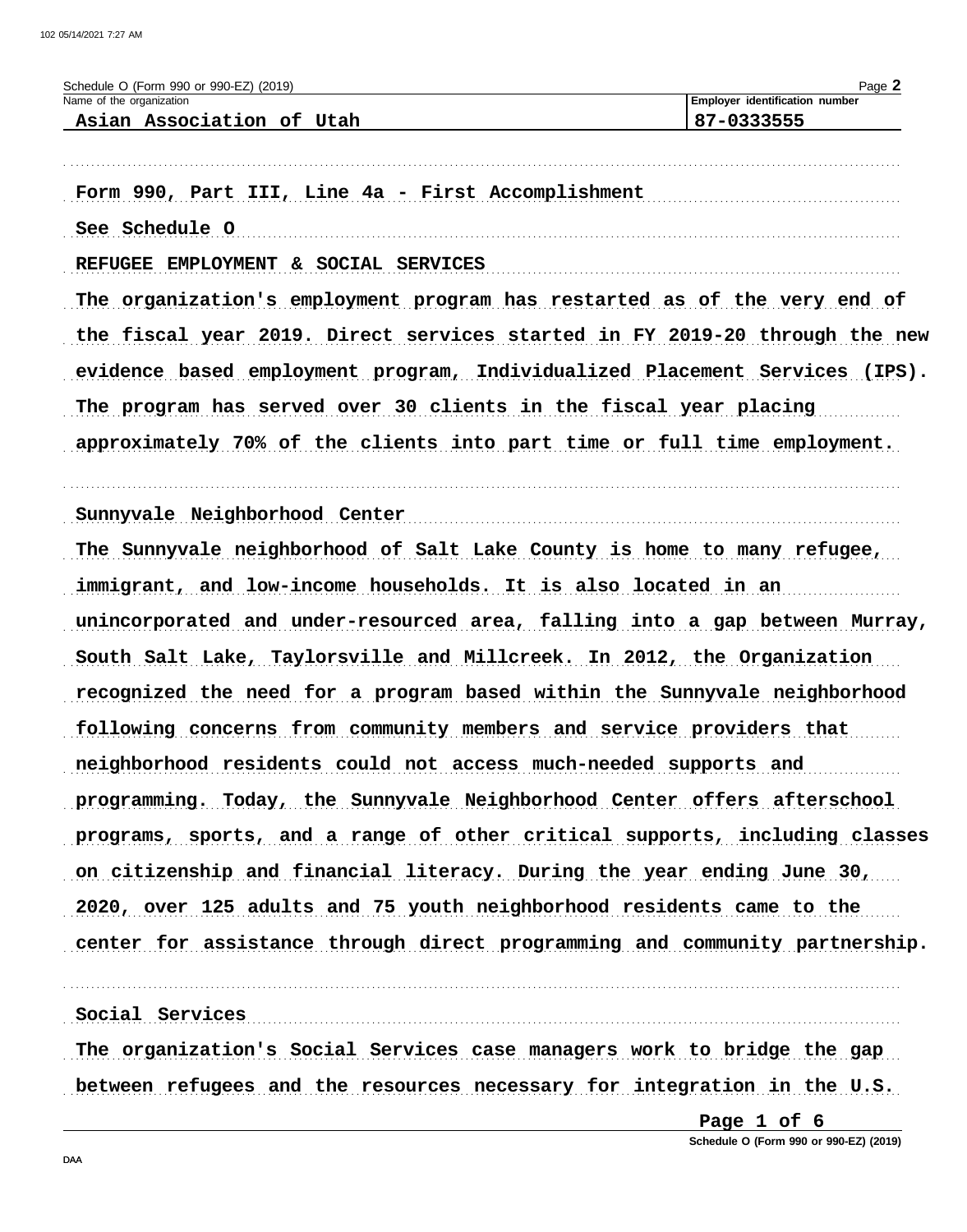| Schedule O (Form 990 or 990-EZ) (2019)<br>Name of the organization          | Page 2<br>Employer identification number |
|-----------------------------------------------------------------------------|------------------------------------------|
| Asian Association of Utah                                                   | 87-0333555                               |
| They provide assistance with: legal matters, public transportation, health  |                                          |
| coverage, safe and affordable housing, school enrollment, and other         |                                          |
| critical matters. During the year ending June 30, 2020, the organization    |                                          |
| provided a clear path to integration for 90 refugees this year.             |                                          |
| Youth and Family Services                                                   |                                          |
| Programming includes a holistic approach for refugee and immigrant youth    |                                          |
| and their parents as they adjust to new systems in the U.S. The             |                                          |
| Organization's Youth and Family program provides parenting classes,         |                                          |
| afterschool programs, leadership development, and youth case management.    |                                          |
| During the year ending June 30, 2020, 84 parents learned new family skills  |                                          |
| through our parenting classes, which was offered in three different         |                                          |
| languages. The program provided over 3,100 hours of direct service to 225+  |                                          |
| youth and parents by offering afterschool leadership-fostering              |                                          |
| opportunities.                                                              |                                          |
|                                                                             |                                          |
| Form 990, Part III, Line 4b - Second Accomplishment                         |                                          |
| See Schedule O                                                              |                                          |
| COMMUNITY WELLNESS                                                          |                                          |
| AAU is licensed by the Utah Department of Human Services to provide         |                                          |
| services for individuals and families of all ages. The Community Wellness   |                                          |
| program is comprised of a highly experienced and culturally responsive team |                                          |
| who support individuals using evidence based models which promote recovery  |                                          |
| from substance abuse, domestic violence, and/or various mental health       |                                          |
| issues. Services provided include: behavioral health treatment and therapy, |                                          |
| medication management, outpatient drug and substance use counseling,        |                                          |
| domestic violence counseling for both victims and perpetrators, and         |                                          |

Page 2 of 6 Schedule O (Form 990 or 990-EZ) (2019)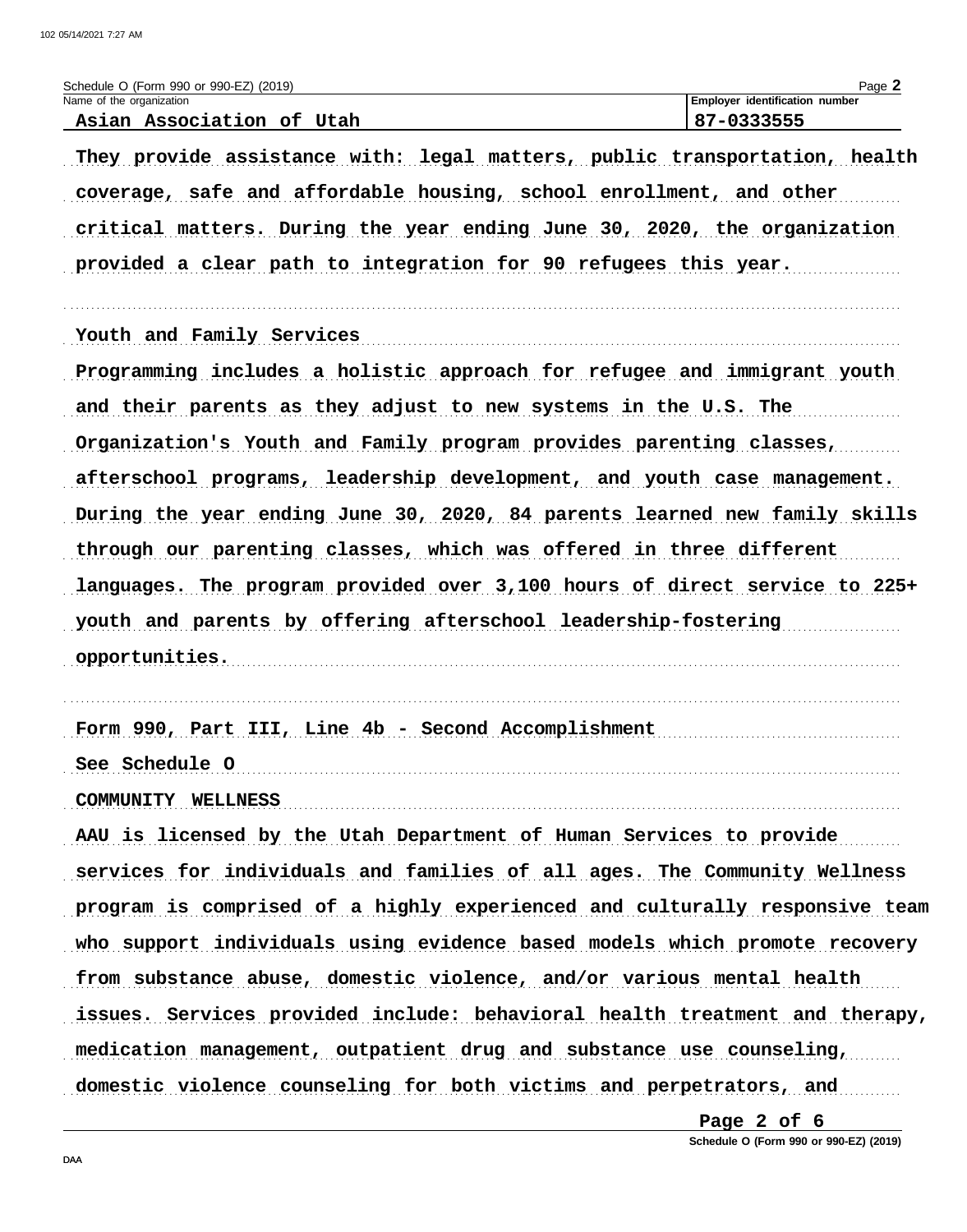| Schedule O (Form 990 or 990-EZ) (2019)<br>Name of the organization                                                            | Page 2<br>Employer identification number |
|-------------------------------------------------------------------------------------------------------------------------------|------------------------------------------|
| Asian Association of Utah                                                                                                     | 87-0333555                               |
| targeted behavioral case management. In the fiscal year ending June 30,<br>2020, AAU served 650 clients through this program. |                                          |
| Form 990, Part III, Line 4c - Third Accomplishment                                                                            |                                          |
| TRAFFICKING IN PERSONS (TIP) PROGRAM                                                                                          |                                          |
| The TIP program is funded through multiple federal and state grants.                                                          |                                          |
| Through these grants, we are able to serve all victims of both sex and                                                        |                                          |
| labor trafficking-regardless of age, gender, and immigration status. During                                                   |                                          |
| the year ending June 30, 2020 we served more than 141 survivors of human                                                      |                                          |
| trafficking, as well as their families. Case managers utilize a                                                               |                                          |
| comprehensive services model that addresses 17 components of victim needs.                                                    |                                          |
| In addition to providing case management and wrap around services, we offer                                                   |                                          |
| outreach and supportive services to approximately 25 unduplicated women                                                       |                                          |
| monthly through TIP's "drop in" center; provided a pathway to safe,                                                           |                                          |
| affordable housing for 70 survivors; and trained 3175+ community members in                                                   |                                          |
| human trafficking awareness. This fiscal year TIP received two new federal                                                    |                                          |
| grants focused on minor victims of human trafficking, and the other on                                                        |                                          |
| transitional housing for sex trafficking victims. As the lead victim                                                          |                                          |
| services partner for the Utah Trafficking in Persons Task Force, AAU's TIP                                                    |                                          |
| has partnered with the Utah Attorney General's Office since 2015 to co-                                                       |                                          |
| facilitate the statewide task force. This multi-disciplinary group aims to                                                    |                                          |
| enhance Utah's response to human trafficking through investigation,                                                           |                                          |
| prosecution, and ongoing victim services.                                                                                     |                                          |

Form 990, Part III, Line 4d - All Other Accomplishments ENGLISH AS A SECOND LANGUAGE (ESL) & LIFE SKILLS AAU provides three levels of classes for ESL learners from non-literate to

> Page 3 of 6 Schedule O (Form 990 or 990-EZ) (2019)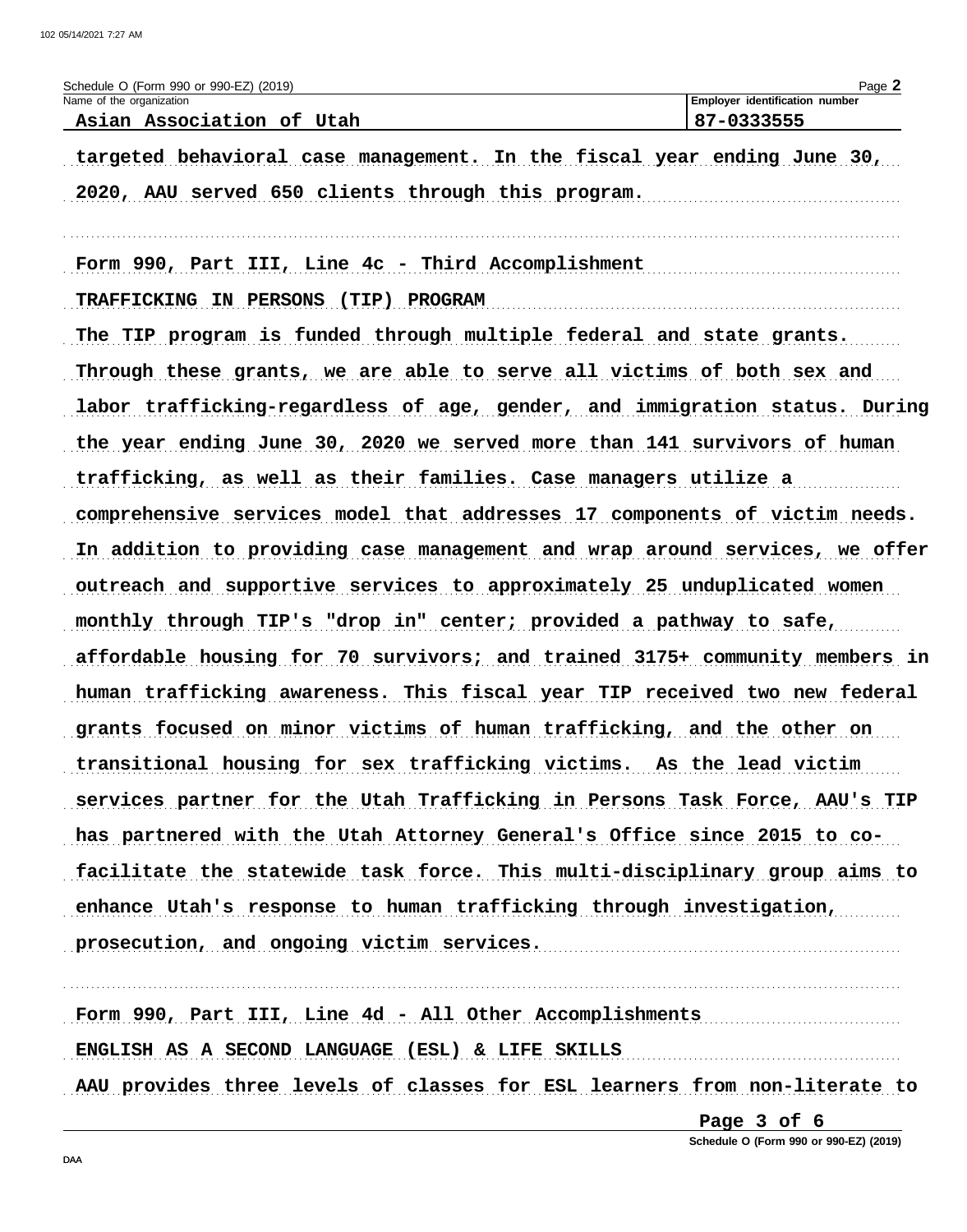| Schedule O (Form 990 or 990-EZ) (2019)      | Page                                  |
|---------------------------------------------|---------------------------------------|
| Name of the organization                    | <b>Employer identification number</b> |
| <b>Acian</b><br>$I$ IItah<br>Accociation of | 87-0333555                            |

intermediate. These classes are all taught by TESOL certified teachers. We focus on life skills for refugees and immigrants with the goal of the student being able to gain the skills necessary to get a job and be selfsupporting. We emphasize digital skills including writing a resume, applying for a job and finding job resources online. All our classes are accessible virtually, thus allowing flexibility for students who are dealing with jobs, child-care issues, etc. By the end of October 2020 we plan to start an in-person two-hour drop in computer lab that will be held once a week. A teacher and volunteer will be available to help students hone their computer skills or help with in-class assignments. We plan to increase our in-person class offerings as soon as COVID-19 guidelines allow. We served approximately 150 students during the 2019-2020 fiscal year.

Form 990, Part VI, Line 11b - Organization's Process to Review Form 990 A draft copy of the Form 990 is prepared and delivered to management and the board for their review prior to filing the return. Management and the board has the opportunity to examine, ask questions, and request any changes or clarifications prior to filing the return.

Form 990, Part VI, Line 12c - Enforcement of Conflicts Policy For all board members and officers, the chairman of the board reviews the annual disclosures of conflict of interest to determine whether an actual conflict exists. For all staff, the executive director directs and handles all conflicts within the organization with an open door policy. Financial policies and procedures are reviewed monthly and quarterly. If a conflict is determined to exist, by the chairman of the board or the

> Page 4 of 6 Schedule O (Form 990 or 990-EZ) (2019)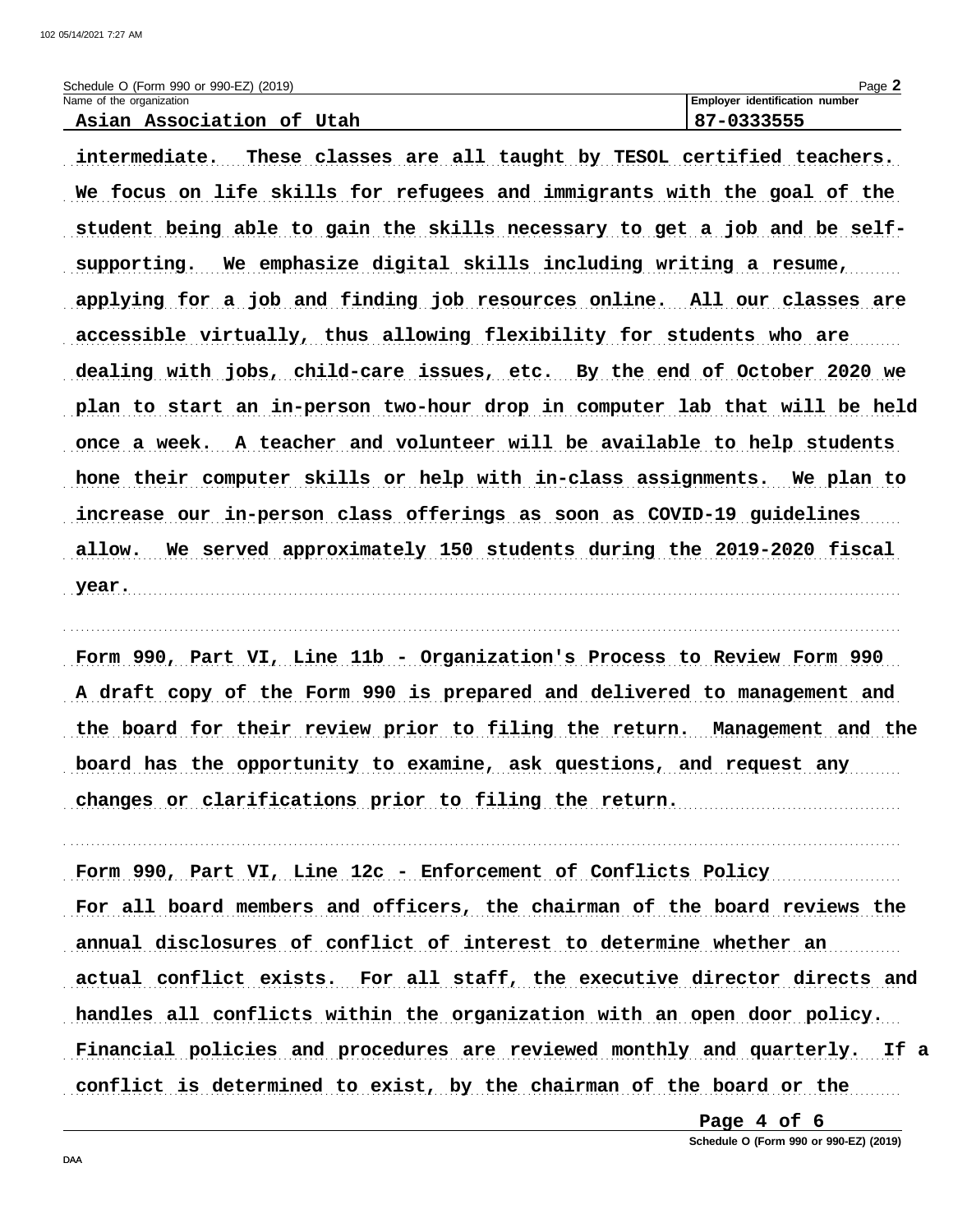| Employer identification number<br>Name of the organization<br>87-0333555<br>Asian Association of Utah<br>executive director, the board will determine if the conflict is material<br>and will determine specific actions to be taken. One thing the<br>organization does to avoid conflicts of interest is to bid out contracts.<br>Form 990, Part VI, Line 15a - Compensation Process for Top Official<br>The executive director's salary is set by the executive board after review<br>of comparable data, economic conditions, and health of the agency.<br>Approval of the executive director's salary is documented.<br>Form 990, Part VI, Line 19 - Governing Documents Disclosure Explanation<br>Governing document are available upon request at the Organization's<br>offices. |             |
|-----------------------------------------------------------------------------------------------------------------------------------------------------------------------------------------------------------------------------------------------------------------------------------------------------------------------------------------------------------------------------------------------------------------------------------------------------------------------------------------------------------------------------------------------------------------------------------------------------------------------------------------------------------------------------------------------------------------------------------------------------------------------------------------|-------------|
|                                                                                                                                                                                                                                                                                                                                                                                                                                                                                                                                                                                                                                                                                                                                                                                         |             |
|                                                                                                                                                                                                                                                                                                                                                                                                                                                                                                                                                                                                                                                                                                                                                                                         |             |
|                                                                                                                                                                                                                                                                                                                                                                                                                                                                                                                                                                                                                                                                                                                                                                                         |             |
|                                                                                                                                                                                                                                                                                                                                                                                                                                                                                                                                                                                                                                                                                                                                                                                         |             |
|                                                                                                                                                                                                                                                                                                                                                                                                                                                                                                                                                                                                                                                                                                                                                                                         |             |
|                                                                                                                                                                                                                                                                                                                                                                                                                                                                                                                                                                                                                                                                                                                                                                                         |             |
|                                                                                                                                                                                                                                                                                                                                                                                                                                                                                                                                                                                                                                                                                                                                                                                         |             |
|                                                                                                                                                                                                                                                                                                                                                                                                                                                                                                                                                                                                                                                                                                                                                                                         |             |
|                                                                                                                                                                                                                                                                                                                                                                                                                                                                                                                                                                                                                                                                                                                                                                                         |             |
|                                                                                                                                                                                                                                                                                                                                                                                                                                                                                                                                                                                                                                                                                                                                                                                         |             |
|                                                                                                                                                                                                                                                                                                                                                                                                                                                                                                                                                                                                                                                                                                                                                                                         |             |
|                                                                                                                                                                                                                                                                                                                                                                                                                                                                                                                                                                                                                                                                                                                                                                                         |             |
|                                                                                                                                                                                                                                                                                                                                                                                                                                                                                                                                                                                                                                                                                                                                                                                         |             |
|                                                                                                                                                                                                                                                                                                                                                                                                                                                                                                                                                                                                                                                                                                                                                                                         |             |
|                                                                                                                                                                                                                                                                                                                                                                                                                                                                                                                                                                                                                                                                                                                                                                                         |             |
|                                                                                                                                                                                                                                                                                                                                                                                                                                                                                                                                                                                                                                                                                                                                                                                         |             |
| Form 990, Part IX, Line 11g - Other Fees for Services                                                                                                                                                                                                                                                                                                                                                                                                                                                                                                                                                                                                                                                                                                                                   |             |
| Description                                                                                                                                                                                                                                                                                                                                                                                                                                                                                                                                                                                                                                                                                                                                                                             |             |
| Tot/Prog Service<br>Mgt & General                                                                                                                                                                                                                                                                                                                                                                                                                                                                                                                                                                                                                                                                                                                                                       | Fundraising |
| Other contract services                                                                                                                                                                                                                                                                                                                                                                                                                                                                                                                                                                                                                                                                                                                                                                 |             |
| \$<br>80,045<br>9,695<br><u>이 없는 것이 없는 것이 없는 것이 없다.</u><br>\$                                                                                                                                                                                                                                                                                                                                                                                                                                                                                                                                                                                                                                                                                                                           | 0           |
| Interpreters                                                                                                                                                                                                                                                                                                                                                                                                                                                                                                                                                                                                                                                                                                                                                                            |             |
|                                                                                                                                                                                                                                                                                                                                                                                                                                                                                                                                                                                                                                                                                                                                                                                         |             |
| \$<br>1,093<br>571,337<br>\$                                                                                                                                                                                                                                                                                                                                                                                                                                                                                                                                                                                                                                                                                                                                                            | $\mathbf 0$ |
| Total                                                                                                                                                                                                                                                                                                                                                                                                                                                                                                                                                                                                                                                                                                                                                                                   |             |
| \$<br>$\mathbf{S}$ and $\mathbf{S}$<br>10,788<br>ा । । । ।\$<br>651,382                                                                                                                                                                                                                                                                                                                                                                                                                                                                                                                                                                                                                                                                                                                 | $\mathbf 0$ |
|                                                                                                                                                                                                                                                                                                                                                                                                                                                                                                                                                                                                                                                                                                                                                                                         |             |
| Form 990, Part XI, Line 9 - Other Changes in Net Assets Explanation                                                                                                                                                                                                                                                                                                                                                                                                                                                                                                                                                                                                                                                                                                                     |             |
| $\ddot{\mathbf{s}}$ , and the set of $\ddot{\mathbf{s}}$<br>Rental expenses                                                                                                                                                                                                                                                                                                                                                                                                                                                                                                                                                                                                                                                                                                             | 33,856      |
| $\boldsymbol{\mathsf{S}}$ , the set of $\boldsymbol{\mathsf{S}}$<br>Special events expenses                                                                                                                                                                                                                                                                                                                                                                                                                                                                                                                                                                                                                                                                                             | 3,696       |
| \$<br>Rental expenses                                                                                                                                                                                                                                                                                                                                                                                                                                                                                                                                                                                                                                                                                                                                                                   | $-33,856$   |
| Page 5 of 6                                                                                                                                                                                                                                                                                                                                                                                                                                                                                                                                                                                                                                                                                                                                                                             |             |

Schedule O (Form 990 or 990-EZ) (2019)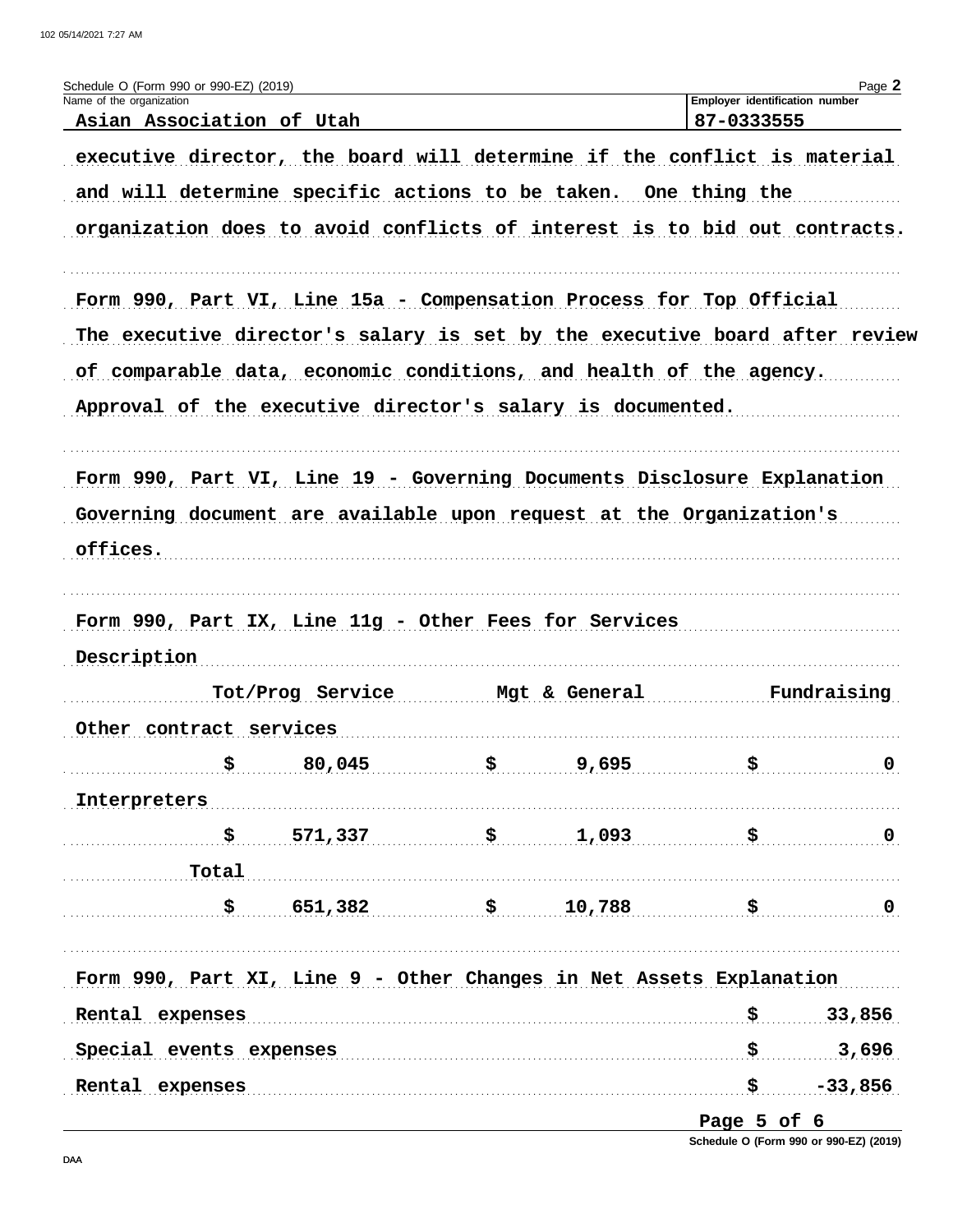| Schedule O (Form 990 or 990-EZ) (2019)<br>Name of the organization | Page 2                         |
|--------------------------------------------------------------------|--------------------------------|
|                                                                    | Employer identification number |
| Asian Association of Utah                                          | 87-0333555                     |
| Special event expenses                                             | \$<br>$-3,696$                 |
|                                                                    |                                |
|                                                                    |                                |
|                                                                    |                                |
|                                                                    |                                |
|                                                                    |                                |
|                                                                    |                                |
|                                                                    |                                |
|                                                                    |                                |
|                                                                    |                                |
|                                                                    |                                |
|                                                                    |                                |
|                                                                    |                                |
|                                                                    |                                |
|                                                                    |                                |
|                                                                    |                                |
|                                                                    |                                |
|                                                                    |                                |
|                                                                    |                                |
|                                                                    |                                |
|                                                                    |                                |
|                                                                    |                                |
|                                                                    |                                |
|                                                                    |                                |
|                                                                    |                                |
|                                                                    |                                |
|                                                                    |                                |

Page 6 of 6 Schedule O (Form 990 or 990-EZ) (2019)